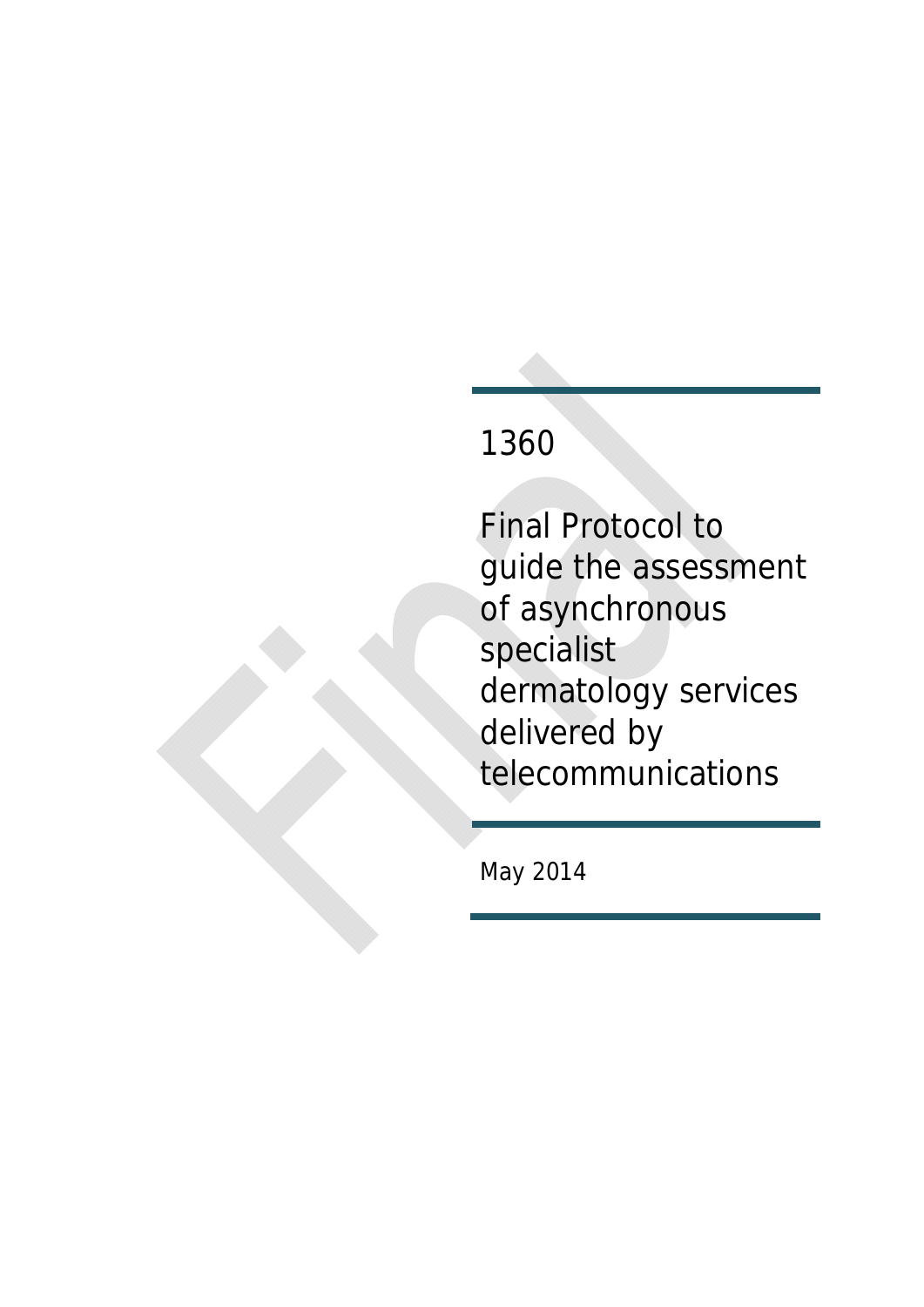# **Table of Contents**

| Outcomes and health care resources affected by introduction of proposed |
|-------------------------------------------------------------------------|
|                                                                         |
|                                                                         |
|                                                                         |
|                                                                         |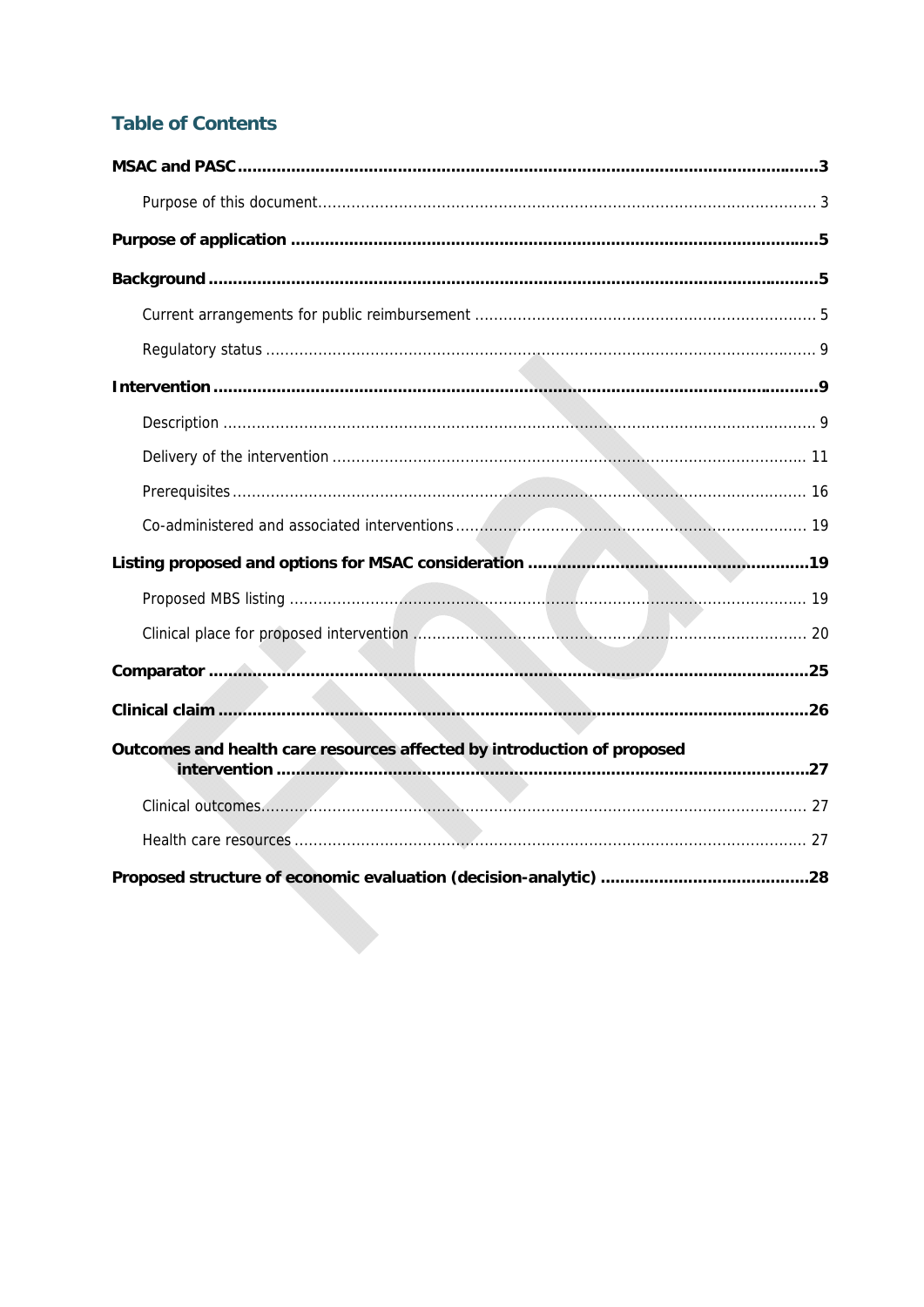# **MSAC and PASC**

The Medical Services Advisory Committee (MSAC) is an independent expert committee appointed by the Minister for Health and Ageing (the Minister) to strengthen the role of evidence in health financing decisions in Australia. MSAC advises the Minister on the evidence relating to the safety, effectiveness, and cost-effectiveness of new and existing medical technologies and procedures and under what circumstances public funding should be supported.

The Protocol Advisory Sub-Committee (PASC) is a standing sub-committee of MSAC. Its primary objective is the determination of protocols to guide clinical and economic assessments of medical interventions proposed for public funding.

# **Purpose of this document**

This document is intended to provide a draft decision analytic protocol that will be used to guide the assessment of an intervention for a particular population of patients. The draft protocol will be finalised after inviting relevant stakeholders to provide input to the protocol. The final protocol will provide the basis for the assessment of the intervention.

The protocol guiding the assessment of the health intervention has been developed using the widely accepted "PICO" approach. The PICO approach involves a clear articulation of the following aspects of the question for public funding the assessment is intended to answer:

| <b>Patients –</b> | specification of the characteristics of the patients in whom the intervention is     |
|-------------------|--------------------------------------------------------------------------------------|
|                   | to be considered for use                                                             |
|                   | Intervention – specification of the proposed intervention and how it is delivered    |
|                   | Comparator – specification of the therapy most likely to be replaced by the proposed |
|                   | intervention                                                                         |
| $Outcomes -$      | specification of the health outcomes and the healthcare resources likely to be       |
|                   | affected by the introduction of the proposed intervention                            |
|                   |                                                                                      |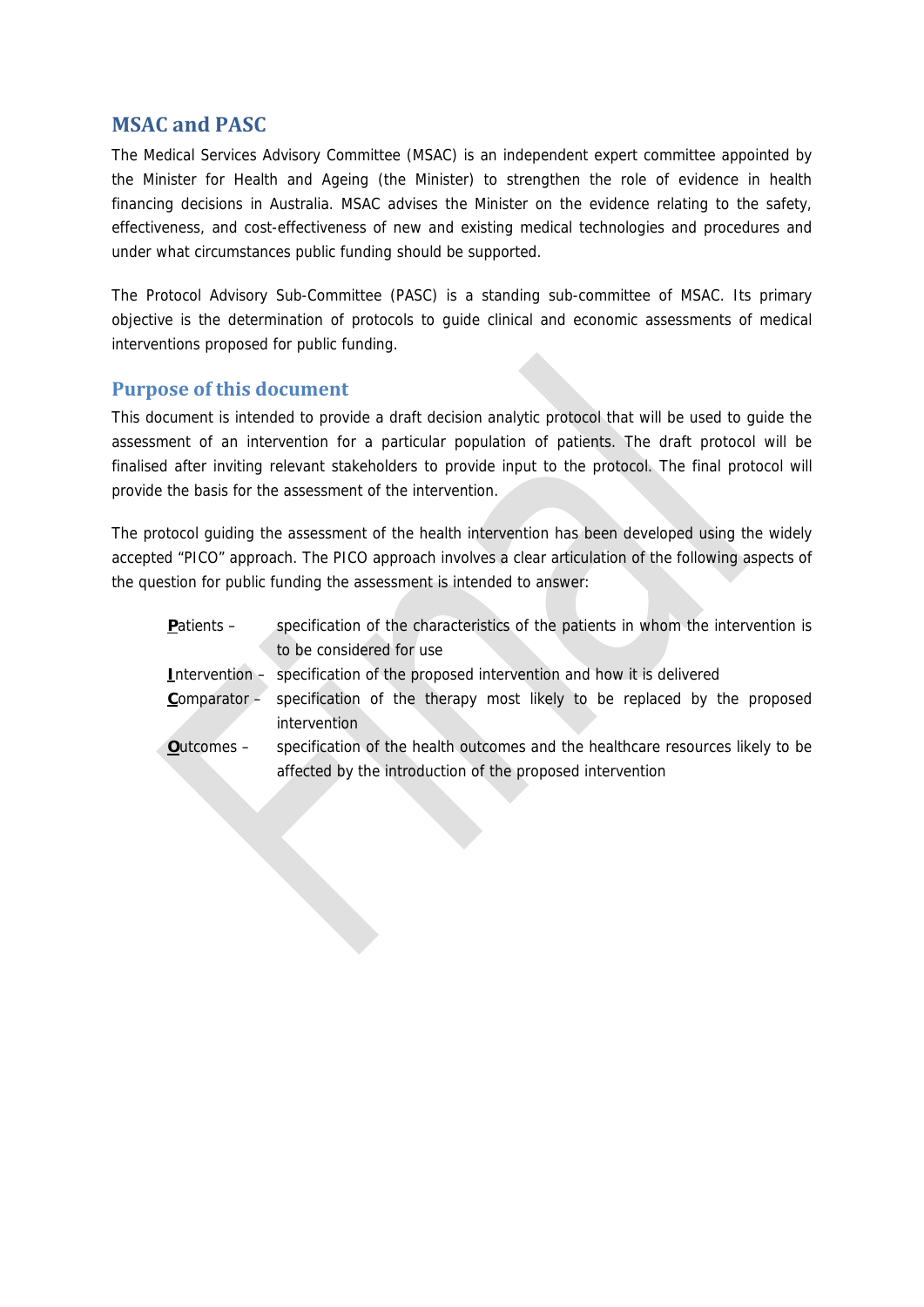# **Summary of matters for consideration by PASC**

PASC requests a submission address the following matters in relation to asynchronous specialist dermatology consultation in patients with inflammatory skin conditions and skin lesions.

- The proposed service involves the transfer of confidential patient data and digital images via the internet to the specialist dermatologist. Consultation is required about what is the recommended type of encryption required for transferring this type of sensitive data. Would failure to meet this standard be a barrier to a referrer and/or patient using this service?
- Eligibility criteria for telehealth items do not include people with disabilities. The proposed service requests an extension of eligible people for the service to people living in outer metropolitan areas where specialist dermatologists are scarce and to people with disabilities. Consultation is requested on how people with disabilities may be defined for the purpose of eligibility for this service.
- What is the recommended type of encryption required for transferring sensitive data. Would failure to meet this standard be a barrier to a referrer and/or patient using this service?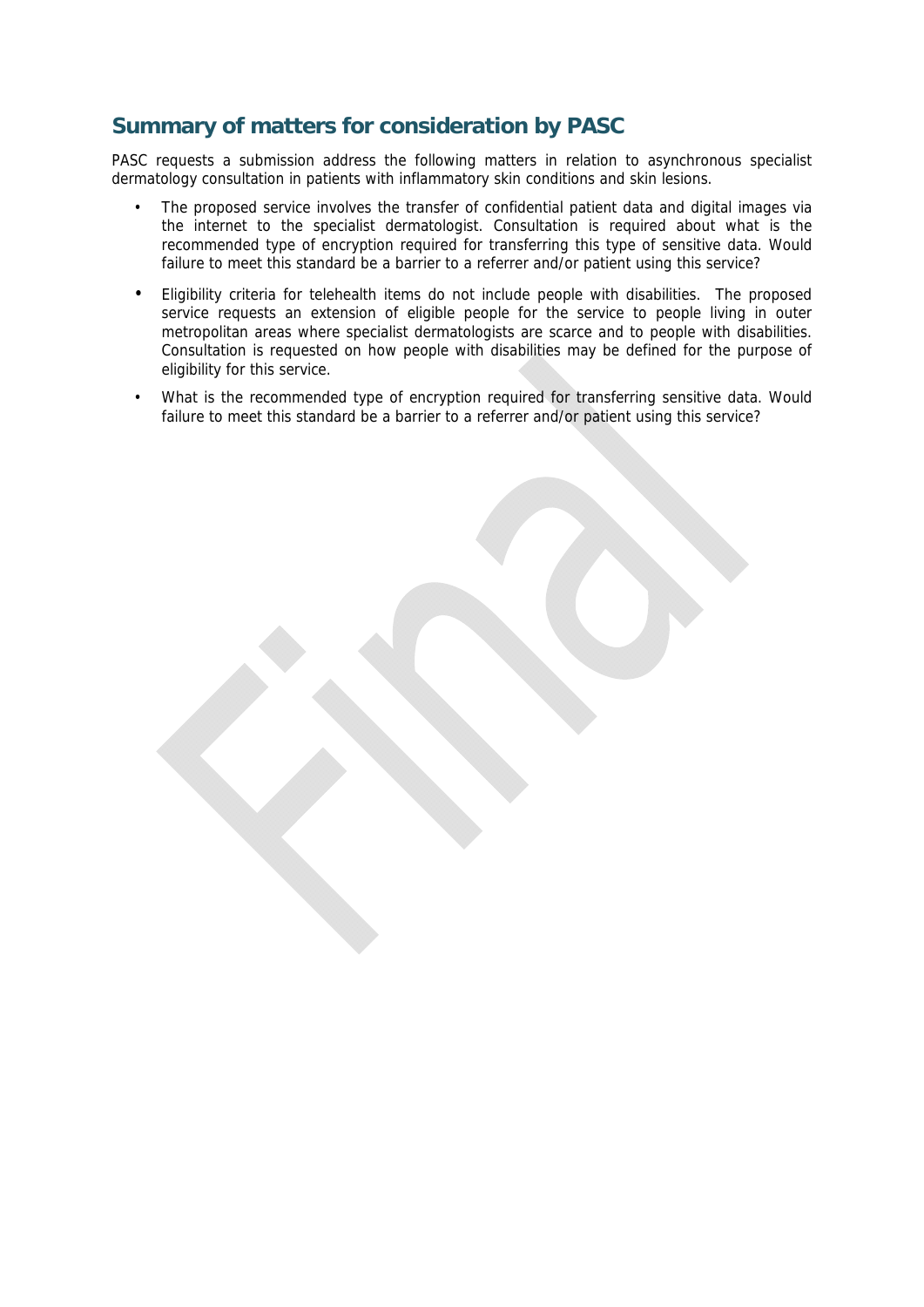# **Purpose of application**

A proposal for an application requesting MBS listing of specialist dermatology services delivered by asynchronous store and forward technology for inflammatory skin conditions was received from Australasian College of Dermatologists by the Department of Health and Ageing in May 2013

The application relates to a new approach to providing specialist dermatology services. The application of store and forward technology enables patients who currently do not have access, or do not have timely access, due to geographical or physical impediments, to receive specialist dermatology services via an asynchronous consultation and support of other health practitioners. As it is the current telecommunications system that allows for the provision of asynchronous consultations and not the store and forward technology per se, the application has been renamed to the assessment of asynchronous specialist dermatology services delivered by telecommunications.

The Deakin Health Technology Assessment Group, under its contract with the Department of Health and Ageing, drafted this decision analytical protocol to guide the preparation of an assessment of the safety, effectiveness and cost-effectiveness of asynchronous specialist dermatology services delivered by telecommunications for inflammatory skin conditions and skin lesions to inform MSAC's decisionmaking regarding public funding of the intervention.

# **Background**

# **Current arrangements for public reimbursement**

Table 1 summarises the current MBS items available for specialist consultations including dermatology.

On 1 July 2011, Medicare rebates and financial incentives for specialist video consultations were introduced to address some of the barriers to accessing medical services, particularly specialist services, for Australians in remote, regional and outer metropolitan areas. In many cases, these telehealth consultations provide patients in eligible areas with access to specialists sooner than would otherwise be the case and without the time and expense involved in travelling to major cities.

New Medicare Benefits Schedule (MBS) items were introduced to provide for telehealth consultations rendered by specialists, consultant physicians and consultant psychiatrists. These items allow a range of existing MBS attendance items to be provided via video conferencing, with a derived fee adding to the base item fee.

New MBS items were also introduced for Patient-end Services. These items enable GPs, other medical practitioners, nurse practitioners, midwives, Aboriginal health workers and practice nurses to provide face-to-face clinical services to the patient during the consultation with the specialist.

Telehealth MBS items may be billed where a specialist consultation is conducted via video conferencing with a patient who is:

- not an admitted patient; and
- is eligible for Medicare rebates; and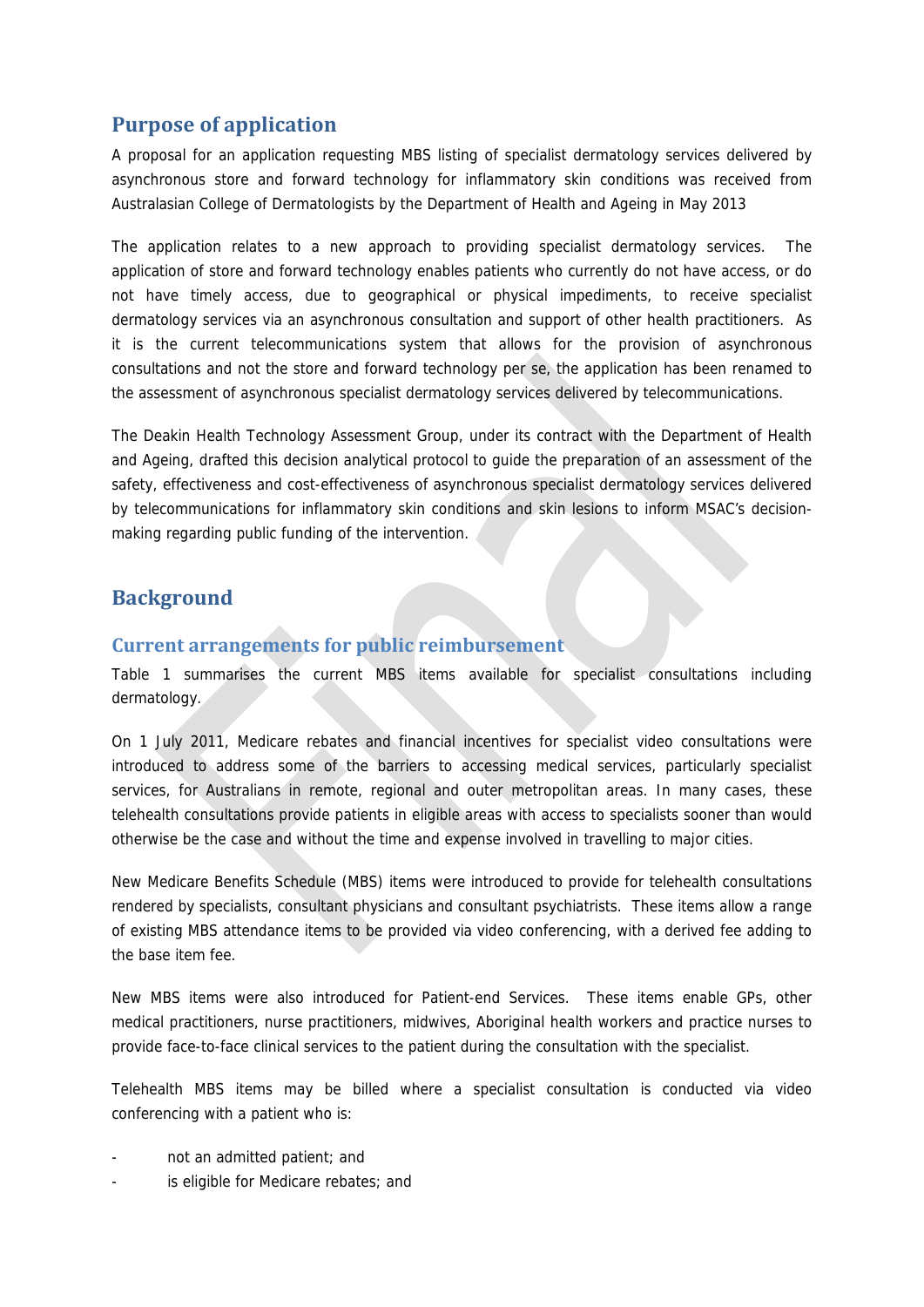- located in an Eligible Geographical Area (see www.mbsonline.gov.au/telehealth); or
- a care recipient at an eligible Residential Aged Care Facility (RACF); or
- in an eligible Aboriginal Medical Service (AMS)<sup>i</sup>.

The geographic eligibility criteria for telehealth Medicare Benefits Schedule (MBS) items changed from 1 January 2013 to align eligibility to the MBS telehealth items with the Australian Standard Geographical Classification Remoteness Area (ASGC-RA) used by the Australian Bureau of Statistics. Under the new restrictions GPs and specialists will no longer be able to claim MBS telehealth item numbers for outer metropolitan areas. The item numbers only apply to services for patients of an Aboriginal Medical Service or a residential aged care facility in outer metropolitan areas from January 1, 2013. Rural and remote telehealth provision remains unaffected. The application has requested that the original 2011 MBS Geographic Regions for Videoconferencing be included as a subgroup of the population, to include patients who have difficultly accessing services from outer metropolitan regions (a lack of specialist dermatologists in this area, and difficulty for people with disabilities travelling are the reasons provided for inclusion).

Appendix 1 summarises the current MBS Telehealth items for videoconferencing by which specialist dermatology services can be delivered by synchronous telecommunication. There are no MBS items available for providing asynchronous specialist dermatology consultations delivered by telecommunications.

Teledermatology has been used by dermatologists in Australia since the mid-1990's to assist in clinical education and to provide access to dermatology services to underserved communities. TeleDerm was established by the Australian College of Rural and Remote Medicine (ACRRM) in 2004 and there have been services provided in NSW and in WA<sup>ii, iii, iv.</sup>

According to the application, specialist dermatology services receive other public funding, both state and Federal. For example Queensland Health funds the Far North Queensland and Torres Strait Program that is part of the Princess Alexandra Hospital (PAH) Outreach Teledermatology Network operated by its dermatology department as part of the Princess Alexandra Hospital Online project. Free specialist dermatology services funded by Queensland Health are provided for residents of Northern Queensland and the Torres Strait using store and forward technology. The registrar on call at the PAH takes on the case and is supervised by a consultant.

The Australian College of Rural and Remote Medicine (ACRRM) TeleDerm program is funded by the Australian Government Department of Health and Ageing under the Medical Specialist Outreach Assistance Program (MSOAP)<sup>1</sup>.

The TeleDerm program is an online resource designed primarily for rural doctors interested in obtaining practical advice on the diagnosis and management of skin disease in general practice.

-

 $1$  MSOAP and Visiting Optometrists Scheme (VOS) are two programs implemented to overcome some specific barriers faced by people living in rural and remote Australia. The programs are specifically targeted at facilitating access by people living in these communities to medical specialist and optometry services. They are administrated separately, but have overlapping reach.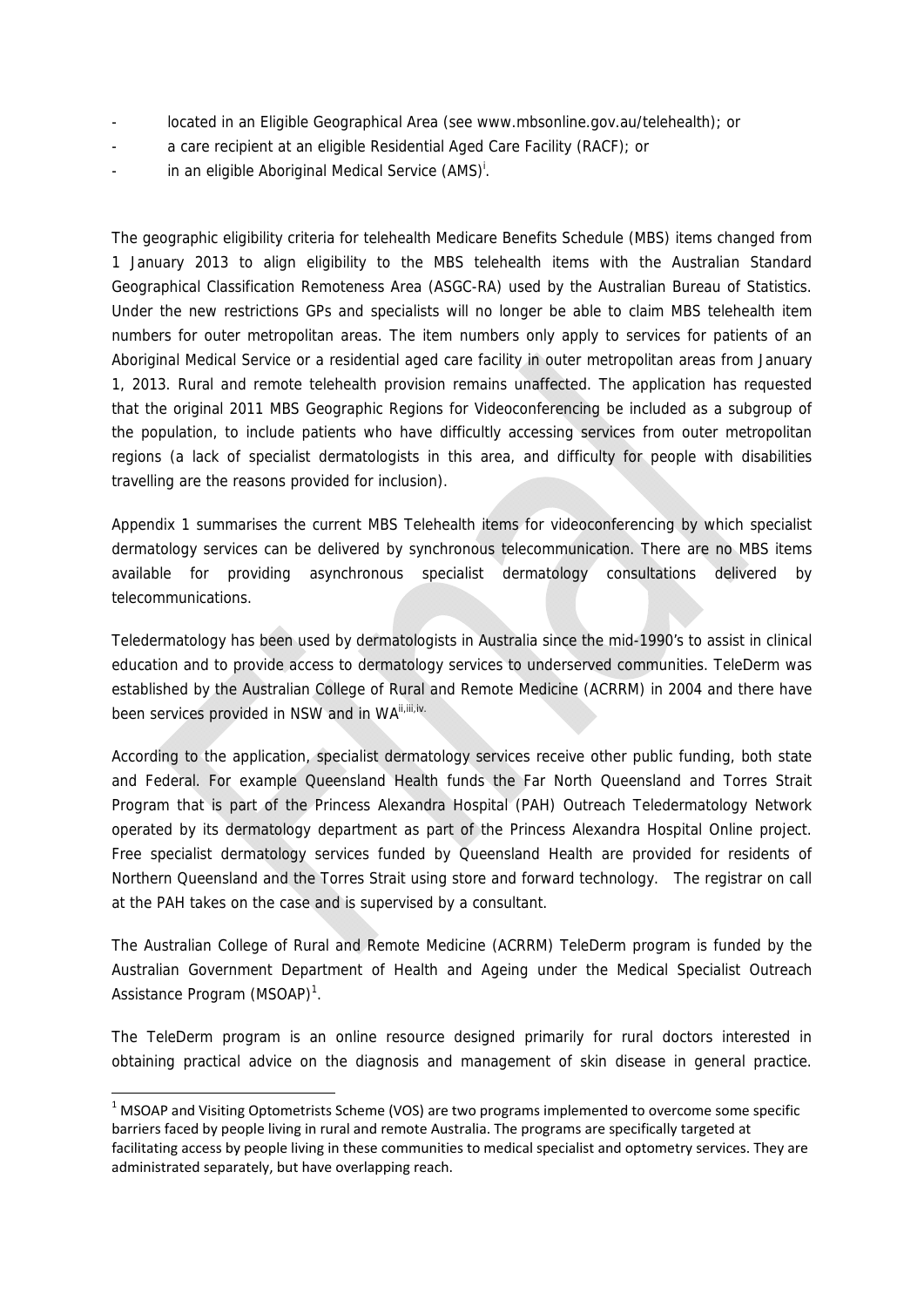Access to the program is free for ACRRM members, RRMEO subscribers and GPs who work in rural Australia. GPs are able to access online dermatological case studies, education opportunities, recommended links, and discussion forums. Subscribers can submit a digital photo of affected skin and a history (and diagnosis, if made) through the ACRRM portal. An experienced dermatologist will examine the evidence, and reports back to the medical practitioner - usually within two days - with diagnosis and/or treatment options. TeleDerm also allows rural doctors anywhere in Australia to electronically submit specific de-identified cases for assessment.

The features and benefits of TeleDerm are described on the ACRRM website as:

- Receive a diagnosis on your cases from an expert dermatologist within 48 hours.
- Access online cases and discussion forums to increase clinical knowledge and confidence in managing skin conditions.
- Save patients the worry of long waiting times and the expense of travelling to specialist appointments.
- Start treatment or remedial action sooner<sup>v</sup>.

Table 1 shows the current MBS items available for specialist consultations including dermatology.

#### **Table 1: Current MBS item descriptor for MBS items used to deliver specialist dermatology consultations**

| Category 1 - Professional attendances                                                                                                                            |
|------------------------------------------------------------------------------------------------------------------------------------------------------------------|
| <b>MBS 104</b>                                                                                                                                                   |
| SPECIALIST, REFERRED CONSULTATION - SURGERY OR HOSPITAL                                                                                                          |
| (Professional attendance at consulting rooms or hospital by a specialist in the practice of his or her specialty where the<br>patient is referred to him or her) |
| -INITIAL attendance in a single course of treatment, not being a service to which ophthalmology items 106, 109 or obstetric<br>item 16401 apply.                 |
| Fee: \$85.55 Benefit: $75\% = $64.2085\% = $72.75$                                                                                                               |
| Extended Medicare Safety Net Cap: \$256.65                                                                                                                       |
| <b>MBS 105</b>                                                                                                                                                   |
| Each attendance SUBSEQUENT to the first in a single course of treatment                                                                                          |
| Fee: \$43.00 Benefit: $75\% = $32.2586\% = $36.55$                                                                                                               |
| Extended Medicare Safety Net Cap: \$129.00                                                                                                                       |
|                                                                                                                                                                  |

Appendix 1 presents current MBS Telehealth items (99, 113, 2100, 2122, 2125, 2126, 2137, 2138, 2143, 2147, 2179, 2195, 2199, 2220) for videoconferencing by which specialist dermatology services can be delivered in real time via telecommunication.

Table 2 provides utilisation details for current MBS items under which specialist dermatology consultations can be provided.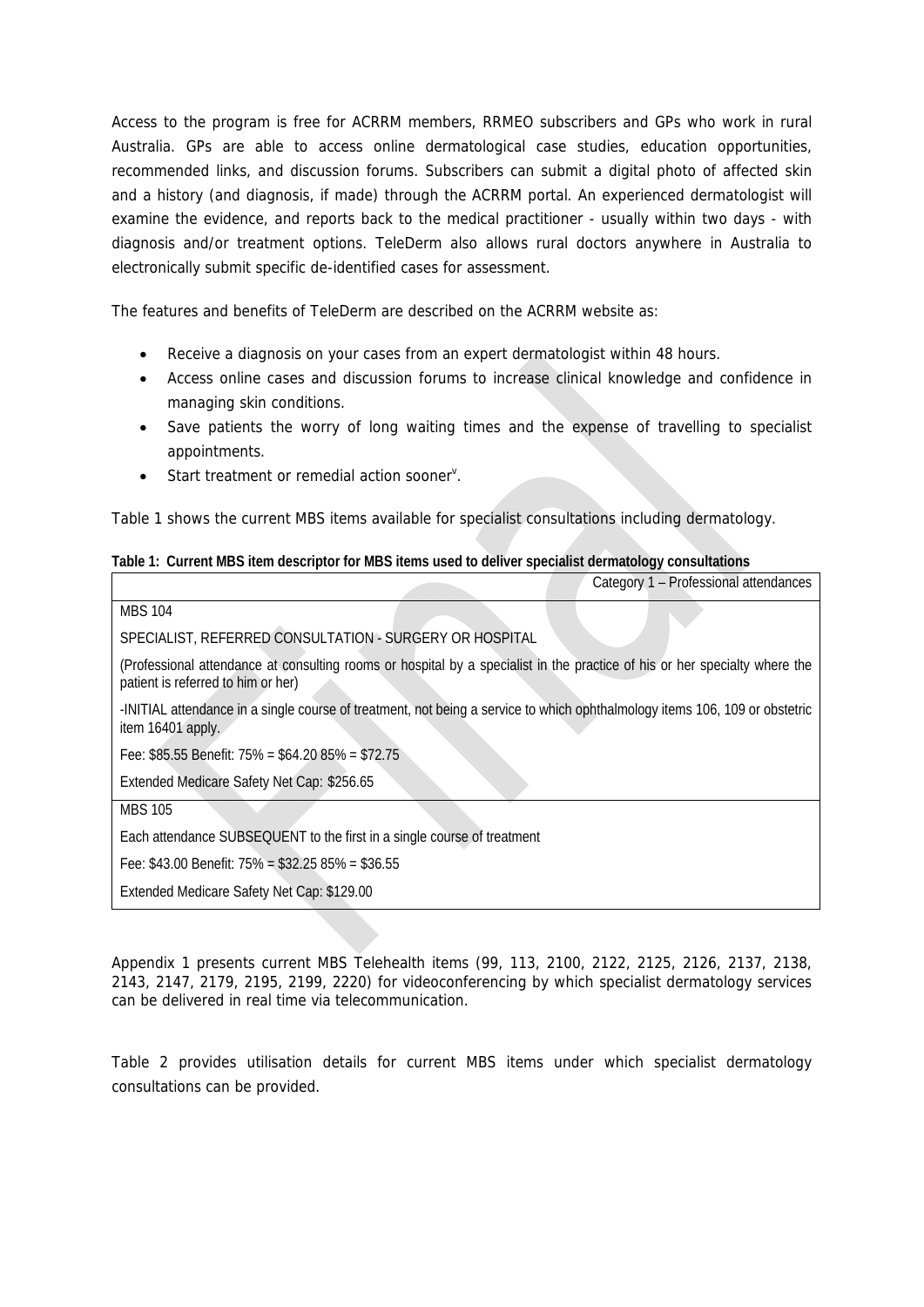|            | <b>State</b>    |                 |                 |                 |                 |                  |                 |                 |                 |
|------------|-----------------|-----------------|-----------------|-----------------|-----------------|------------------|-----------------|-----------------|-----------------|
| <b>MBS</b> | <b>NSW</b>      | VIC             | QLD             | SA              | WA              | TAS              | ACT             | ΝT              | Total           |
| Item No    | <b>Services</b> | <b>Services</b> | <b>Services</b> | <b>Services</b> | <b>Services</b> | <b>Services</b>  | <b>Services</b> | <b>Services</b> | <b>Services</b> |
| 104        | 1747820         | 1137676         | 788588          | 373091          | 405628          | 81787            | 55894           | 20978           | 4611462         |
| 105        | 2276504         | 1589479         | 1019469         | 516031          | 469353          | 162342           | 73031           | 22125           | 6128334         |
| 113        | $\overline{2}$  | $\overline{2}$  | $\mathbf{0}$    | $\mathbf 0$     | $\overline{2}$  | 0                | $\overline{0}$  | $\Omega$        | 6               |
| 2100       | 177             | 55              | 126             | 2               | 49              | 30               | 3               |                 | 443             |
| 2122       | 5               | $\overline{0}$  | 3               | 0               | 1               | $\boldsymbol{0}$ | $\overline{0}$  | $\Omega$        | 9               |
| 2125       | 4               | $\theta$        | 12              | $\Omega$        | $\theta$        | 1                | $\overline{0}$  | $\Omega$        | 17              |
| 2126       | 2272            | 1374            | 2519            | 920             | 1430            | 719              | 4               | 72              | 9310            |
| 2137       | 43              | 8               | 30              | 5               | 12              | 1                | $\mathbf{0}$    | $\Omega$        | 99              |
| 2138       | 8               | 63              | 39              | 8               | 6               | 1                | $\mathbf{0}$    | $\Omega$        | 125             |
| 99         | 1553            | 1559            | 2350            | 1145            | 1021            | 39               | 23              | 256             | 7946            |
| 2143       | 2099            | 1184            | 2132            | 254             | 359             | 731              | 9               | 200             | 6968            |
| 2147       | 24              | 25              | 27              | 5               | 18              | $\boldsymbol{0}$ | $\mathbf{0}$    | $\Omega$        | 99              |
| 2179       | 19              | 32              | 11              | 3               | $\overline{2}$  | 5                | 1               | $\Omega$        | 73              |
| 2195       | 2109            | 508             | 927             | 120             | 70              | 268              | 6               | 42              | 4050            |
| 2199       | 14              | 9               | 21              | 26              | 6               | $\boldsymbol{0}$ | $\overline{0}$  | $\Omega$        | 76              |
| 2220       | 11              | 27              | 8               |                 | 0               | $\overline{0}$   | $\Omega$        | $\Omega$        | 47              |
| Total      | 4,032,664       | 2,732,001       | 1,816,262       | 891,611         | 877,957         | 245,924          | 128,971         | 43,674          | 10,769,064      |

 $\mathbf{I}$ 

**Table 2: MBS Items-Utilisation Data - June 2012-to July 2013** 

Table 2 summarises the total use of these MBS items. These item reports, however, do not breakdown the data for specialist dermatology consultation, but, the data does indicate that services provided by telehealth are most likely to occur in QLD and NSW which have the highest indigenous population. The data indicates that in spite of NT having the largest indigenous population living in rural and remote regions of Australia<sup>vi</sup>, and telehealth items were developed to address a lack of access to services for rural and remote Australians, it does not appear, in comparison to the other states figures, that telehealth items have been utilised in any significant way in NT. Given the proposed benefit of the use of telehealth to deliver specialist consultations (though of an synchronous rather than asynchronous type) barriers to telehealth may post the same barriers to asynchronous consultations delivered by telecommunications. Those barriers may be the lack of adequate telecommunications infrastructure in remote areas of Australia to support telehealth initiatives. Expert opinion is that it is difficult coordinating all parties to be in attendance for a consultation (given heavy workloads and time differences between remote areas and specialist practices) and is a major reason for lack of uptake of telehealth items. Additionally, many remote areas lack broadband infrastructure capable of supporting videoconferencing.

Information provided by the applicant indicates that in the 2011-12 financial year specialist dermatologists provided 568,084 item 104 services and 701,304 item 105 items. Of the current Telehealth items, the total number of services for 2011-12 financial year is 697 and for 2012-13 year to date, 1323 (Applicant has sourced this data from MediWiz provided by DoH). DoH provided MBS data show that from 1 July 2013 to 30 September 2013 more than 22 per cent of dermatologists claiming MBS services have provided an MBS telehealth consultation. This was noted to be very high compared with most speciality groups (PASC meeting Policy Area Paper, 12-13 December 2013).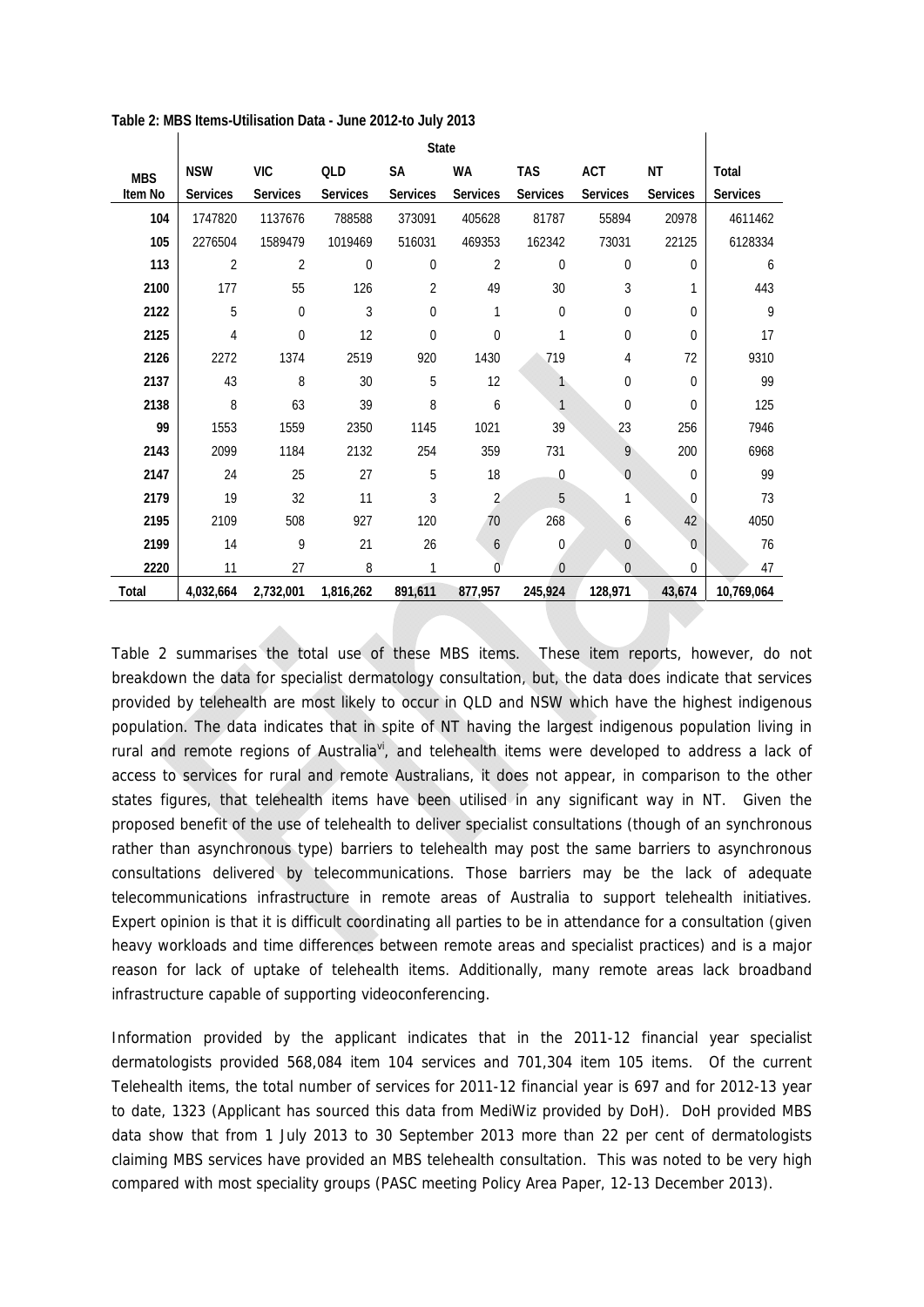The application indicates that in the previous year, 2012, the Princess Alexandra Hospital in Brisbane, undertook 120 store and forward consultations for skin emergency patients in QLD and Northern NSW. This data has been provided from the PAH; a breakdown of the regions involved is provided in attachment A.

For the TeleDerm programs, the application reports that to 30 September 2012, there have been 16,666 services provided to people living in outer regional, remote and very remote areas of Australia (applicant has sourced this data from the ACRRM, as provided to them by DoH). This utilisation data is not been broken down by State or by remoteness index.

### **Regulatory status**

This intervention requires delivery of a consultation service via the telecommunications network and does not require TGA approval.

# **Intervention**

### **Description**

This is a specialist dermatology service delivered using store and forward technology. Store-andforward services are where patient health care data and digital images (such as digital images of dermatological conditions) are captured, packaged as a case file, and transferred via telecommunication services to a clinician (specialist dermatologist) who then responds with a diagnosis and therapeutic recommendations (asynchronous telecommunication). The key in storeand-forward delivered services is that the patient and the clinician do not need to be present in real time (asynchronous) and the service is delivered by telecommunications.

The equipment required is a digital camera or mobile phone, and the telecommunications requirements are standard broadband internet; though bandwidth requirements are not as high as are necessary for videoconferencing. For this service the patient is referred to a specialist dermatologist by a general practitioner or nurse practitioner. The applicant has indicated that the dermatologist's website would be able to be accessed by smart phone, tablet or fixed computer in any location where there is basic internet access speed. According to the applicant, no special software is required to encrypt and send a patient's clinical information securely. The referrer only requires a standard computer with a major commercial browser, and when the referrer accesses the dermatologist's site and uploads information it is sent under encryption established by the dermatologist's site**.** 

The application states that specialist dermatology services delivered by asynchronous store and forward technology are applicable skin lesions, including skin cancer management, and inflammatory skin conditions including, eczema, psoriasis, acne, bacterial impetigo, Kaposi sarcoma, varicelliform eruption and amoxicillin-induced drug eruption. Skin conditions can be linked with serious complications, which can result in hospitalisation and, very uncommonly, death. During June 2006- July 2008, skin conditions in indigenous people accounted for around 3.9% of hospital admissions (excluding dialysis), in NSW, Vic, Qld, WA, SA and the NT, at 2.3 times the rate of other people.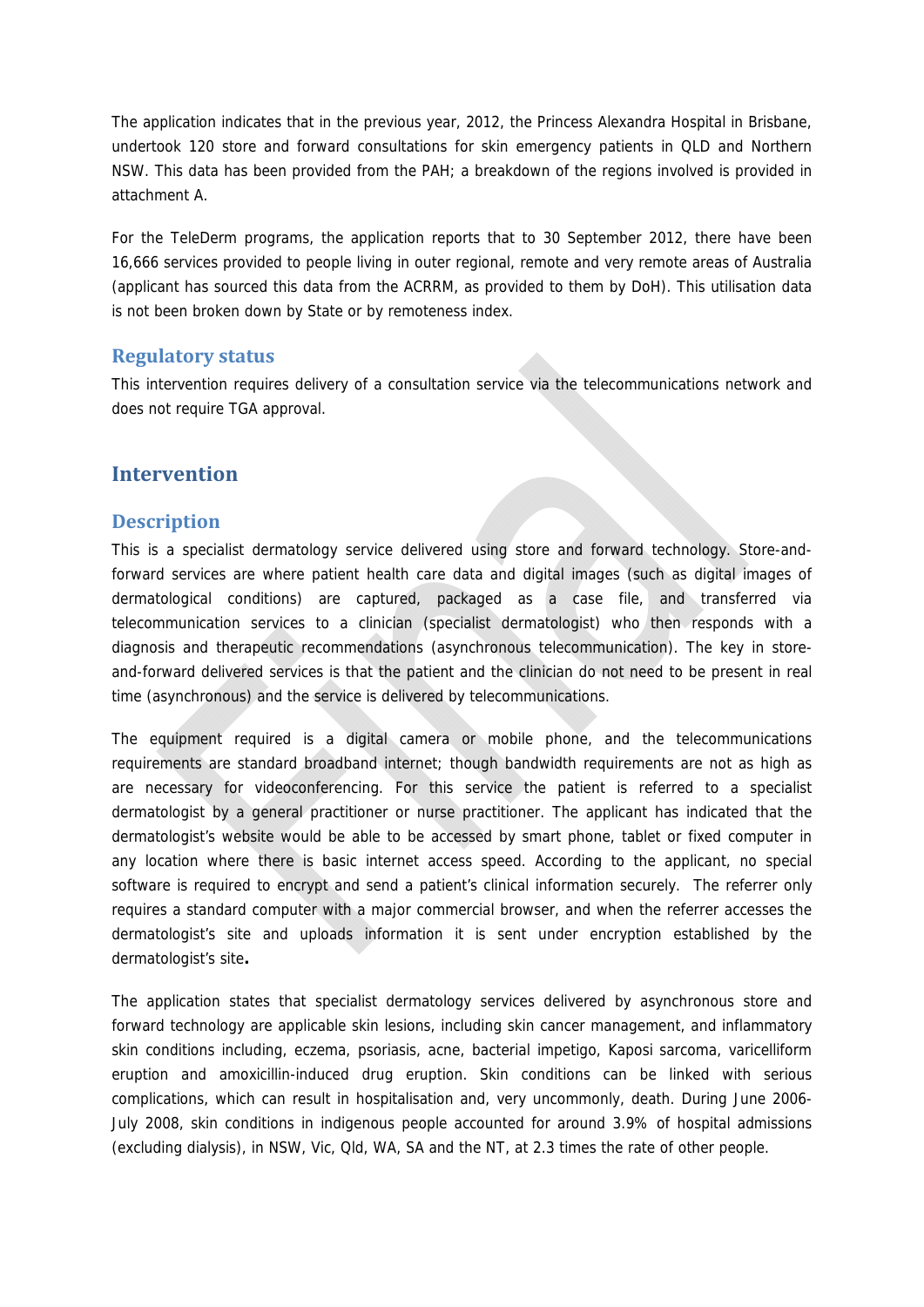In 2007 preventable cancers associated with excessive sun exposure (melanoma) were among the main cancers with significantly higher incidence rates in regional and remote areas in 2001-03 compared with Major Cities. Melanoma death rates for males were 20-30% higher in 2002 and 2003 in Inner Regional and Outer Regional areas than Major Citiesvil. An older survey of GPs undertaken in 1998-2000 by the AIHW<sup>viii</sup> found that:

- Patients in rural and regional areas of Australia have similar rates of attendance at their GP for skin related conditions to those in urban areas;
- Solar keratosis and malignant skin neoplasms were more frequently managed in small rural areas
- There were higher rates of GP referral to dermatologists for malignant neoplasm in rural areas than in urban areas

As noted in the application, skin infections in many indigenous communities reflect serious health inequalities. Scabies is endemic in some remote central and northern indigenous communities with prevalence up to 50% in children and up to 25% in adults. The East Arnhem Regional Healthy skin program reported that more than 70% of children presented in 2002-05 with scabies, almost all before they reached 2 years of age. Scratching in response to inflammation and itching of scabies can result in pyoderma, a bacterial infection that can lead to kidney disease and possibly heart disease. The pyoderma in indigenous communities commonly involves group A streptococcus (GAS), which is responsible for continuing outbreaks of post-streptococcal glomerulonephritis and acute rheumatic fever. Indigenous people, particularly those living in the high-rainfall, humid areas of northern Australia, are also vulnerable to a variety of fungal and related organisms.

Indigenous people are likely to underutilise specialist dermatology services (approximately one episode of care for every 906 indigenous Western Australians compared to one episode of care for every 247 people in the general Western Australian population) which may be partially explained by a lower prevalence of skin cancers and other actinic-related diseases among Indigenous Australians ${}^{ix}$ . Skin problems are reported to be the primary reason for 16% of GP consultations by indigenous people. An audit of Perth outpatient clinics in 2010, identified skin infections to be the most common skin condition in indigenous groups, followed by fungal infection, with a high number of bacterial, viral and ectoparasite infections<sup>x</sup>.

The application includes patients with skin lesions and those with inflammatory skin conditions. Patients with inflammatory skin conditions are likely to be referred to specialist dermatologists where there is a need for an ongoing or longer term treatment programs. As noted by the applicant, based on overseas experience, the use of this technology is more likely to be used for acute skin lesions and difficult to interpret inflammatory skin conditions.

In excess of 200 mobile phone applications (apps) related to dermatology are available and most are free. The apps cover a broad range including diagnoses and tracking of disease and vary widely in their capabilities. There are no regulations applying to the development of these apps and no quality assessment has been done by the US Food and Drug Administration to date<sup>xi</sup>. The apps are designed to be used by patients without the need for a referral to a doctor or under any medical supervision. These applications do not form part of this submission.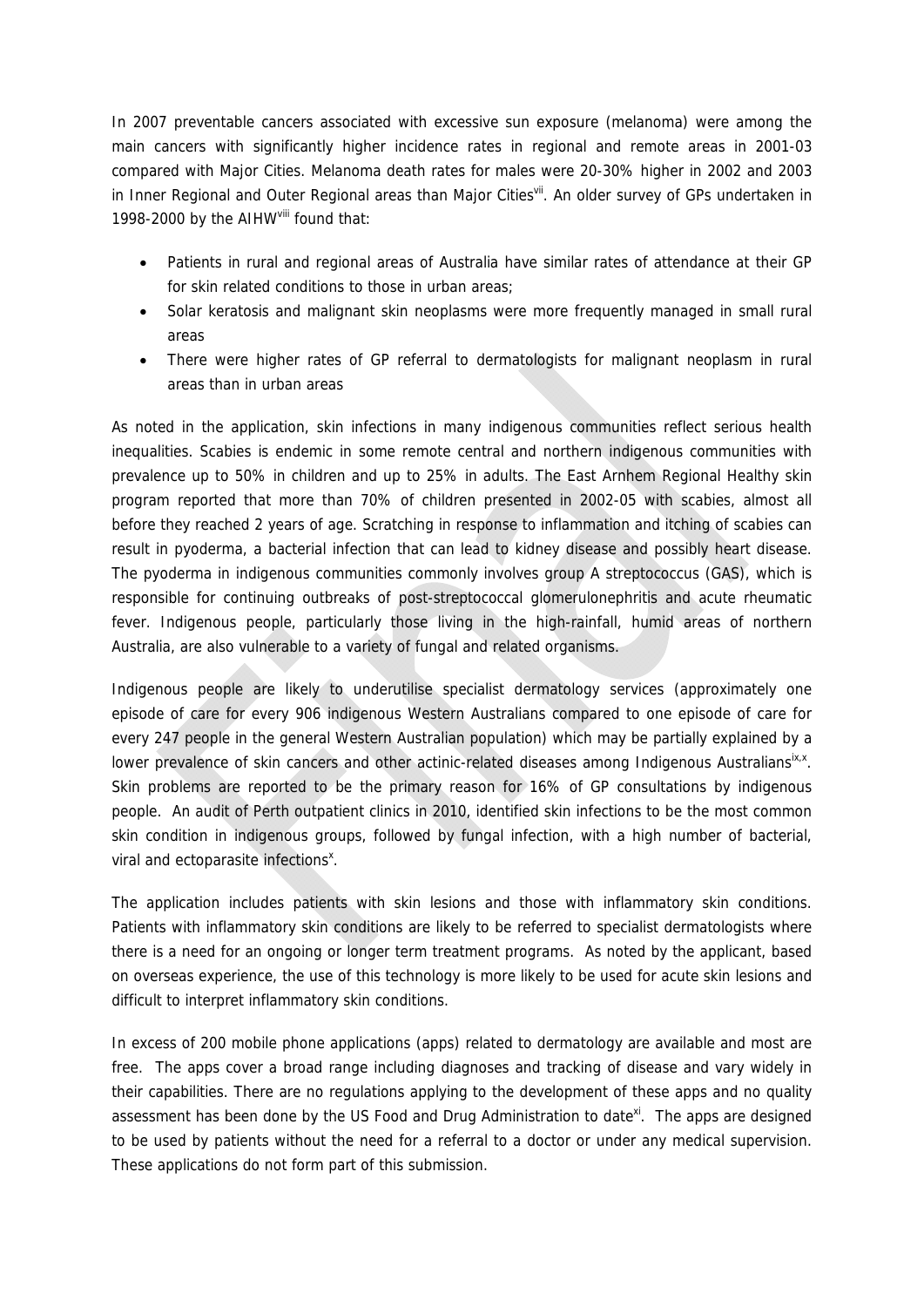# **Delivery of the intervention**

There are two participants to the proposed service, the referrer and the specialist dermatologist.

### **Specialist dermatologists**

The proposed specialist dermatology service involves the following steps:

- The specialist dermatologist develops a standardised digital template and store and forward guidelines (this will include security or encryption standards).
- The referrer accesses the dermatology template and provides to the dermatologist a completed information template and digital image. Uploads this information to a telehealth portal as indicated in the guidelines.
- The specialist dermatologist accesses the clinical information and or a clinical pro-forma provided by the referrer. It is very important that this clinical information is provided according to the dermatologist's guidelines.
- After carefully reading all the clinical notes the dermatologist accesses the provided digital images and advises the referrer if they require additional information, and if the consult is unsuitable or suitable. If the proposed consult is suitable for asynchronous consult, the process basically follows the rule of classical consultation and the dermatologist provides diagnosis and management advice.

### **Referrer**

The requirements on the referrer are that they:

- Identify a suitable candidate and obtain their consent
- Contact the dermatologist and request asynchronous consult
- Document patient history, presenting complaint using dermatologists pre-prepared on-line template and capture images of relevant condition using camera and devices in accordance with store and forward guidelines developed by the dermatologist.
- Provide additional information or images if requested by the dermatologist
- If the consult is accepted, receive advice from dermatologist and treat patient accordingly.

The following is outlined in the application as the information required by the dermatologist from the referrer:

- General:
	- o date & time of consult;
	- o Patient details: name, Medicare number, id, phone, address, DOB, sex;
	- o Referrer details: Name, site/organisation, email, health provider identifier;
	- o Consultant details: Name, site/organisation, email, health provider id;
	- o Urgency of response: (e.g. Within 24 hours, 2-3 days, 1 week);
- Clinical Data:
	- o reason for consultation,
	- o patient's chief complaint,
	- o duration of condition,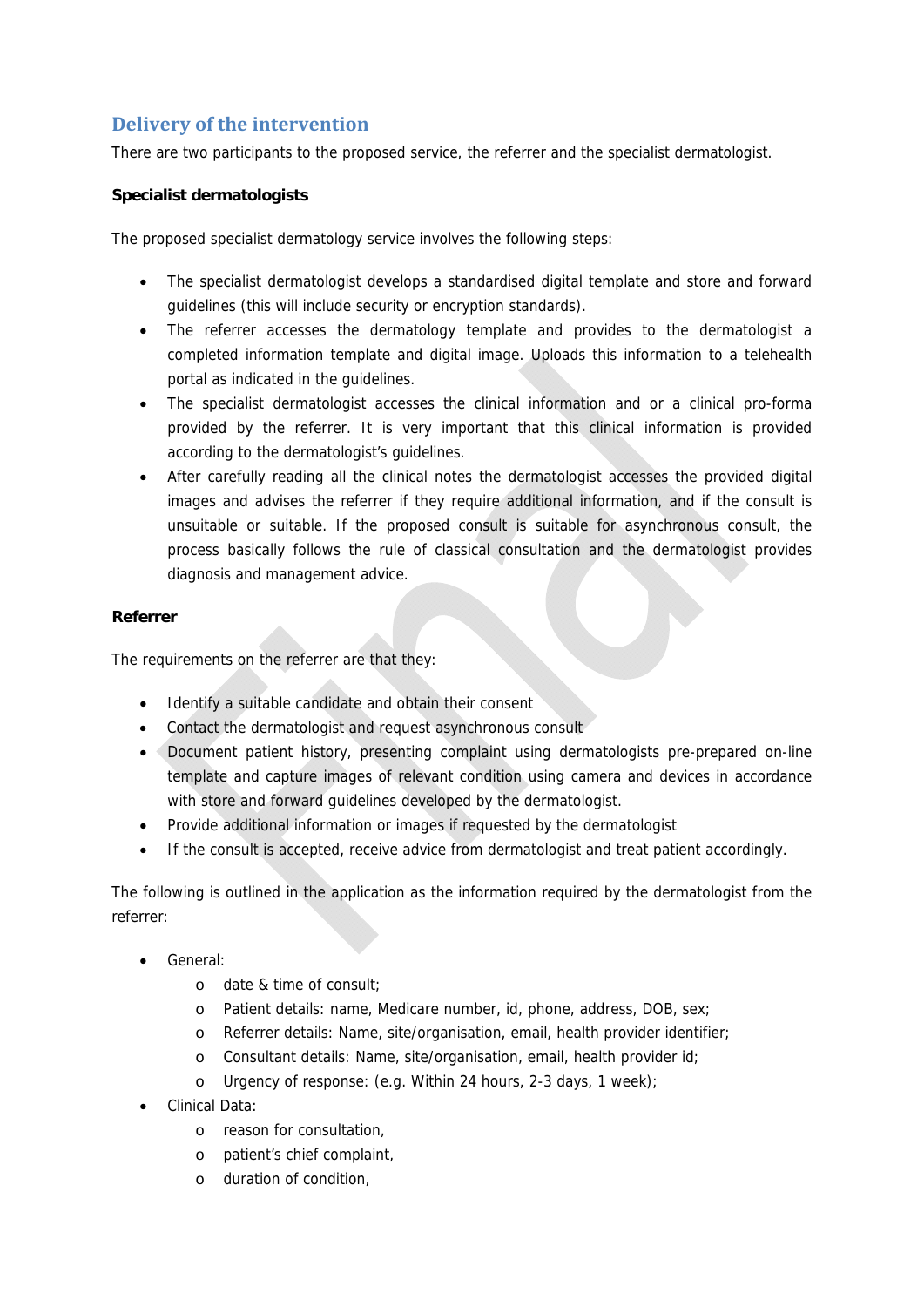- o associated signs and symptoms,
- o exacerbating factors,
- o pregnancy
- o medications, allergies,
- o investigations biopsy results/laboratory data,
- o diagnosis (provisional);
- Post consultation:
	- o recommendations, clinical responsibilities, management plan.

There are a number of different store and forward teledermatology applications that are used around the world, including TeleDerm, that differ in their technical specifications and requirements on referrers and providers.

In 2010 an evaluation of four major commercially available store-and-forward technology, suitable for teledermatology, was published by Armstrong et., alxili. Table 3 below is a summary of the technical specifications and features of the four products.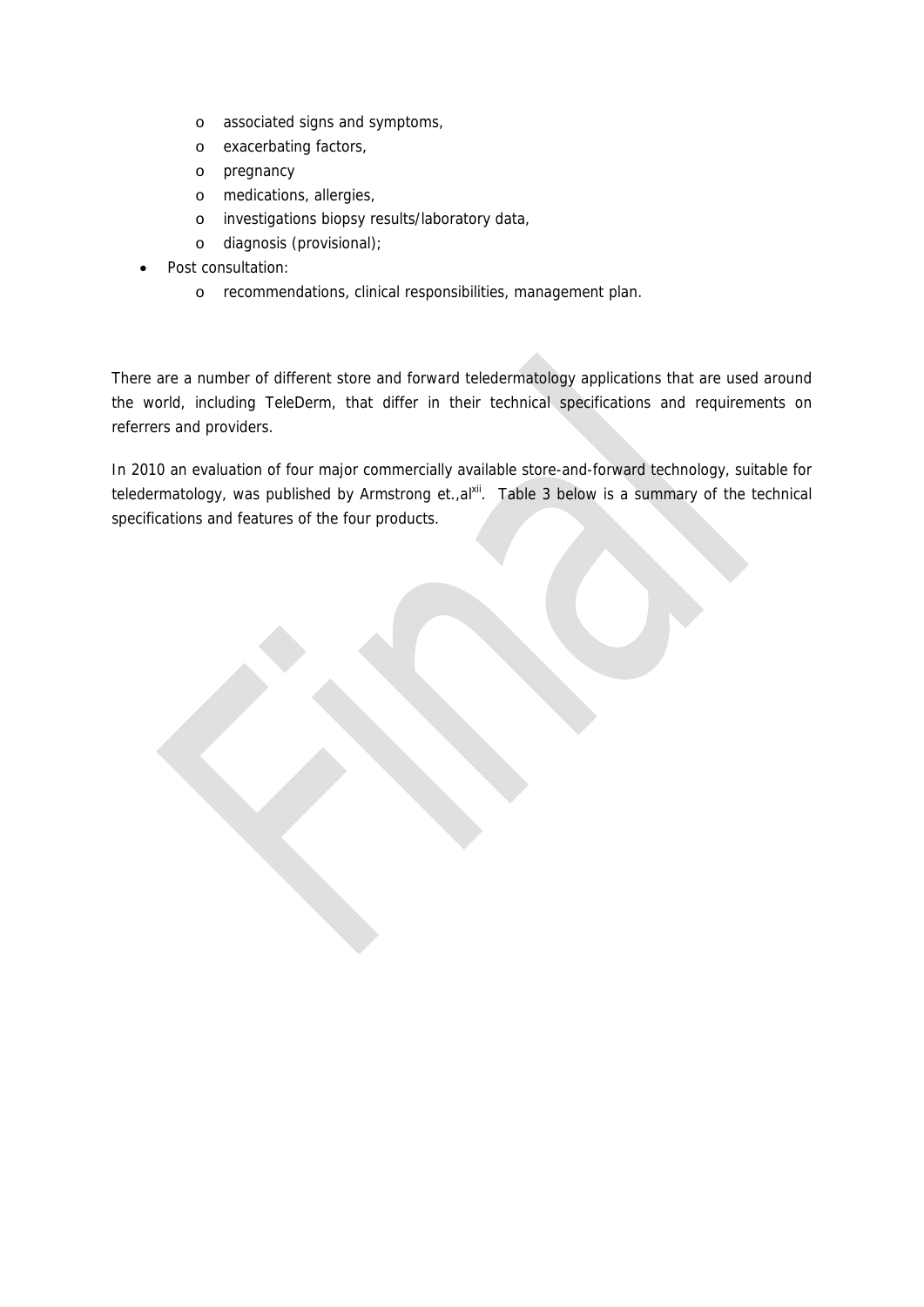| Evaluation<br>Criteria                                  | Description                                                                                                                                                                           | <b>AFHCAN</b>                                                                                                                                                                                                                                                   | <b>MEDWEB</b>                                                                                                                                                              | <b>TELEDERM</b><br><b>SOLUTIONS</b>                                                                                                                                           | <b>SECOND OPINION</b>                                                                                                                                                                                                                                                                                               |
|---------------------------------------------------------|---------------------------------------------------------------------------------------------------------------------------------------------------------------------------------------|-----------------------------------------------------------------------------------------------------------------------------------------------------------------------------------------------------------------------------------------------------------------|----------------------------------------------------------------------------------------------------------------------------------------------------------------------------|-------------------------------------------------------------------------------------------------------------------------------------------------------------------------------|---------------------------------------------------------------------------------------------------------------------------------------------------------------------------------------------------------------------------------------------------------------------------------------------------------------------|
| System<br>requirements                                  | Resources required<br>to operate the<br>program. Ability to<br>run on a local<br>computer versus<br>Web accessibility                                                                 | The referral side runs<br>an application local<br>to the PC. Consulting<br>physicians use<br>Internet Explorer or<br>Firefox to access the<br>cases.                                                                                                            | PC with Microsoft<br>Windows 2000 (or<br>higher) and an<br>Internet connection<br>runnin Internet<br>Explorer 5.5                                                          | Pentium class PC<br>with<br><b>500 MB RAM</b><br>running Internet<br>Explorer 5 or later                                                                                      | PC with Microsoft<br>Windows XP and<br>Microsoft Office.<br>Client software is<br>currently only<br>compatible with<br>Microsoft<br>Windows XP.<br>Accessible<br>via the Web using<br>terminal services<br>technologies such<br>as Citrix. Second<br>Opinion also has a<br>WebAccess product<br>not evaluated here. |
| <b>HIPAA</b><br>compliance,<br>security, and<br>privacy | HIPAA compliance<br>with secure<br>storage,<br>transmission, and<br>access.                                                                                                           | Data are encrypted.<br>Patient information<br>access record is<br>tracked                                                                                                                                                                                       | Data are encrypted.<br>Patient information<br>access record is<br>tracked.                                                                                                 | Data transfer<br>encrypted<br>via HTTPS. Hosted<br>Service is from a<br>Tier-1 data centre<br>approved<br>by the VA.                                                          | Local client. Data<br>are encrypted and<br>sent over e-mail.                                                                                                                                                                                                                                                        |
| Information<br>sharing and<br>storage                   | Ability to store and<br>transmit digital<br>images,<br>clinical history, and<br>consultant<br>recommendations<br>in an organized and<br>searchable fashion.                           | Images can be<br>uploaded<br>from file or captured<br>from medical<br>peripherals. Patient<br>data are stored<br>in a central location<br>where it is easily<br>accessible.                                                                                     | Images can be<br>uploaded<br>from file or captured<br>from medical<br>peripherals. Patient<br>data are stored<br>in a central location<br>where it is easily<br>accessible | Images can be<br>uploaded<br>from file or<br>captured<br>from medical<br>peripherals. Patient<br>data are stored<br>in a central location<br>where it is easily<br>accessible | Database is installed<br>locally by default but<br>can be configured<br>for access from a<br>centralized location.<br>Images are<br>uploaded from file.                                                                                                                                                             |
| User<br>interface                                       | User-friendliness<br>and<br>intuitiveness of the<br>application. Upload<br>speed for digital<br>images.                                                                               | Features intuitive<br>interface with large<br>clickable buttons<br>(suitable for touch<br>screen). Web<br>interface features<br>e-mail-like layout<br>similar to Microsoft<br>Outlook. Patient<br>case data can be<br>entered on<br>user-customizable<br>forms. | Patient data are<br>entered<br>in a tabbed form.<br>Provides a library<br>of customizable<br>forms.                                                                        | Intuitive workflow.<br>А<br>database of<br>dermatology<br>specific<br>templates<br>enhances<br>efficiency.                                                                    | The user interface<br>utilizes standard<br>Microsoft icons.<br>Patient information is<br>organized in an<br>intuitive fashion.                                                                                                                                                                                      |
| Compatibility                                           | Integration with<br>existing<br>EMR systems and<br>applications.<br>Ability to interface<br>with standard<br>imaging<br>communication<br>formats such as<br><b>DICOM</b><br>and PACS. | Limited support for<br>PACS and DICOM<br>(requires<br>customization).<br>Does not currently<br>support HL7.                                                                                                                                                     | Supports PACS,<br>DICOM, and HL7.<br>HL7 export utility is<br>a custom<br>integration project.                                                                             | HL7 compatibility<br>would require<br>customization.<br>No DICOM or<br>PACS compatibility.                                                                                    | Does not support<br>"out of box" HL7 or<br>PACS compatibility.                                                                                                                                                                                                                                                      |

**Table 3: Summary of feature comparison among the four major store-and-forward teledermatology applications**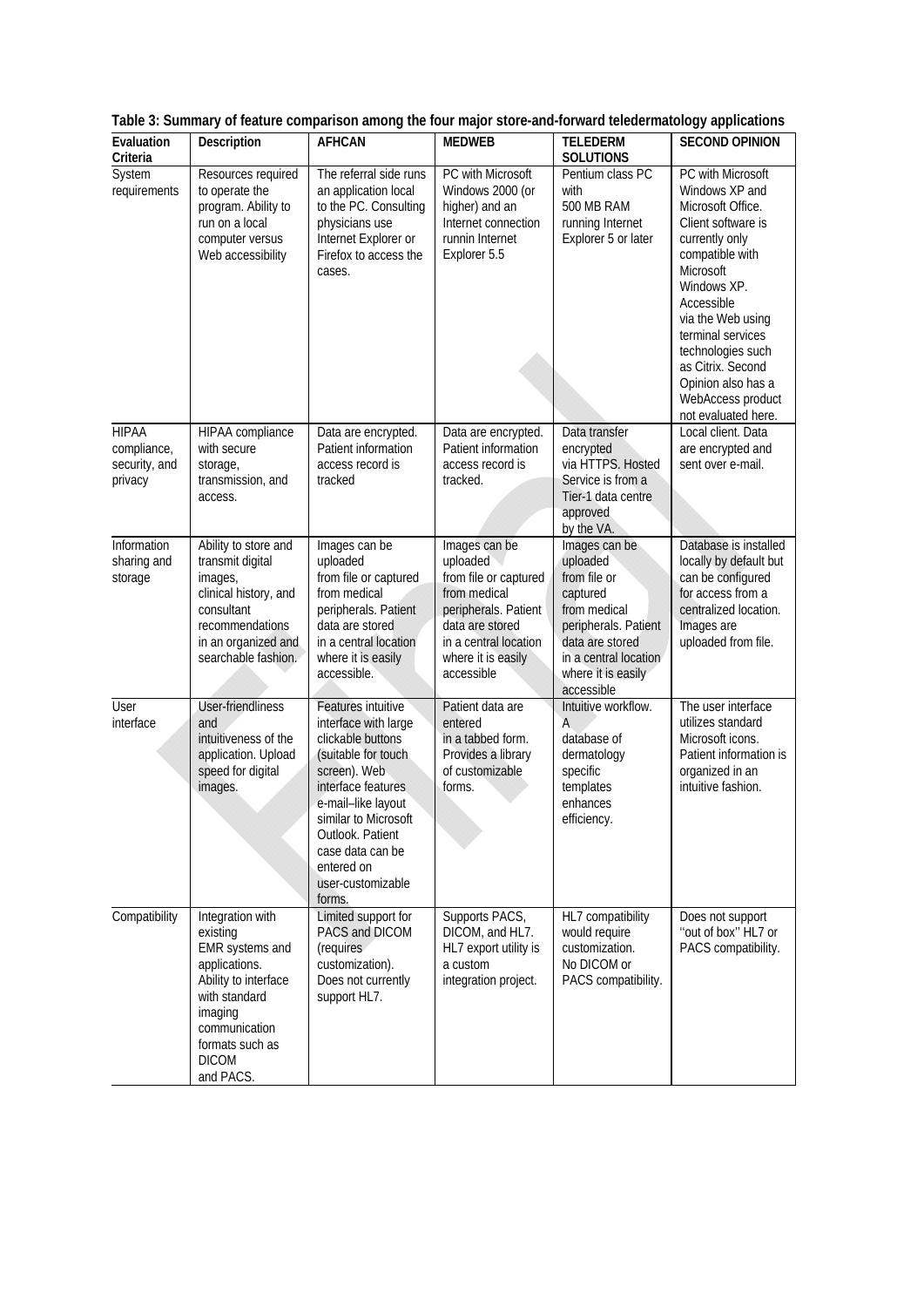| Evaluation<br>Criteria           | Description                                                                                                             | <b>AFHCAN</b>                                                                                                                                                                                                                                                                                                                                                                                                        | <b>MEDWEB</b>                                                                                                                                                                       | <b>TELEDERM</b><br><b>SOLUTIONS</b>                                                                                                                                                                                                                                 | <b>SECOND OPINION</b>                                                                                                                                                                                                                              |
|----------------------------------|-------------------------------------------------------------------------------------------------------------------------|----------------------------------------------------------------------------------------------------------------------------------------------------------------------------------------------------------------------------------------------------------------------------------------------------------------------------------------------------------------------------------------------------------------------|-------------------------------------------------------------------------------------------------------------------------------------------------------------------------------------|---------------------------------------------------------------------------------------------------------------------------------------------------------------------------------------------------------------------------------------------------------------------|----------------------------------------------------------------------------------------------------------------------------------------------------------------------------------------------------------------------------------------------------|
| Scalability                      | Ability to fit into<br>organizations<br>of various sizes<br>and<br>functionalities.                                     | Scalable                                                                                                                                                                                                                                                                                                                                                                                                             | Scalable                                                                                                                                                                            | Scalable                                                                                                                                                                                                                                                            | Additional<br>configuration<br>and resources may<br>be<br>required for large<br>deployments.                                                                                                                                                       |
| Billing                          | Ability to<br>upload,<br>capture,<br>And/or process<br>billing<br>information<br>directly to a<br>third-party<br>payer. | Creates a billing<br>report form<br>that can be sent to<br>any system.                                                                                                                                                                                                                                                                                                                                               | Has embedded ICD-9<br>and<br>CPT code libraries.<br><b>The</b><br>uploading process to<br>another<br>system has to be<br>defined.                                                   | <b>Billing integration</b><br>requires<br>customization.                                                                                                                                                                                                            | <b>Billing integration</b><br>requires<br>customization.                                                                                                                                                                                           |
| Cost (as of<br><b>July 2009)</b> | License,<br>server, and<br>user costs                                                                                   | Distributed worldwide<br>by AMD Global<br>Telemedicine.<br>Inc. tConsult Server:<br>Perpetual Use<br>License ranges from<br>*\$2,500 to *\$20,000<br>depending on size of<br>deployment. tConsult<br>PC Client: Each<br>referral site pays<br>*\$3,700 for a<br>Perpetual Use<br>License. tConsult<br>Web Client: This<br>Internet Explorer-<br>based application is<br>free of charge for<br>consulting physicians. | *\$17,500 for the<br>server software and<br>hardware including<br>one practice<br>application<br>(dermatology).<br>Additional installation,<br>training, and service<br>fees apply. | *\$3,500 "start-up fee"<br>per location, which<br>pays for their staff to<br>provide on-site<br>training. Thereafter,<br>consulting<br>dermatologists<br>pay a \$4 transaction<br>fee per consult.<br>Referral sites pay an<br>annual maintenance<br>fee of *\$500. | Referral sites pay an<br>average<br>of *\$2,500 for the<br><b>basic</b><br>version=network<br>node and *\$5,000 per<br>site for a full version<br>$\sigma$<br>Second Opinion<br>Professional.<br><b>Expert Edition is</b><br>free for consultants. |

AFHCAN, Alaska Federal Health Care Access Network; HTTPS, hypertext transfer protocol secure; PC, personal computer; RAM, random access memory; HL7, Health Level Seven; VA, veterans administration; ASP, application service provider; CPT, current procedural terminology; ICD-9, International Classification of Diseases, Ninth Revision<sup>xii</sup>

The comparative analysis was undertaken on Alaska Federal Health Care Access Network, Medweb, TeleDerm Solutions, and Second Opinion. All four teledermatology applications were reported as being mature applications, capable of addressing the basic needs of store-and-forward teledermatology referrals and consultations. It was noted that each application adopted different approaches to organize medical information and facilitate consultations. Each of the applications was evaluated according to its technical requirements, security, compatibility, creating a case (referring provider), responding to a case (consulting physician), searching cases, new user evaluation, and perspective from a high volume using teledermatologist.

The study reported that the areas in need of improvement common to these major applications include (1) increased compatibility and integration with established electronic medical record systems, (2) development of fully integrated billing capability, (3) simplifying user interface and allowing userdesigned templates to communicate recommendations and patient education, and (4) reducing the cost of the applications<sup>xii</sup>.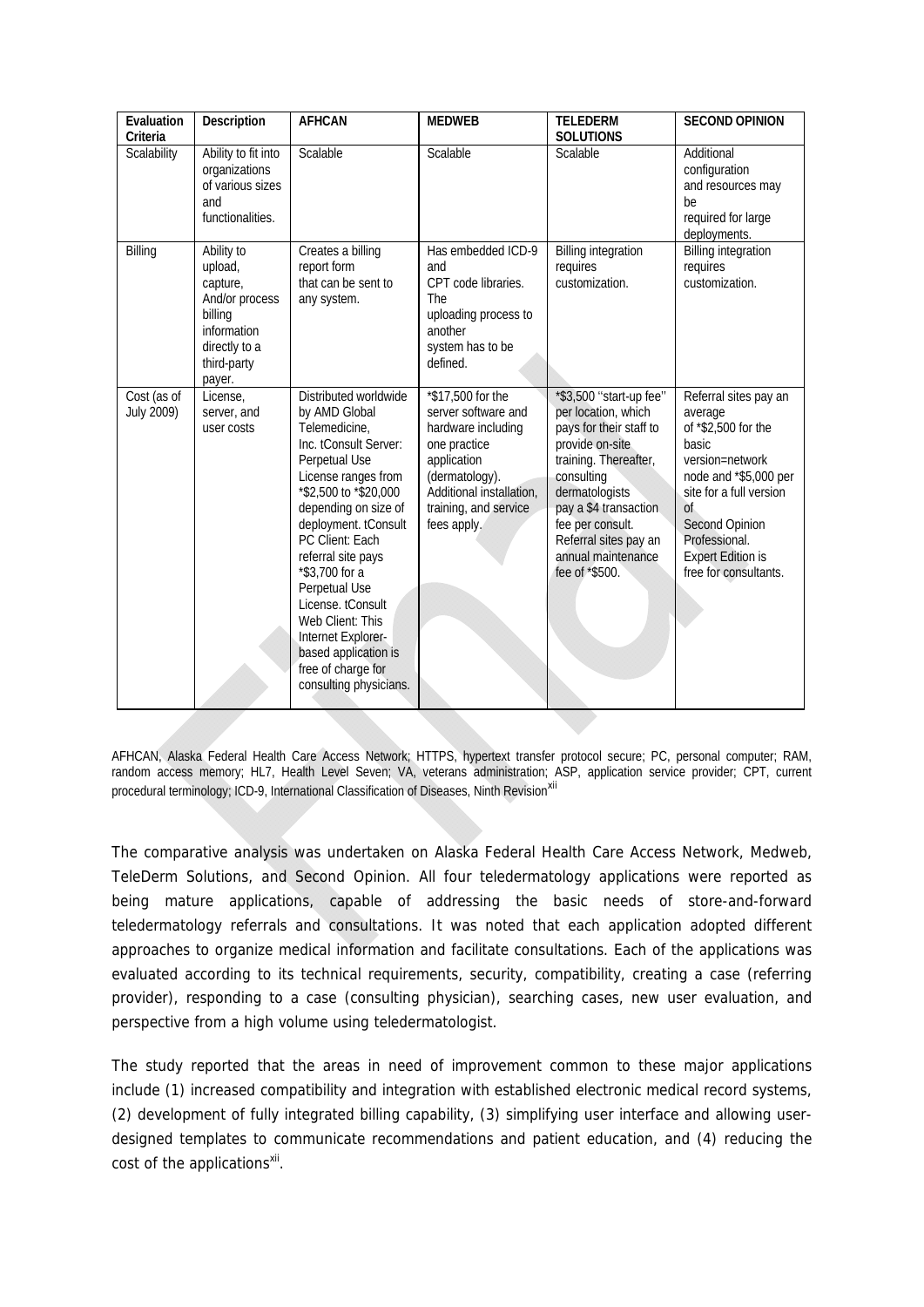From Table 3 above, and discussion of the store and forward technology in the paper, this approach to a dermatology consultation may impose considerable onus on the referrer as well as the specialist dermatologist. The evaluation report was published in 2010 and so the technical requirements listed in Table 3 may have changed, but a minimum technical specification may be required by the referrer, as well as training and a possible cost impost that differs for each software application. If private specialist dermatologists buy different software applications, the referrer may need to have technical specifications capable of supporting all the different applications, have training in each of the different applications to be able to refer and create a case and possibly face an annual maintenance fee.

As noted in the application, Australia's population is dispersed with approximately one-third of the population living outside major cities. These people often live in communities too small to support metropolitan models of specialist health delivery locally. They depend on the extended scope of practice of their local rural general practitioners or visiting specialists and have to travel to larger urban areas for specialist healthcare or do not access specialist care at all. Typically rural general doctors (GPs, Medical Officers in Primary Care Clinics and Aboriginal Medical centres) work in relative isolation (geographically) to other medical specialists. Because of this isolation, practitioners build strong referral and professional linkages to specialist colleagues to ensure support and advice when required. It is suggested in the application that these networks can be enhanced to form the basis of a teledermatology arrangement as long as the pressures of time are mitigated, because despite the population density in suburban and metropolitan centres, the patient/doctor ratio is much higher in rural and remote regions than in metropolitan general practice. The proposed service is argued to have the advantage of being easily scheduled into a busy practice in comparison to synchronous telemedicine (videoconferencing) which requires synchronisation with multiple parties.

The applicant indicated that it is envisaged that a number of different dermatology groups will develop different software to undertake asynchronous consultations, in the same way that there are different radiology systems. The technology will be available in both the public and private sectors, with the former integrated into the overall public hospital information systems. The Australian College of Dermatologists does not see itself having a role specifying particular software. The individual specialist or group will require that referrers meet basic information system and encryption criteria.

As the proposed service is currently outlined, different specialists would develop different templates that referrers would need to fill out. Referrals need to have patient consent, meet Medicare record keeping and audit requirements and maintain security of patient data. **PASC agreed that a standardised referral template and with a minimum data set was needed**. This needs to be developed and the Australian College of Dermatologists is best placed to do this.

It is proposed that the delivery of asynchronous specialist dermatology consultations delivered by telecommunications, will able to be provided in an:

- Inpatient private hospital
- Inpatient public hospital
- Outpatient clinic
- Emergency department
- Consulting rooms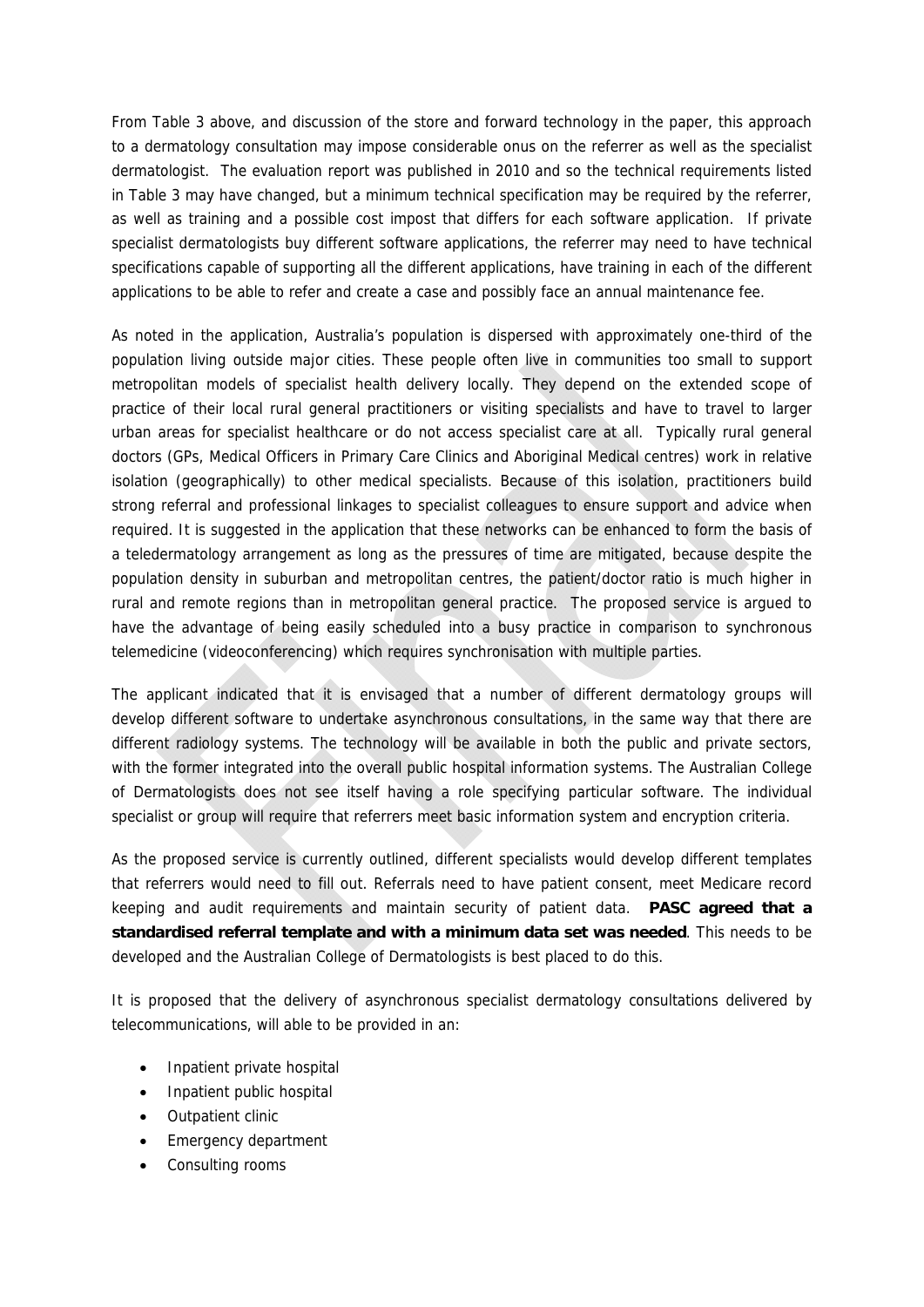- Day surgery centre
- Residential aged care facility.

According to the application this is because consultations are able to take place anywhere a consultant has access to a computer and the internet, e.g. consultation room, hospital. The list above doesn't indicate the service would be provided in multiple locations as the service is provided online only. The settings nominated above in the application only addresses where a specialist may conduct the consultation not where they actually will. In a face-to-face consultation patients see a specialist in their consultation rooms. **PASC advice was that it was not necessary, for the purpose of the MBS item descriptor, where a specialist dermatologist will conduct an asynchronous consultation, although the specialist will be required to be present in Australia as Medicare benefit is only payable for services provided in Australia.**

The application does not provide an estimate of the number of times the proposed intervention would be delivered to a patient per year and over how many years it would be needed per patient. However, it is not anticipated that patients receiving asynchronous specialist dermatologist consultations delivered by telecommunications will require any different number of consultations than if they were being seen face-to-face (although this assumption will need to be tested by the evidence about the effectiveness of this approach compared to a face-to-face consult). It is anticipated that more patients will receive a specialist consultation than in the past as this technology will enable people in remote areas to access a specialist dermatologist.

There could be limitations on delivery of asynchronous specialist dermatology consultations delivered by telecommunications in remote areas of Australia due to a lack of technical support. It will need to be determined if the telecommunications infrastructure sufficient to support the internet speed required for this technology is available in rural and remote areas of Australia. In addition, as noted above this capability will need to be of a level to support the different available software, and encryption standards.

MSAC does not usually describe the technology required to deliver a certain health intervention because this has the potential of locking in obsolete technology over time. The Australian College of Dermatologists also does not see a role for itself in describing the appropriate software.

### **Prerequisites**

The service (consultation) will continue to be provided by specialist dermatologists but delivered by the telecommunications network rather than face-to-face. As such, the specialist dermatologist may require training in the use of the technology to access the clinical information provided by the referrer, and to provide their diagnosis and management if the patient is considered suitable for an asynchronous consultation. The College of Dermatologists has indicated that they are developing a program to train hospital registrars in the software. Presently there is no formal training for existing dermatologists. A number of dermatologists are already participating in the government Medicare Telehealth program. Expert advice is that the same skill sets are required. The dermatologist will decide if the information provided is sufficient to complete an asynchronous consultation or they require video conferencing or referral for a face-to-face contact. This will depend on the level of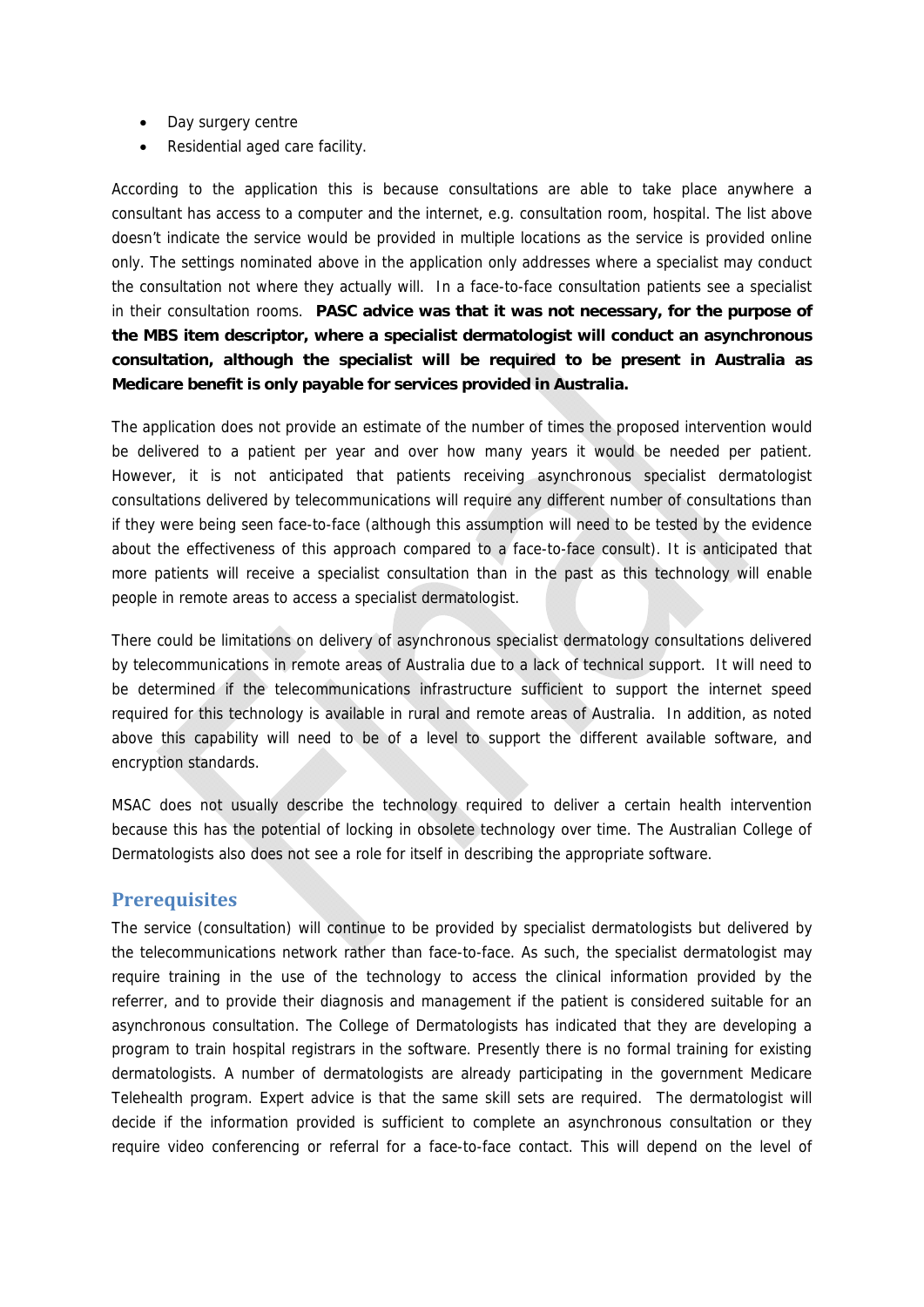expertise of the consultant but also on the inherent level of complexity of the underlying skin condition.

MBS explanatory notes, G6.1, "Referral of Patients to Specialists or Consultant Physicians defines a "referral" as a request to a specialist or a consultant physician for investigation, opinion, treatment and/or management of a condition or problem of a patient or for the performance of a specific examination(s) or test(s). Aside from GPs, and other medical practitioners, these notes make it clear that **a participating nurse practitioner is able to refer to specialists** and consultant physicians.

A practice nurse or an ATSI health practitioner is salaried or contracted to a GP. A GP can claim under Item 10987 (this can include district medical officers who work for State and Territory Health Departments but are eligible to claim under this item) where a follow up service is provided by a practice nurse or Aboriginal and Torres Strait Islander health practitioner on behalf of that medical practitioner for an Indigenous person who has received a health check. In all cases, the GP under whose supervision the health check follow-up is being provided retains responsibility for the health, safety and clinical outcomes of the patient. The referring practitioner in this case will be the GP.

For a valid "referral" to take place, the following conditions must be met:

 (i) the referring practitioner must have undertaken a professional attendance with the patient and turned his or her mind to the patient's need for referral and have communicated relevant information about the patient to the specialist or consultant physician (this need not mean an attendance on the occasion of the referral);

(ii)the instrument of referral **must be in writing as a letter or note to a specialist** or to a consultant physician and must be signed and dated by the referring practitioner; and

(iii)the specialist or consultant physician to whom the patient is referred must have received the instrument of referral on or prior to the occasion of the professional service to which the referral relates

DoH has indicated that they can see no reason why the use of a web template would not be considered a valid referral under Medicare but that it would be the responsibility of the referring and treating practitioner to confirm the appropriateness of the final template with DoH.

According to the MBS explanatory notes, the prima facie evidence that a valid referral exists is the provision of the referral particulars on the specialist's or the consultant physician's account. A specialist or a consultant physician is required to retain the instrument of referral for 18 months from the date the service was rendered. A specialist or a consultant physician is required, if requested by the Medicare Australia CEO, to produce to a medical practitioner who is an employee of Medicare Australia, the instrument of referral within seven days after the request is received.

The technology used by GPs in their practice is Medical Director, however many dermatologists use Genie Solutions or other systems. The store and forward technology, is not integrated into either of these existing practice IT services. The referral and response information is cut and pasted into the medical record system utilised which is currently the case with Medicare funded telehealth consults.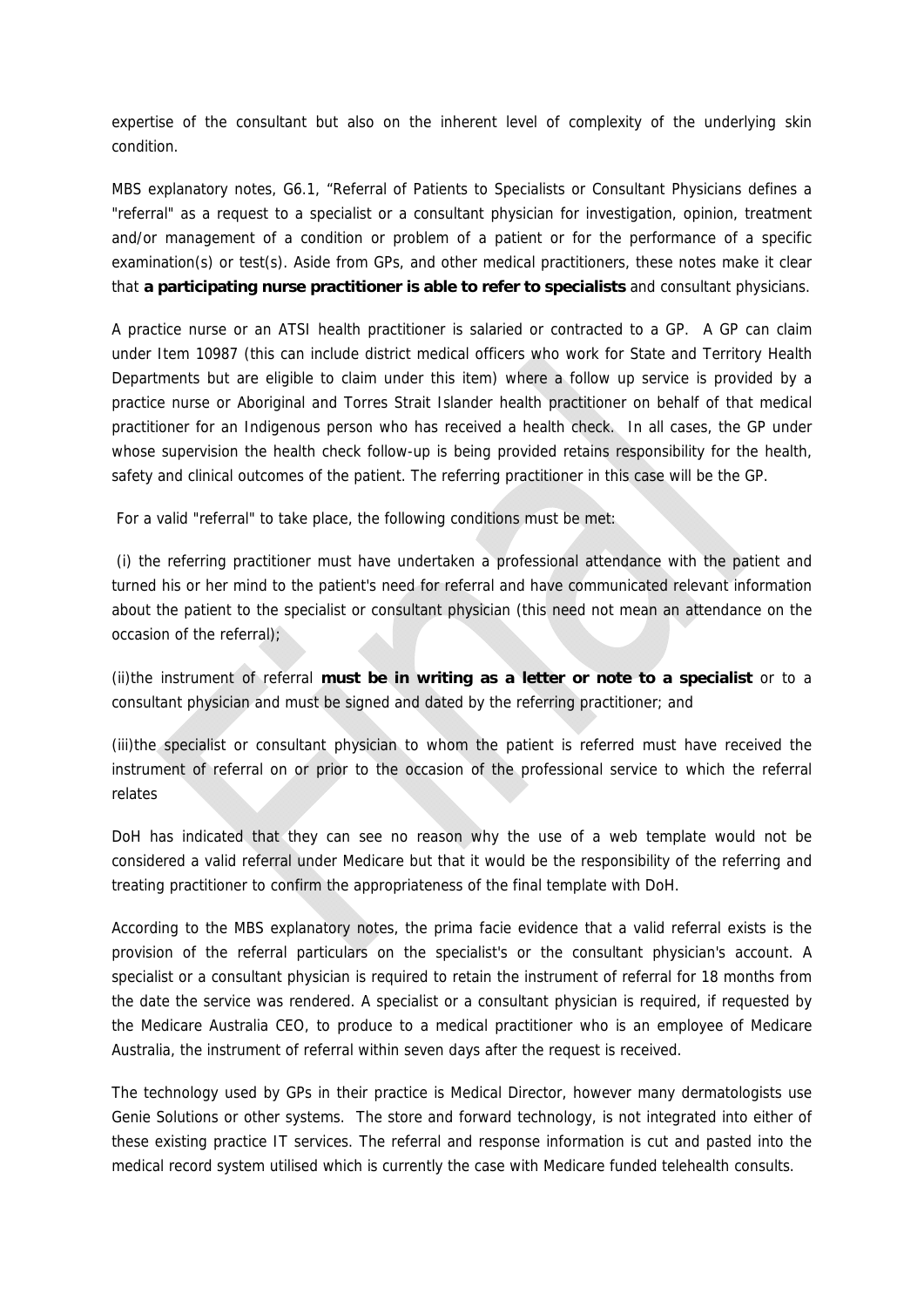All referrers to this service, especially where they are a nurse practitioner or indigenous health care practitioners (who work under contract to a GP who would be responsible for the valid "referral") require familiarity with the software (GPs may already have acquired the necessary training if they have participate in the ACRRM TeleDerm program), may require training to be able to use the software and refer a patient to the specialist. The application is quite specific about the information that would be required by a referrer to upload, including digital images and clinical history, prior to the specialist accepting or declining the consultation. The specialist dermatologist who will use this software for providing consulting services has an expectation that the referrer will fill out a standardised template and provide a standard of photo according to their guidelines. The applicant does not have any expectation that a referrer will need to be trained to meet these guidelines. The provision of this service is unlikely to necessitate an increase in the health care workforce.

MBS will reimburse face to face consultations, including videoconferencing (if certain criteria listed are met) but asynchronous specialist dermatology consultations delivered by telecommunication, in which images are interpreted and a report written to another doctor, does not appear to meet the definition of a proposed service as currently defined in the legislation. Legislative changes will likely be required to accommodate this type of service.

At least two health professionals are required to provide this service. It appears that part of the task of the referrer will be to take on aspects of the service that are currently provided as part of a faceto- face consultation (including videoconference). That is, the referrer would now be responsible for providing to the specialist dermatologist information on how the patient presents, clinical symptoms, clinical history and pictures of the skin conditions, that previously consultants would have needed to ascertain for themselves. The referrer if a GP, would obtain this information as part of a normal consultation, including maybe a provisional diagnosis, but in the course of a face-to-face consultation, the consultant would have replicated this information. Medicare benefit is attracted for an attendance on a patient even where the attendance is solely for the purpose of issuing a referral letter or note. GPs may see the requirement to upload clinical information and digital images about the patient in a form that meets a specialist dermatologist's requirements as additional workload and seek reimbursement, or alternatively they may see it as analogous to writing a referral letter to a specialist. General practitioners working in rural and remote areas of Australia deal with a higher patient doctor ratio, increased complexity of cases and work longer hours than their urban counterparts<sup>xiii</sup>. As noted in the application, rural and remote doctors have less spare capacity to provide additional services.

General practitioners and participating nurse practitioners are able to bill for a longer consultation for them to take on the additional workload required for them to refer to a specialist dermatologist under the proposed service.

PASC advice is that under the proposed service GPs' referrals are more intensive than standard paper based referrals. This may be a barrier to rural GPs in particular taking up the proposed service. The economic evaluation should include an analysis of possible increased use of GPs' Level C and Level D attendance items.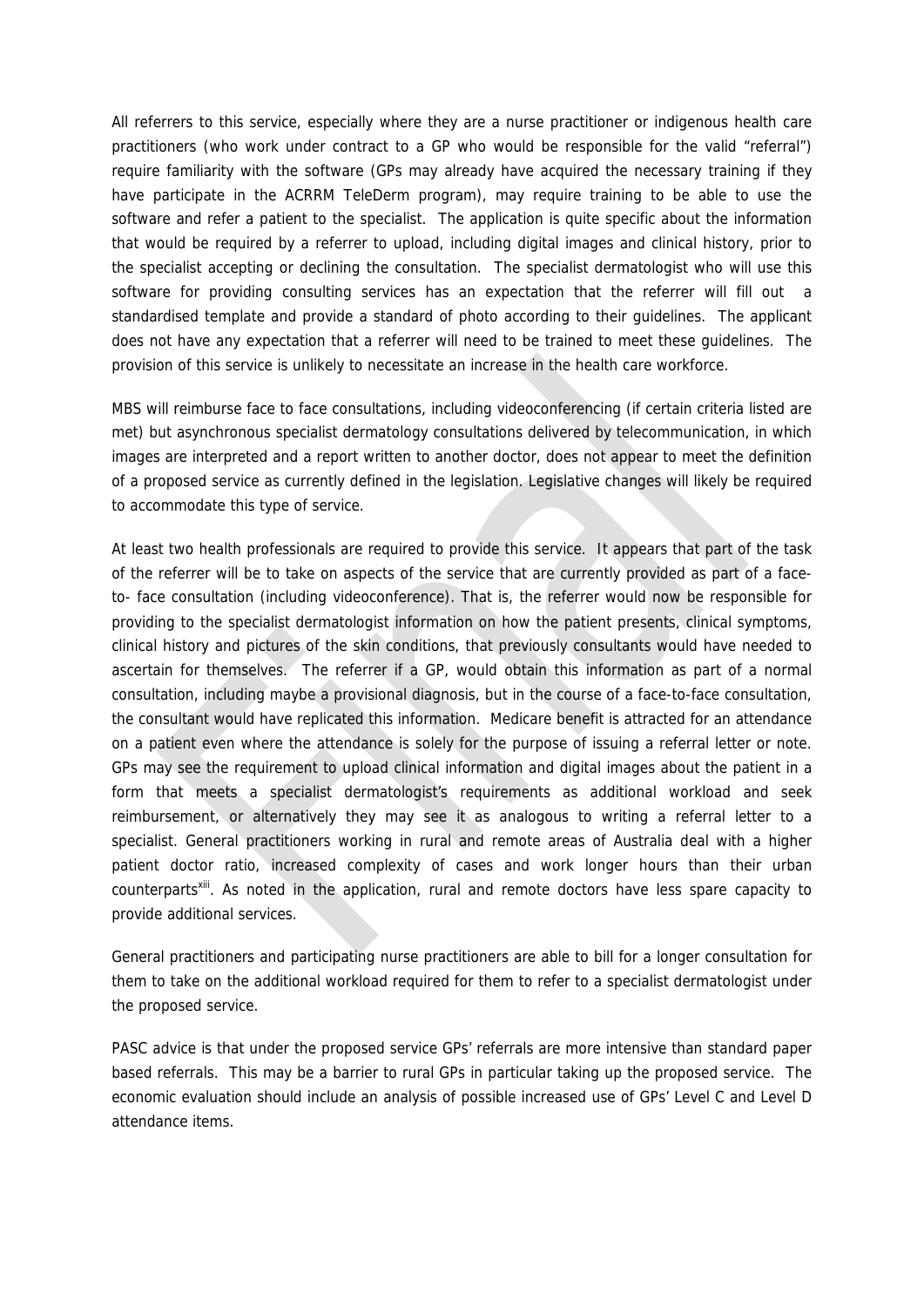For participating nurse practitioners, a Medicare benefit is attracted for an attendance on a patient even where the attendance is solely for the purpose of issuing a referral letter or note.

The application does not directly address where a patient or referrer may be for the delivery of an asynchronous specialist dermatologist consultation delivered by telecommunications. It appears that usually patients will either be in a residential aged care facility, attending an Aboriginal Community Controlled Health Services (ACCHSs), or attending their local GP at which time they will be required to consent to this service and a referral will be written. The technology does not require that patient and referrer communicate in real time with the consultant.

# **Co‐administered and associated interventions**

The application does not identify any co-administered and associated interventions. No coadministered and associated interventions were identified.

# **Listing proposed and options for MSAC consideration**

# **Proposed MBS listing**

Table 4 below provides details of the proposed MBS listing.

#### **Table 4: Proposed MBS item descriptor for [item]**

Category [category number] – [Category description]

MBS [item number]

Dermatology-Asynchronous Initial Consultation

Fee: \$72.72

Referrer is required to complete dermatologist template and provide photos, both to a standard whereby the dermatologist can decide if asynchronous consultation is suitable

MBS [item number]

Dermatology-Asynchronous Follow-up Consultation

Fee: \$36.36

Referrer is required to complete dermatologist template and provide photos, both to a standard whereby the dermatologist can decide if asynchronous consultation is suitable

The patient population which would benefit from the proposed intervention are patients suffering from inflammatory skin conditions or skin lesions that require referral to a specialist dermatologist but do not have ease of access to specialist dermatologists due to geographical isolation or living conditions. This would include patients living in rural and remote communities, residents of aged care facilities, patients of Aboriginal Community Controlled Health Services and those people residing in the 2011 MBS Geographic regions for video conferencing Telehealth (these areas are available from MBS online for the relevant Telehealth MBS items).

The proposed item descriptor does not specify a category for the MBS item listing.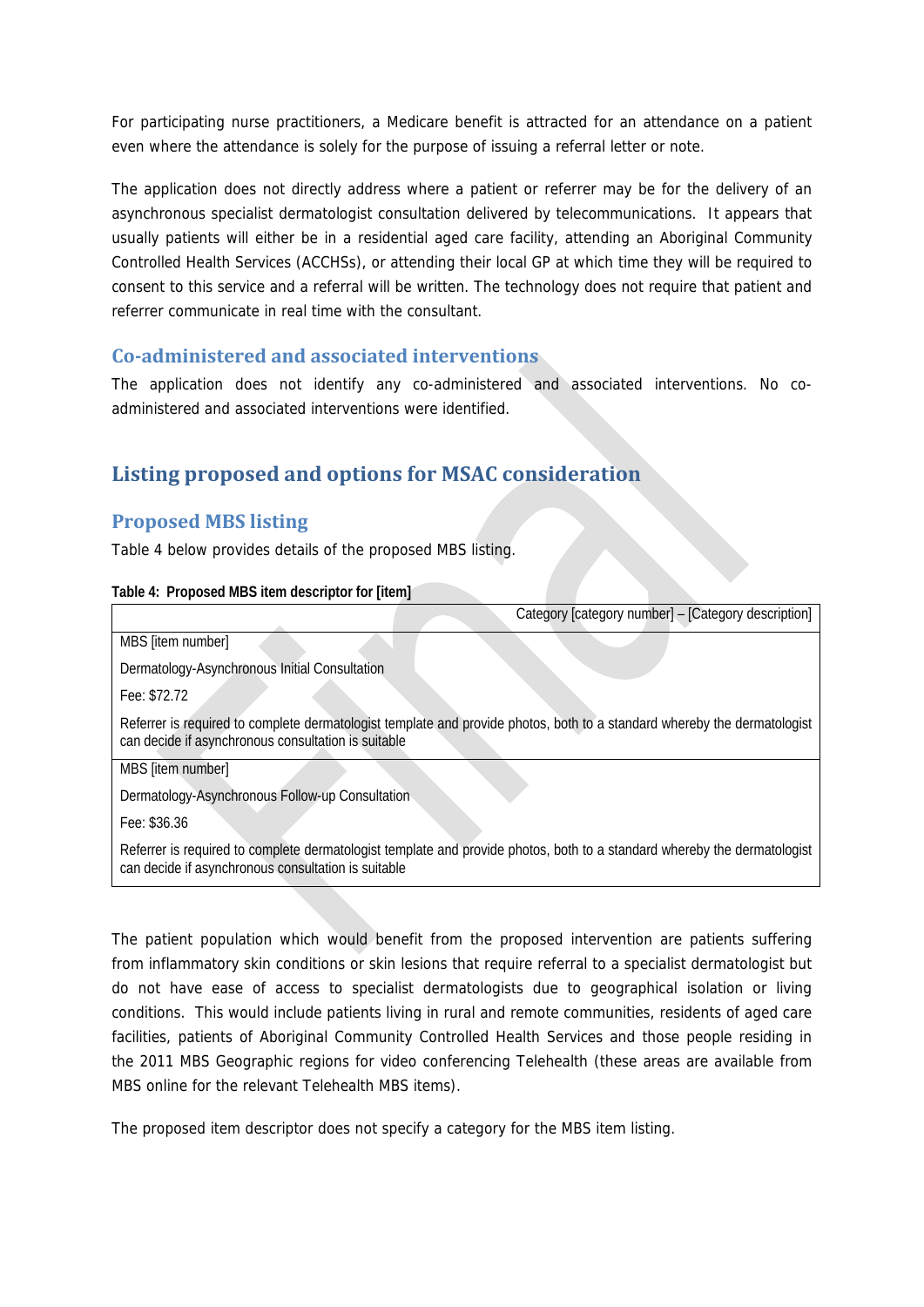Australia has the highest incidence of skin cancer in the world and in 2010, almost 780,000 skin cancers were diagnosed and treated in Australia. Of them, only 1% were invasive melanoma. The vast majority of skin cancers are nonmelanoma skin cancers (NMSCs) in people aged 60 years and over. Nonmelanoma skin cancers in Australia are now nearly seven times more common than all other cancers combined; and approximately half of these are removed by general practitioners. Twothirds of all skin cancers are basal cell carcinomas (BCCs), 30% are squamous cell carcinomas (SCCs), 1.5% in situ melanomas and about 1% are invasive melanomas with the remaining 1% made up of about a dozen very rare conditionsxiv, xv, xvi.

The application identified inflammatory skin conditions as including eczema, psoriasis, acne, bacterial impetigo, Kaposi sarcoma, varicelliform eruption and amoxicillin-induced drug. A March 2003 to April 2004 analysis of Australia GP practice management (BEACH) of inflammatory skin conditions (ISC), including eczema (dermatitis) – atopic, discoid, asteatotic, stasis **-** seborrhoeic dermatitis, psoriasis, acne rosacea, urticaria, and photosensitivity recorded them 3097 times during 2003–2004 at a rate of 3.1 per 100 encounters. This represents an average of approximately 3 million ISC encounters in general practice across Australia in any 1 year. If patients were referred it was mostly to a dermatologist with 5.8 per 100 ISC encounters recorded<sup>xvii</sup>.

It is proposed that the service is made available on the basis of geographic location, attendance at an indigenous medical clinic, or for people with disability. Indigenous people, it is proposed, may benefit in particular from this intervention as they may live in areas remote from medical services. Under the MBS TeleHealth Item 99, specific eligibility criteria are listed specifying where a patient is required to be to be eligible for the videoconference service. The following criteria are listed:

- the patient is not an admitted patient; and
- the patient:
	- o is located both:
		- within a telehealth eligible area; and
		- at the time of the attendance-at least 15 kms by road from the specialist; or
- is a care recipient in a residential care service; or
- is a patient of:
	- o an Aboriginal Medical Service; or
	- o an Aboriginal Community Controlled Health Service; (for which a direction made under subsection 19 (2) of the Act applies).

The application has requested that the original 2011 MBS Geographic Regions for Videoconference be included as a subgroup of the population, to also include patients who have difficultly accessing services from outer metropolitan regions (a lack of specialist dermatologists in this area and difficulty for people with disabilities travelling are the reasons provided for inclusion). This is a broader group of eligible people than is currently allowed under the telehealth eligibility criteria.

PASC advice is that the telehealth eligibility criteria for MBS item 99, listed above, should be the defined eligible population for the proposed service without any additional limiting criteria. However, sensitivity analysis in the modelled evaluation should include people residing in outer-metropolitan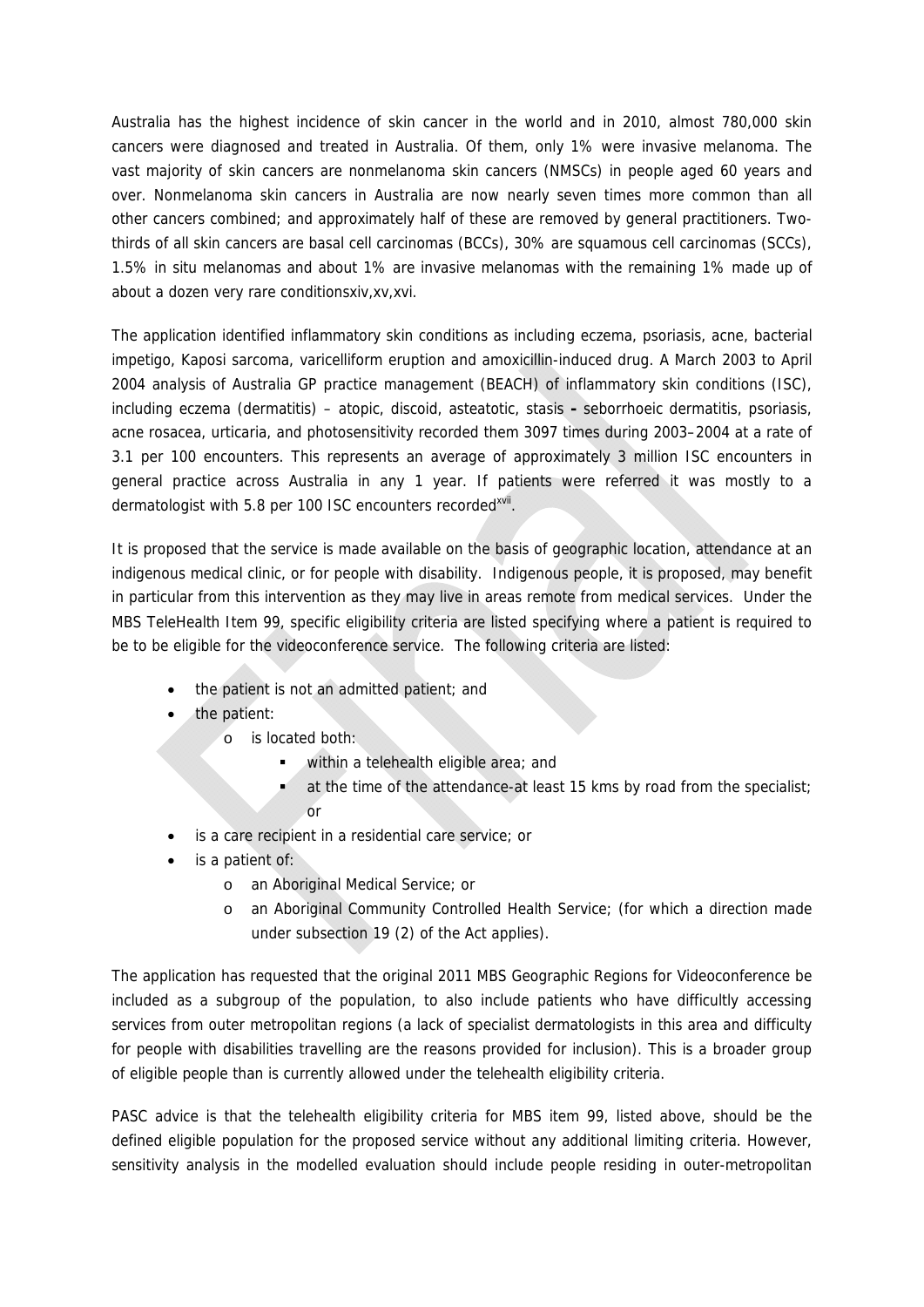areas and for people with physical disabilities. **Consultation is requested on how people with disabilities may be defined for the purpose of eligibility for this service**.

Although there is a likely difference in prevalence and incidence of skin cancer between indigenous and non-indigenous populations, PASC advice is that separate analysis for each of these populations is not required.

## **Clinical place for proposed intervention**

The proposed intervention is an asynchronous specialist dermatology consultation delivered by telecommunications. With this technology a patient and their consultant do not need to have a faceto-face consultation and the treatment of the patient is referred back to the referrer under the consultant's direction. The patient population is people with inflammatory skin conditions requiring a referral to a specialist dermatologist.

In the absence of the intervention, a patient will be referred to a specialist dermatologist, using a written referral, by their GP or referrer (which may be another specialist or participating nurse practitioner). The dermatologist has a face-to-face consult with the patient and provides them with a diagnosis, treatment and advice. The dermatologist sends a report to the referrer. Depending on the skin condition a follow-up appointment may be required. Patient's in rural and remote areas are more likely to have their skin conditions managed by their GP because of their geographical isolation and the lack of specialist dermatologists outside major cities. Alternatively, for patients in rural and remote areas this face-to-face consultation may take the form of a videoconference, in which all parties are present at the same time, referrer, patient and consultant, to discuss the patient's skin condition.

Under the proposed service, a patient will be referred to a dermatologist, by their GP or a referrer (which may be another specialist or nurse practitioner) after receiving patient consent. The referral will be in the form of digital images, and a completed template according to guidelines prepared by the dermatologist. The GP or referrer accesses the dermatologist's template and provides the required clinical information and digital images and then uploads to a secure portal or web. The dermatologist accesses the online information. If the specialist dermatologist determines the information and digital images are of sufficient quality they will provide an online report to the referrer with a diagnosis and treatment plan. If the information or images are inadequate the dermatologist requests additional information, after which they will provide the referrer with a diagnosis and treatment plan. If the dermatologist decides the patient is unsuitable for an asynchronous consultation they will advise the GP accordingly. Where the specialist dermatologist has provided a diagnosis and treatment plan back to the referrer the referrer then provides feedback to the patient and implements the dermatologist's advice. Similar to the current situation, depending on the skin condition a follow-up appointment may be required but instead of a face-to-face consult it may also be done as an asynchronous consultation via telecommunications. Patient's in rural and remote areas, including indigenous people, it is proposed, with the use of this service, are more likely to have their skin conditions reviewed by a specialist dermatologist who will be able to make a diagnosis and recommend treatment. This treatment usually can be provided by the referrer. Patient's in aged care homes who are unable to travel, or have difficulty travelling will be able to have their skin conditions reviewed by a specialist dermatologist.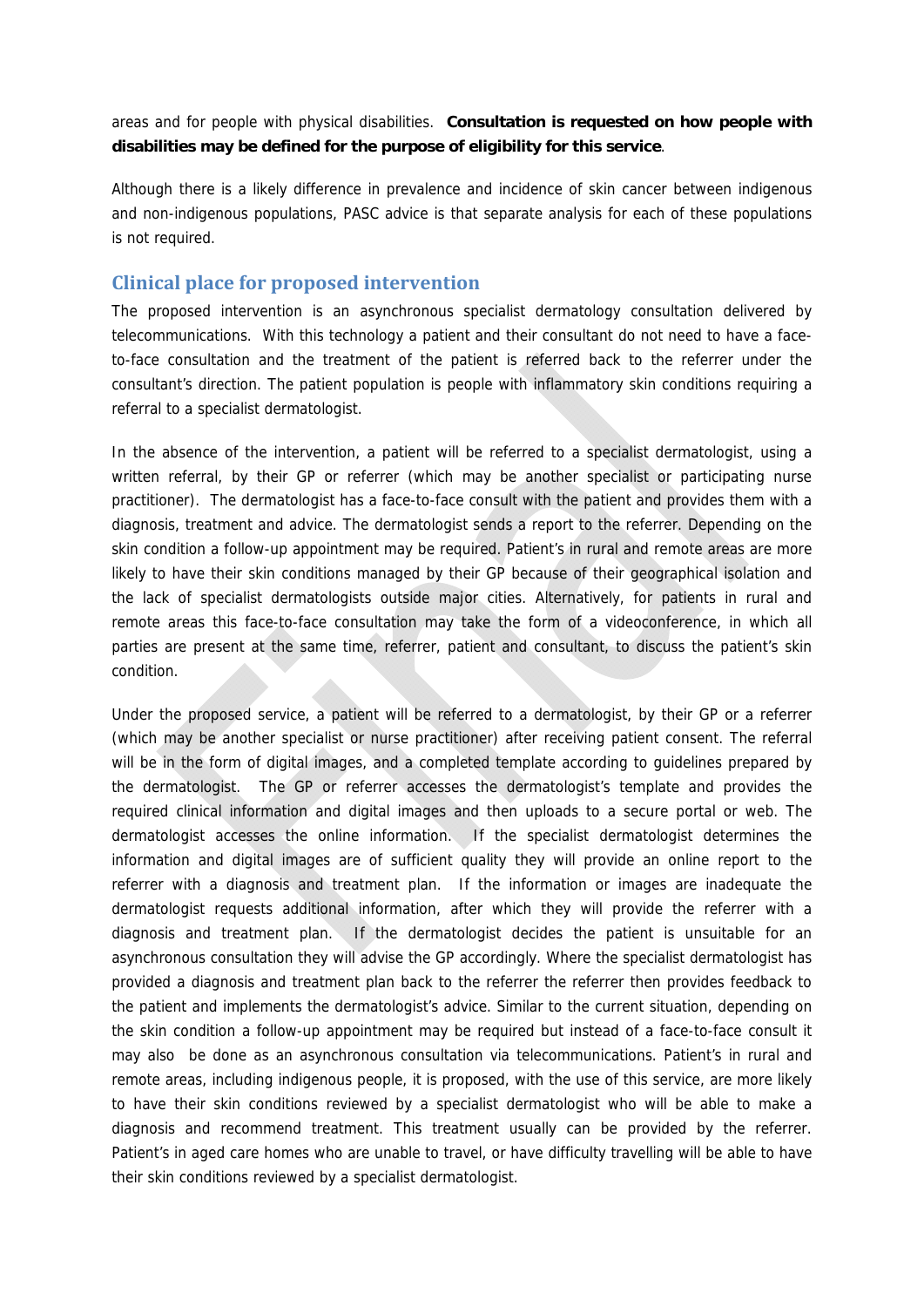The population for who it is proposed this service will benefit are people with skin lesions or inflammatory skin conditions who live outside major cities in Australia, particularly in rural and remote areas, elderly people living in aged care facilities, ATSI people who attend ACCSHSs and people with disabilities who may have difficulty accessing transport, and require a referral to a specialist dermatologist. These groups are less likely to access specialist services if they have to travel long distances and accessing services may be costly. Many of these people would fall into the geographic boundaries set by Medicare for Telehealth video conferencing in 2011. Indigenous people are particularly likely to benefit from this intervention as they are most likely to live outside urban parts of Australia.

Figure 1 shows the clinical management algorithm with and without the proposed service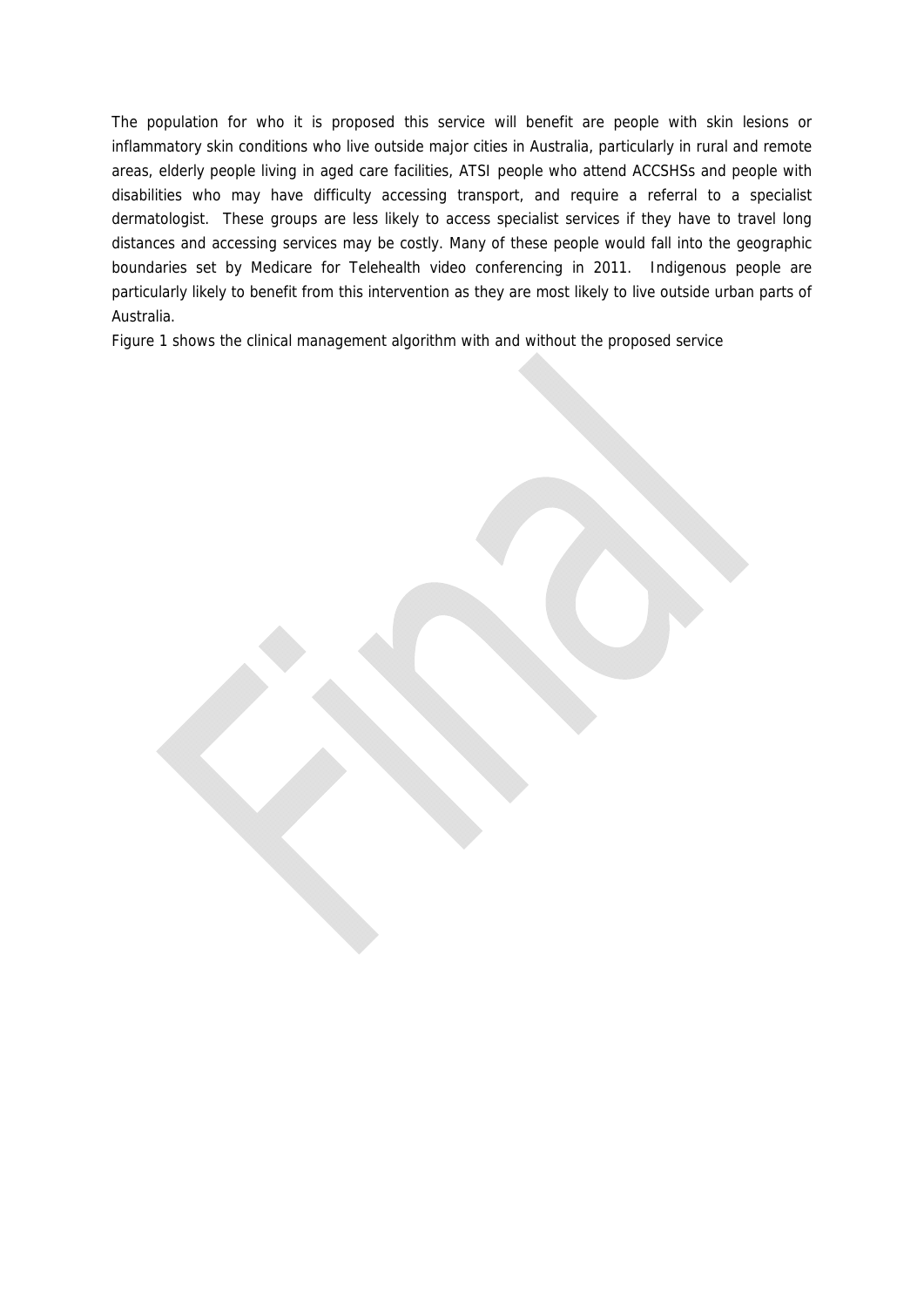Figure 1: Clinical management algorithm with and without asynchronous dermatology services

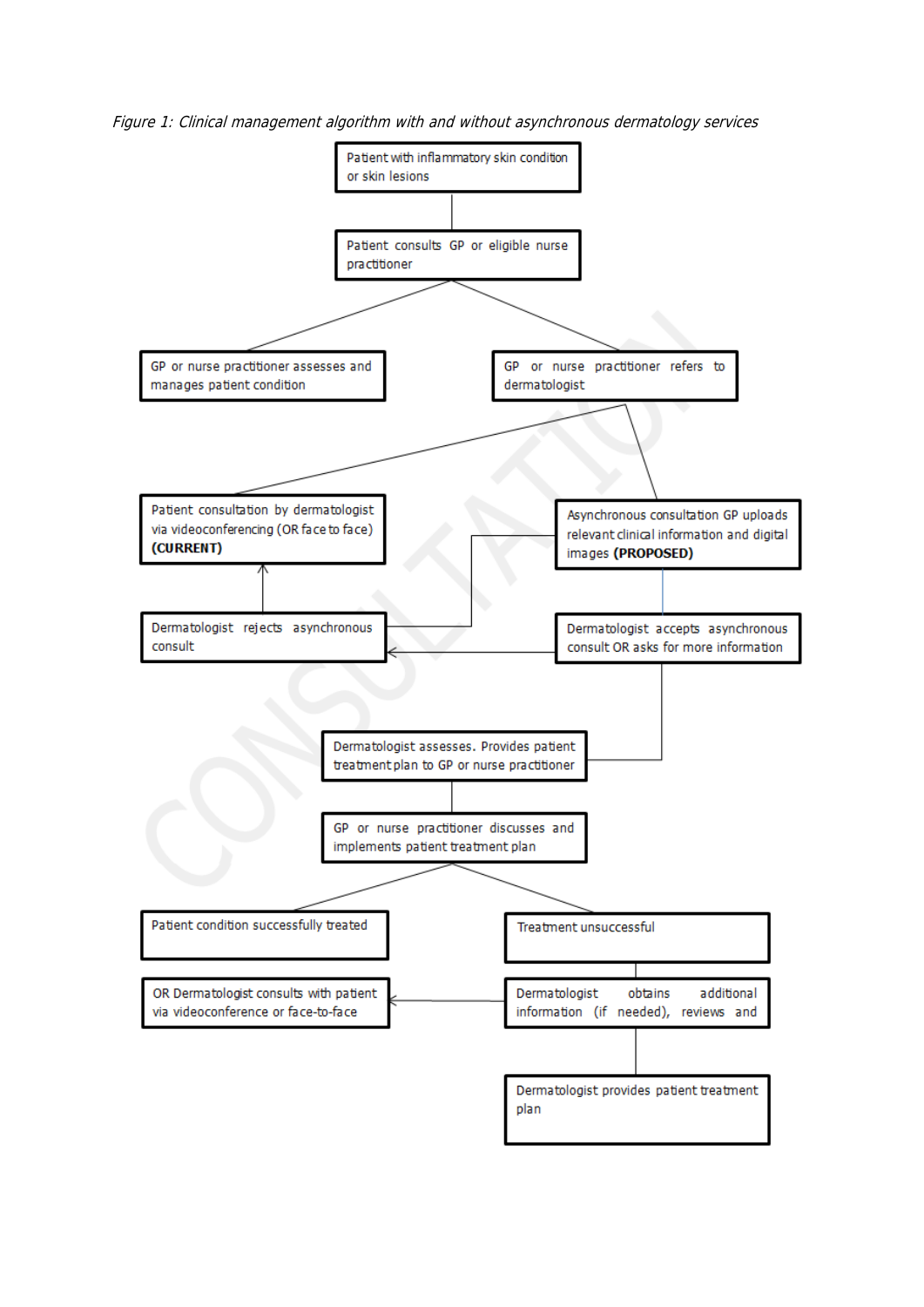The proposed service, an asynchronous specialist dermatology consultation delivered by telecommunications is expected to substitute for the standard MBS telehealth items for professional attendance including the patient-end telehealth items. The application provides data showing that patients who have accessed the Telehealth Items for specialist dermatology consultations have been from rural and remote areas or aged care facilities. The application considers that if the intervention gets listed on the MBS then it is likely to substitute for the current store and forward service provided by the ACRRM under funding from a Federal Government program. It is also expected that the proposed service may substitute for a proportion of the specialist dermatology face-to-face consults, Items 104 and 105, if successfully introduced. It is likely that the proposed service will result in an increase in specialist dermatology consultations through an increase in the productivity of the dermatologist. There may also be an increase in referrals from GPs in rural and remote areas who may have previously managed a condition but under the proposed service have an option to refer patients for specialist advice. Use of the proposed service is unlikely to result in a decrease in GP consultations items. GPs will still need to see the patient to make the referral and to gather the clinical information required by the dermatologist's guidelines and then after the consult to carry out the specialist dermatologist treatment management plan. If GPs had previously treated these patients an increase in GP workload is not expected but where patients were previously referred and treated by the specialist dermatologist, the proposed service may increase a demand for GP services.

Below is a list of the likely population who may use the proposed service (and a rough estimate if possible). There is an overlap between the populations listed in the dot points.

- Approximately 30% of Australians who live outside a major city and require a specialist dermatology consultation
- Patients currently seen using videoconferencing Telehealth items, rural and remote areas and residential nursing homes (July-Jan 2013; 1323) and require a specialist dermatology consult.
- The proportion of patients currently being treated by their GP for their skin condition and a Telehealth item (videoconferencing), is not available or has not been used to assist treatment
- Patients currently being treated through the ACRRM TeleDerm program (16,666 to 30 September 2012).
- Patients being treated as outpatients in Tertiary Public Hospitals.

Additional populations that will also be considered as using the proposed service are people who currently reside in outer metropolitan areas and people with a physical disability.

The application is not able to identify the likely usage of the intervention and it is difficult to estimate the likely usage of the proposed service, if it becomes listed. This is because use of the service may depend on other Federally funded programs being defunded and cost shifting of public patients from state to federal coverage.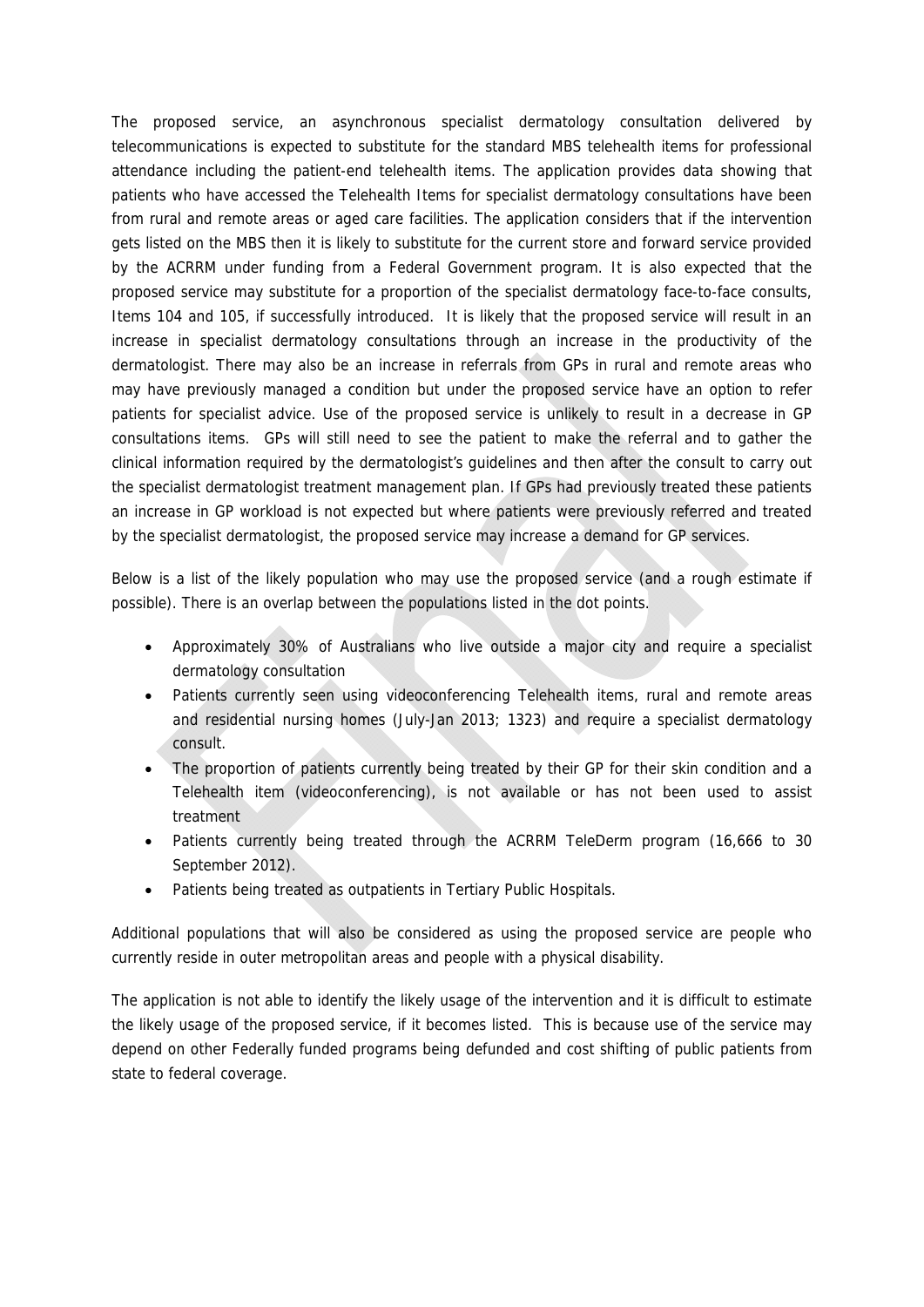# **Comparator**

The proposed service, asynchronous specialist dermatology consultation delivered by telecommunications, is expected to substitute for the standard MBS telehealth items for professional attendance including patient-end telehealth items.

PASC has recommended that the modelled analysis should include a sensitivity analysis that includes patients who reside in outer metropolitan areas and patients with a physical disability. These are patients not currently covered under the eligibility criteria for telehealth MBS items. As such, the proposed service for these patients is expected to substitute for the face-to-face specialist dermatology consultations, MBS items 104 and 105.

Table 5 presents the proposed MBS item descriptor for the proposed service.

#### **Table 5: Proposed MBS item descriptor for asynchronous dermatology consultation**

| Category 1 - Professional attendances                                                                                                                                                                                          |
|--------------------------------------------------------------------------------------------------------------------------------------------------------------------------------------------------------------------------------|
| MBS [item number]                                                                                                                                                                                                              |
| Professional attendance on a patient by a specialist practicing in his or her specialty if:                                                                                                                                    |
| (a) the attendance is by asynchronous telecommunications; and                                                                                                                                                                  |
| (b) the attendance is for a service:                                                                                                                                                                                           |
| (c) the patient is not an admitted patient; and                                                                                                                                                                                |
| (d) the patient:                                                                                                                                                                                                               |
| (i) is located both:                                                                                                                                                                                                           |
| (A) within a telehealth eligible area; and                                                                                                                                                                                     |
| (B) at the time of the attendance-at least 15 kms by road from the specialist; or                                                                                                                                              |
| (ii) is a care recipient in a residential care service; or                                                                                                                                                                     |
| (iii) is a patient of:                                                                                                                                                                                                         |
| (A) an Aboriginal Medical Service; or                                                                                                                                                                                          |
| (B) an Aboriginal Community Controlled Health Service;                                                                                                                                                                         |
| for which a direction made under subsection 19 (2) of the Act applies                                                                                                                                                          |
| Fee: \$72.72                                                                                                                                                                                                                   |
| [Relevant explanatory notes]                                                                                                                                                                                                   |
| Referrer is required to complete an online template, using store and forward technology, specified by the dermatologist, to<br>a standard whereby the dermatologist is able to decide if asynchronous consultation is suitable |

The proposed MBS item descriptor in Table 5, has placed the requested intervention in Category 1 as the service that is described in the application is a professional consultation. This is where the MBS telehealth items have been placed. The patient group is expected to be the same as those eligible for the telehealth items. These have been replicated in Table 5.

The MBS item descriptor will require further development as the proposed service would require careful legislative drafting in order to meet the legislative requirements of a professional service under the Health Insurance Act 1973 ('the Act'), and the Health Insurance (General Medical Services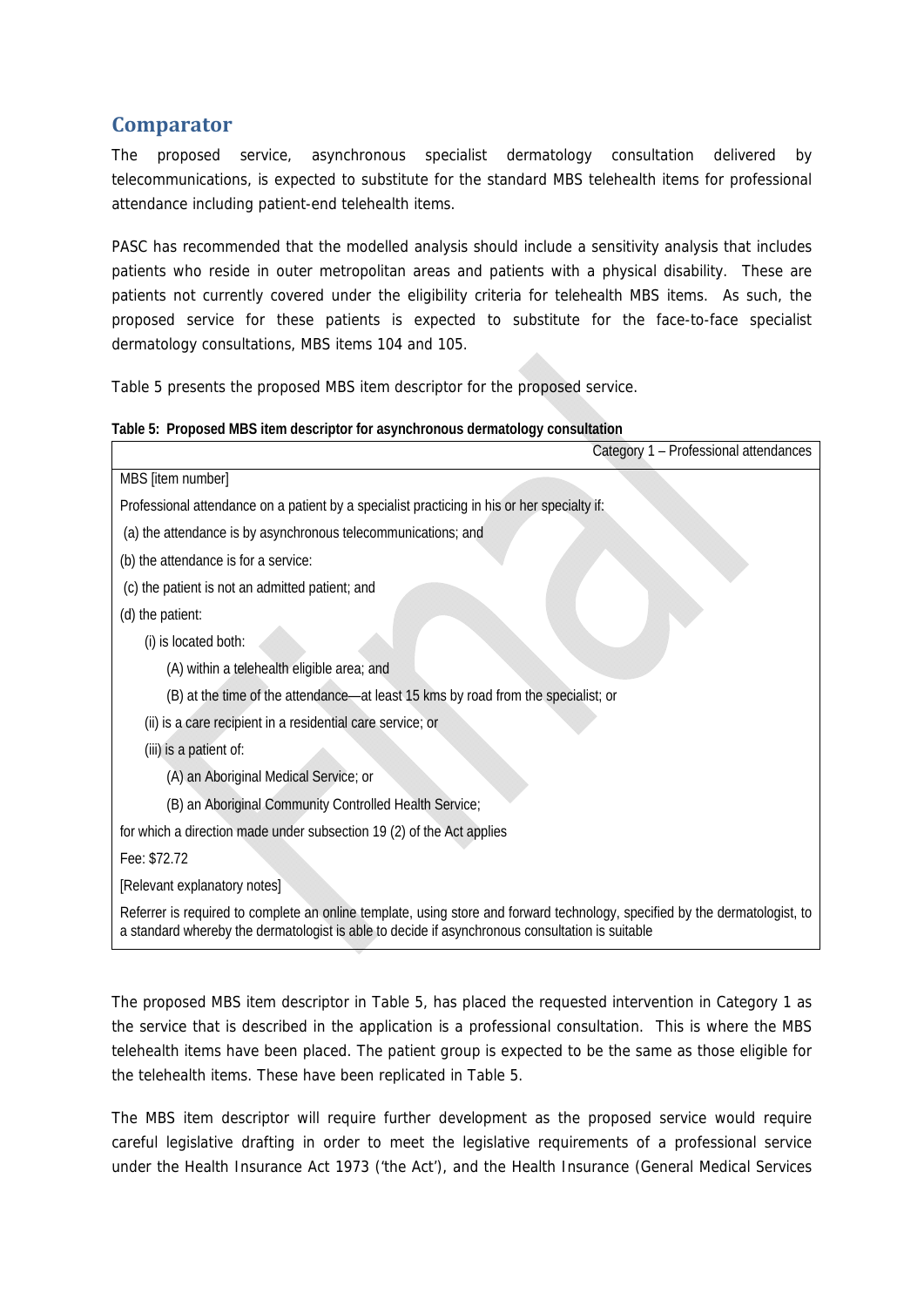Table) Regulations. The item descriptor would have to relate to the service of interpretation of images and writing of a report rather than a traditional consultation.

Table 5 shows the proposed fee in the application which is 85% of the MBS items 104 and 105. The rationale for the requested fee is that it is a balance between increased dermatology responsibility and skills, plus risk, reduced by the time taken and convenience of the proposed service. From the description of the service it is clear that the time a specialist dermatologist will be required to spend with a patient will be reduced due to the responsibility on the referrer to supply a more detailed referral form, clinical history and digital images and to explain to the patient the diagnosis and management, responsibilities previously of the consultant.

An asynchronous consultation delivered by telecommunications is likely to have reduced consultation time but may on the other hand make consultations slightly riskier, though this should be offset by a specialist being able to decline a consult. The application states that specialist dermatologists in the public system use the proposed service and are enthusiastic about its ability to improve access and reduce face-to-face consultation time. Although the application states it is highly likely to spread to the private sector, there are barriers to this spread that don't exist in the public sector. Primarily, this is the initial cost of the software and its on-going management. The private specialist dermatologist would either need to have or expect to have a substantial practice in rural and remote Australia (areas more likely to be serviced by State health departments) or the private specialist may share the application through an arrangement, for example with a network of other private dermatologists or maybe through a portal setup at the College to offset the initial software and maintenance cost.

# **Clinical claim**

It is anticipated that the assessment report considering the comparative effectiveness and safety of the proposed asynchronous specialist dermatology consultation delivered by telecommunications will claim non inferiority compared to videoconference specialist dermatology consultation. The application believes this claim is supported by the fact that in each case the dermatologist will only decide to accept an asynchronous consult if he/she believes the case is suitable and the information provided is adequate. Given that the application makes no claims of clinical superiority the most appropriate economic evaluation would be a cost minimisation analysis.

The application makes no claims that diagnosis and management of a skin condition will be superior or inferior using asynchronous consultation. However, although making no formal claims of superiority of asynchronous dermatology consultation over face-to-face consultation the application does assume that asynchronous consultation will be superior on the basis of timeliness of diagnosis. Earlier diagnosis is assumed to improve outcomes, and is particularly desirable where a skin lesion may be malignant. On this basis, the economic evaluation should be a cost-effectiveness analysis (or even cost-utility, as early diagnosis of malignant lesions may improve survival), in which asynchronous consultation is considered to be superior to face-to-face consultation. PASC advice is that a cost effectiveness analysis will be required to include any superiority of outcomes, if evidence is found, and to model increased access for patients.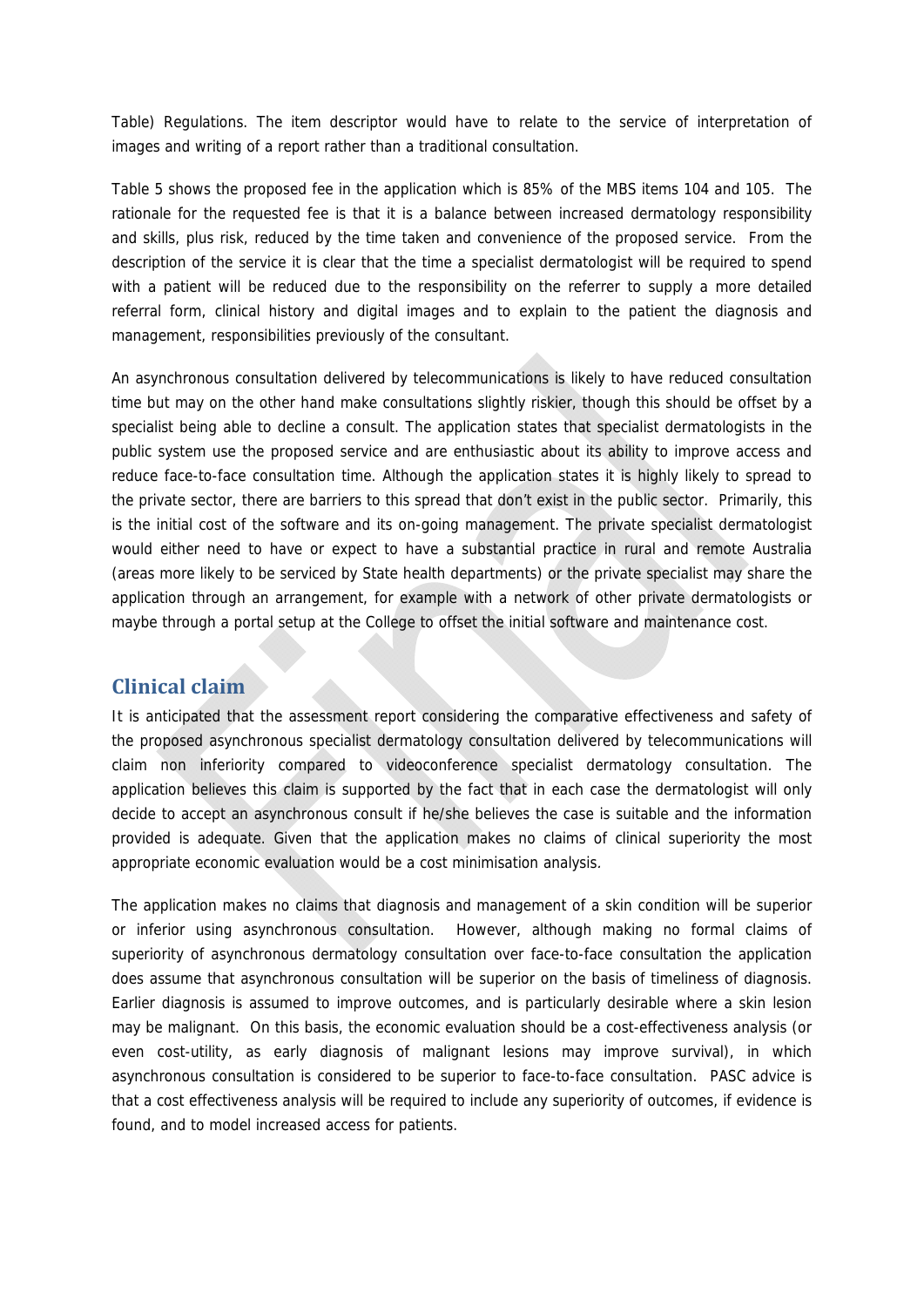# **Outcomes and health care resources affected by introduction of proposed intervention**

# **Clinical outcomes**

The proposal expects there to be no change in the following general outcomes from the delivery of specialist dermatology consultations using asynchronous teledermatology for the treatment of skin lesions or inflammatory skin conditions compared to face-to-face consultation.

- Correct diagnosis of clinical condition
- Equivalent long term outcome to face to face consultations
- Resolution of disease

### Safety

• Misdiagnosis and not appropriate management

The safety of this approach to specialist dermatology can be assessed by the number of missed diagnosis, in particular of melanoma, and therefore failure of appropriate management.

The specific outcomes that can be used to provide evidence of clinical accuracy and that patients are receiving a more timely service are:

- diagnostic concordance between the teledermatologists and reviewing dermatologists.
- management concordance between the teledermatologists and reviewing dermatologists
- Time to diagnosis
- Survival (this outcome is of most relevance to melanoma)

Other outcomes to determine the efficacy of the intervention and access

- Proportion of patients that are refused an asynchronous consult (limitation of the technology)
- specialist request for additional images
- Uptake of intervention in remote communities

The reference standard for testing will be senior specialist dermatologist.

# **Health care resources**

The proposal has identified direct costs required to deliver the intervention as a health care resource:

- Computer and software (both referrer and specialist)
- IT system with secure on line portal (specialist only)
- High speed internet (both referrer and specialist)
- Maintenance of software and regular upgrades (both referrer and specialist)
- Digital camera of sufficient quality to take the images. The applicant has clarified that a mobile phone is able to take an image of sufficient quality.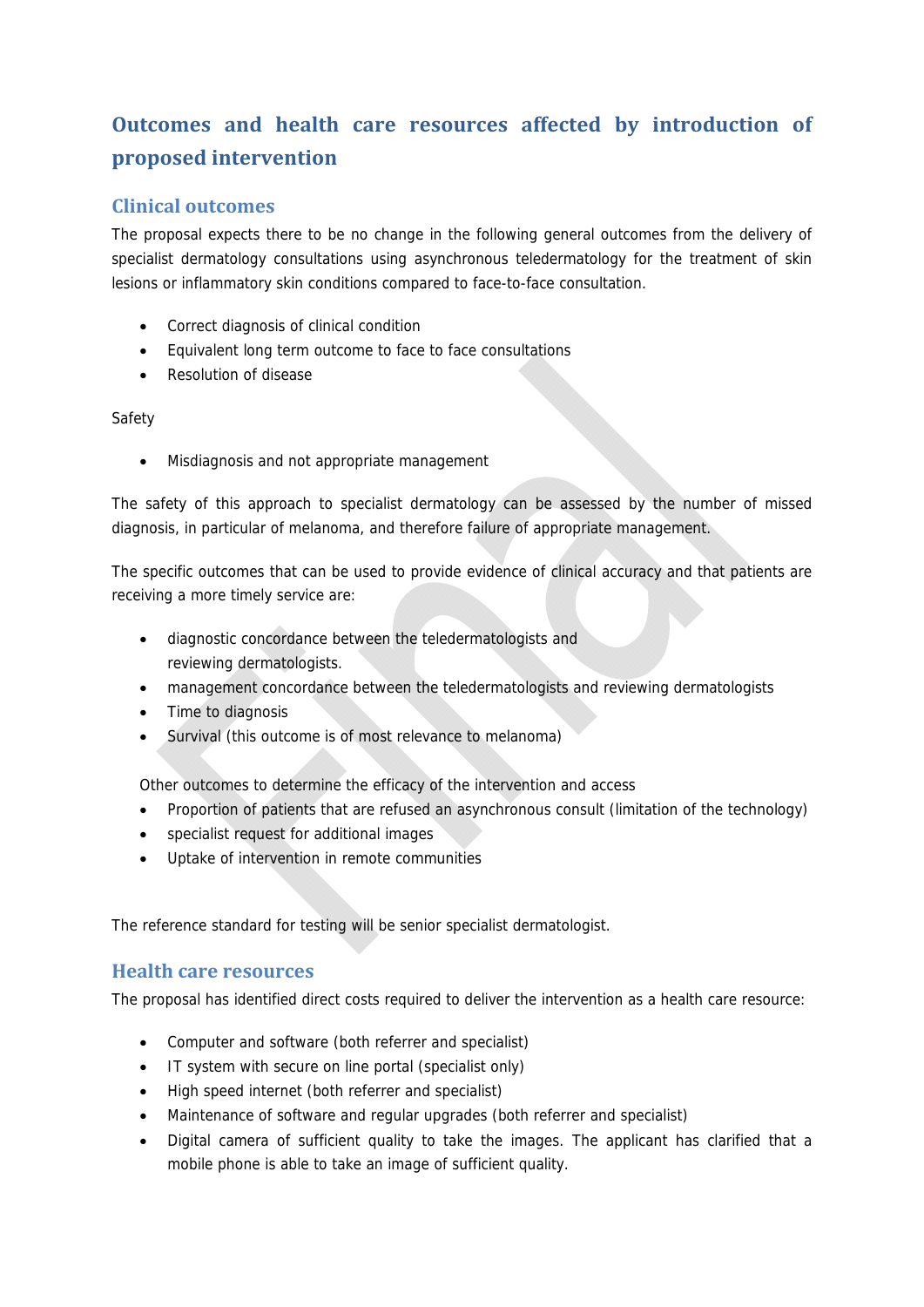The proposal has identified there is likely to be a change in the staff time required for specialist to have up front training on the software.

A reported benefit of the use of proposed service is an increase in the productivity of the specialist dermatologist because the asynchronous consults take less time than normal face-to-face consults. The proposal estimates that the intra-service consult time will be approximately 23-28 minutes. This reduction will need to be estimated and costed.

The likely extent of the substitution for MBS items 99, 113, 2100, 2122, 2125, 2126, 2137, 2138, 2143, 2147, 2179, 2195, 2199, and 2220 by the proposed service and their fee will be included in the model.

There is likely to be an increase in the time the referrer needs to spend with patients, which is not presented in the application:

- 1. to take a detailed clinical history and digital images and to insert this information onto online forms and to upload these forms to a secure portal
- 2. follow-up appointments with the patient to explain the specialist's diagnosis and instigate the treatment plan will most likely result in an increase the number of MBS items for GP or nurse practitioner attendance (except if the patient was being seen regularly for other conditions).

These likely additional GP fees from managing patients under the proposed service will need to be estimated and costs calculated.

Although not counted as health care costs, the intervention may have a reduction in patient out of pocket expenses for travel.

# **Proposed structure of economic evaluation (decision‐analytic)**

Table 6 sets out a summary of the extended PICO for the comparison of asynchronous specialist dermatologist consultation delivered by telecommunications compared to face-to-face specialist dermatologist consultation for skin lesions and inflammatory skin conditions.

| <b>Patients</b>                                                                                                               | Intervention                                                                          | Comparator                                                  | Outcomes to be                                                                                                                               | Healthcare resources                                                                                                                                                               |
|-------------------------------------------------------------------------------------------------------------------------------|---------------------------------------------------------------------------------------|-------------------------------------------------------------|----------------------------------------------------------------------------------------------------------------------------------------------|------------------------------------------------------------------------------------------------------------------------------------------------------------------------------------|
|                                                                                                                               |                                                                                       |                                                             | assessed                                                                                                                                     | to be considered                                                                                                                                                                   |
| Patients with skin<br>lesions and<br>inflammatory skin<br>conditions who require<br>referral to a specialist<br>dermatologist | Asynchronous specialist<br>dermatology services<br>delivered by<br>telecommunications | specialist<br>dermatology<br>services by<br>videoconference | -Diagnostic concordance<br>-Management<br>concordance<br>-time to diagnosis<br>-proportion of patients<br>refused an asynchronous<br>consult | - MBS telehealth items<br>-Direct costs of<br>intervention (IT<br>service & support)<br>-increase in referrer<br>time<br>-Reduction in specialist<br>time<br>-staff training costs |

|  |  | Table 6: Summary of extended PICO to define the question for public funding that assessment will investigate |
|--|--|--------------------------------------------------------------------------------------------------------------|

#### The research question is:

What is the safety, effectiveness and cost-effectiveness of specialist dermatology services delivered asynchronously compared with current practice involving specialist dermatologist attendance provided by video conference (MBS telehealth items) in patients with inflammatory skin conditions and skin lesions?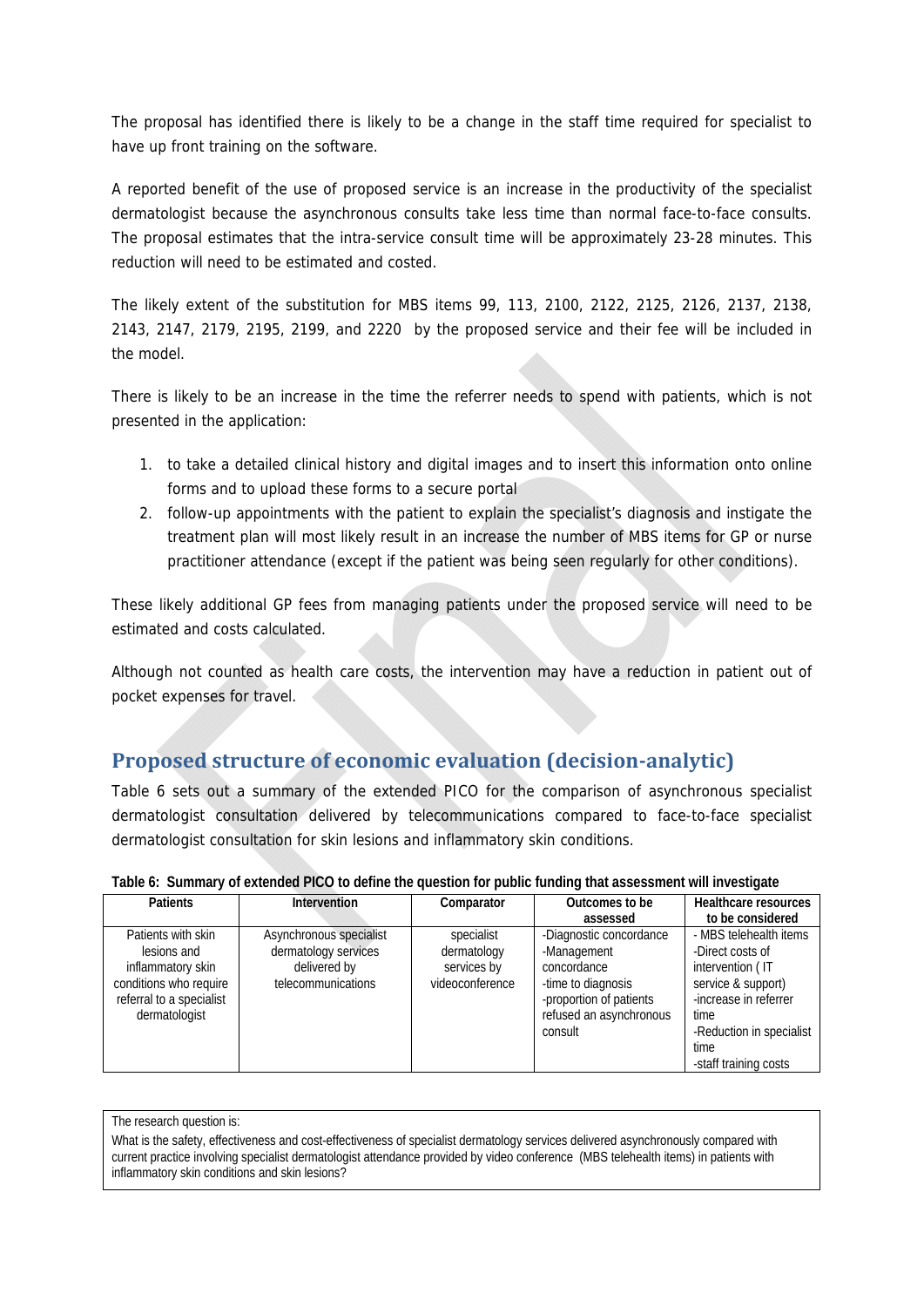From the description of the clinical management algorithm and information in the test a proposed decision analytic is provided at Figure 2.

Figure 2 is a decision analytic of the provision of asynchronous specialist dermatology services delivered by telecommunications to patients with inflammatory skin conditions (this includes skin lesions)

The decision analytic in Figure 2, shows that asynchronous specialist dermatology consultations will primarily substitute for videoconference consultations, and to a lesser extent face-to-face consultations for patients with inflammatory skin conditions. The proportion of patients that transit to improved from stay the same/condition worse will be informed by which inflammatory skin condition is being considered. Prevalence and incidence data, in this population, is likely too low for each particular inflammatory skin condition to be analysed separately, so inflammatory skin condition as a group will be evaluated. This consideration will also apply to the costs used. Clearly some skin conditions will require more intensive intervention and treatment than others. An ability to save costs by early diagnosis and aggressive treatment using asynchronous dermatology consultations should be picked up in the model, if the evidence supports this, through a change in the proportion of patients who will transit to the different arms; improve, stay the same/get worse. There is a possibility that the costs of delivery of asynchronous dermatology consultations will be greater than that for face-toface consultations due to the need for increased participation of other health practitioners. This cost may be offset by the early treatment of the conditions and improved outcomes which is made explicit in the model. Specialist dermatology services will be used to diagnose a skin lesion as malignant or begin and treat as appropriate. Patients whose skin lesion is malignant will either be treated and survive or treated and die. Most patients with malignant skin lesions are expected to survive but a small number with malignant melanoma will die from the disease. Early diagnosis and prompt treatment is critical to long term survival. Improving survival of patients in rural and remote communities is explicitly considered in the model. This is because the application assumes that delivery of specialist dermatology services will allow for the diagnosis of malignant skin lesions, earlier. Early and aggressive treatment should provide for improved survival. The model assumes that patients in the intervention arm of the model will have the same outcomes but the proportions in each arm, treatment & survive or treatment & die, will change as a result of the intervention. Information that will be required to populate the model is prevalence and incidence data for the different skin lesions, age, indigenous or non-indigenous, demographic data (e.g. farmers are particularly prone to skin cancer).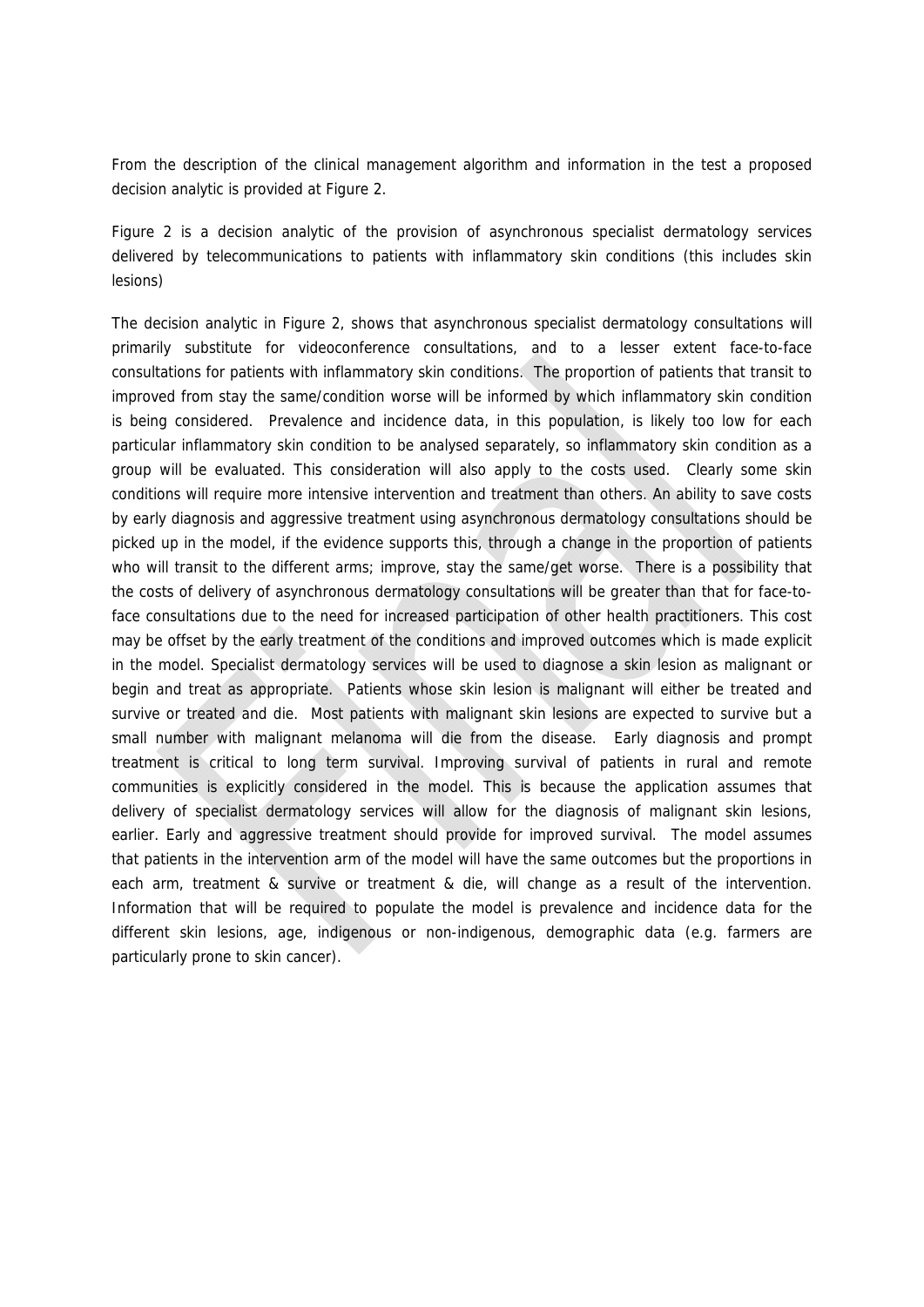Figure 2: decision analytic diagram – inflammatory skin conditions

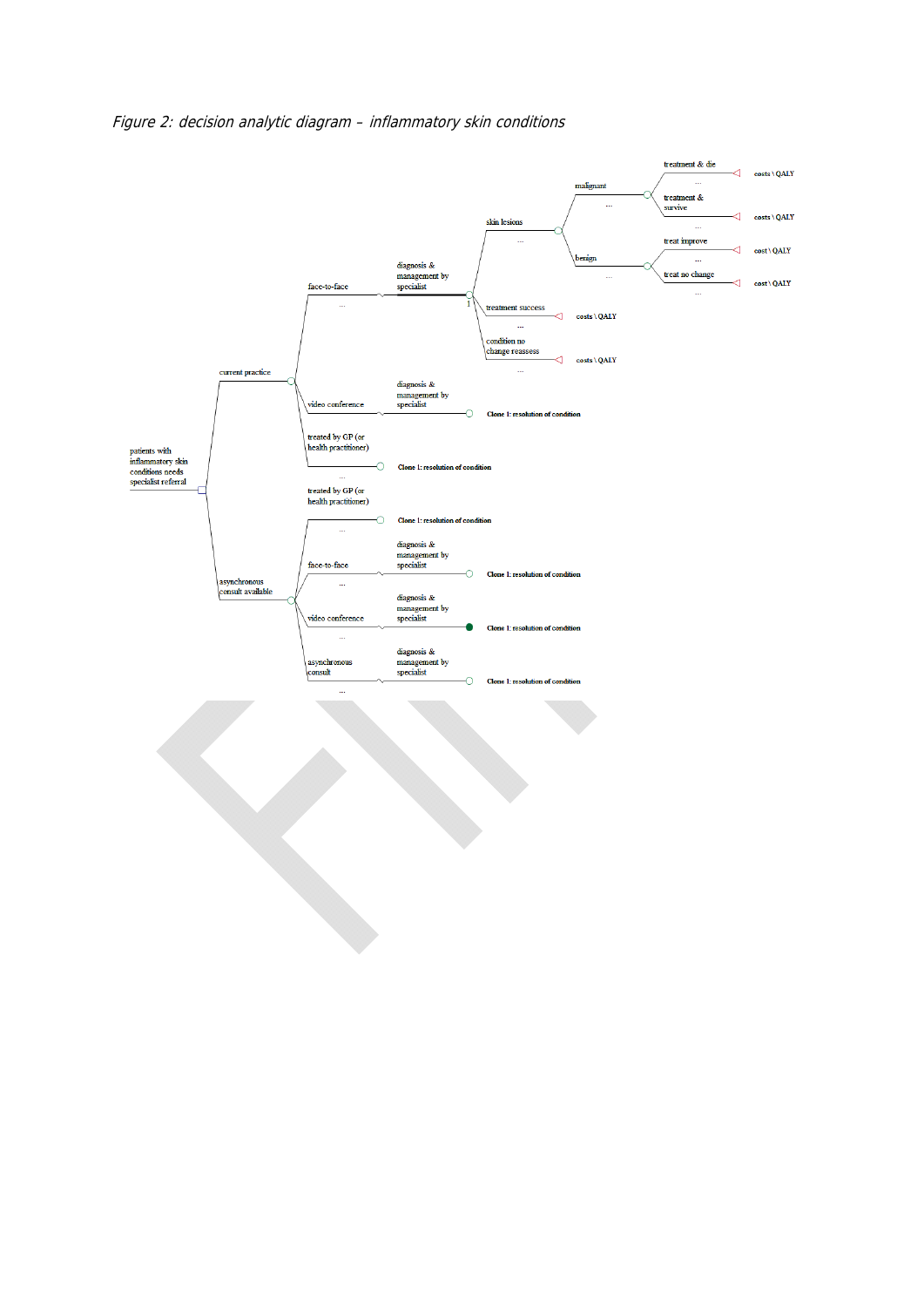Table 8 is a list of the resources to be considered in the economic analysis. The full list of MBS telehealth items likely to be substituted has not been included in the table as there are 14. Instead a couple of the items are included.

|                |                                                                            |                                            |                                                |                                                    | <b>Number of</b>                                                                                |                       |                                                                |                                | <b>Disaggregated unit cost</b>      |                |                           |
|----------------|----------------------------------------------------------------------------|--------------------------------------------|------------------------------------------------|----------------------------------------------------|-------------------------------------------------------------------------------------------------|-----------------------|----------------------------------------------------------------|--------------------------------|-------------------------------------|----------------|---------------------------|
|                |                                                                            | <b>Provider of</b><br>resource             | Setting in<br>which<br>resource is<br>provided | Proportion<br>of patients<br>receiving<br>resource | units of<br>resource<br>per relevant<br>time<br>horizon per<br>patient<br>receiving<br>resource | <b>MBS</b>            | <b>Safety</b><br>$nets*$                                       | <b>Other</b><br>govt<br>budget | Private<br>health<br><i>insurer</i> | <b>Patient</b> | <b>Total</b><br>cost      |
|                | Resources provided to identify eligible population (asynchronous consult)  |                                            |                                                |                                                    |                                                                                                 |                       |                                                                |                                |                                     |                |                           |
|                | referrer                                                                   | GP                                         | Clinic                                         |                                                    |                                                                                                 | 2504<br>$(Level)$ $C$ | Extended<br>210.90                                             |                                |                                     | 0              | 70.30                     |
|                | referrer                                                                   | GP                                         | Aged care                                      |                                                    | Divided by<br>pts seen<br>(max 6)                                                               | 35 (incl<br>item 23)  | Extended<br>Lesser of<br>300% of<br>derived<br>fee or<br>\$500 |                                |                                     | $\mathcal O$   | (36.60)<br>$+45.80$ /?    |
|                | Referrer                                                                   | nurse                                      | Home or<br>aged care                           |                                                    |                                                                                                 | 82224                 | 161.10                                                         |                                |                                     | 8.05           | 53.70                     |
|                | Referrer (health<br>check)                                                 | GP                                         | Rooms,<br>elsewhere<br>not<br>institution      |                                                    | Once every<br>9 mths                                                                            | A34 or<br>715         | Extended<br>\$500                                              |                                |                                     | $\mathcal O$   | \$208.10                  |
|                | referrer                                                                   | nurse                                      | Home or<br>camp                                |                                                    | At least 20<br>mins                                                                             | 82210                 | Extended<br>119.25                                             |                                |                                     | 5.95           | 39.75                     |
|                | Resources provided to deliver proposed intervention (asynchronous consult) |                                            |                                                |                                                    |                                                                                                 |                       |                                                                |                                |                                     |                |                           |
|                | diagnosis                                                                  | specialist                                 | rooms                                          |                                                    |                                                                                                 | 104<br>(85%)          |                                                                |                                |                                     | 10.92          | 72.75                     |
|                | follow-up                                                                  | specialist                                 | rooms                                          |                                                    |                                                                                                 | 105<br>(85%)          |                                                                |                                |                                     | 6.45           | 36.55                     |
|                | treatment                                                                  | GP                                         | Clinic                                         |                                                    | Depend on<br>managemen<br>t plan                                                                | 23                    | Extended<br>108.90                                             |                                |                                     | $\theta$       | 36.30                     |
|                | treatment                                                                  | nurse                                      | Home or<br>aged care<br>facilities             |                                                    | Depend on<br>managemen<br>t plan                                                                | 82200                 | Extended<br>\$28.80                                            |                                |                                     | 1.40           | 9.60                      |
|                | treatment                                                                  | <b>GP</b> or GP<br>aboriginal<br><b>MS</b> | Video (pt of<br><b>ACCHS</b>                   |                                                    |                                                                                                 | 2126<br>LevelB        | 146.85                                                         |                                |                                     | $\mathcal O$   | 48.95                     |
|                | treatment                                                                  | GP                                         | aged care<br>institution                       |                                                    | $\boldsymbol{u}$                                                                                | 2125 (inc.<br>2100)   | extended<br>Lesser of<br>300% of<br>derived<br>fee or<br>\$500 |                                |                                     | $\mathcal O$   | $(22.45+45)$<br>$.80$ )/? |
|                | Resources provided in association with proposed intervention               |                                            |                                                |                                                    |                                                                                                 |                       |                                                                |                                |                                     |                |                           |
| $\blacksquare$ | software                                                                   | 2                                          |                                                |                                                    |                                                                                                 |                       |                                                                |                                |                                     |                |                           |
|                | maintenance of<br>software                                                 |                                            |                                                |                                                    |                                                                                                 |                       |                                                                |                                |                                     |                |                           |
|                | portal                                                                     |                                            |                                                |                                                    |                                                                                                 |                       |                                                                |                                |                                     |                |                           |
|                | staff training                                                             | specialist                                 |                                                |                                                    |                                                                                                 |                       |                                                                |                                |                                     |                |                           |
|                | staff training                                                             | referrer                                   |                                                |                                                    |                                                                                                 |                       |                                                                |                                |                                     |                |                           |
|                | Resources provided to identify eligible population (comparator)            |                                            |                                                |                                                    |                                                                                                 |                       |                                                                |                                |                                     |                |                           |
|                | referrer                                                                   | GP                                         | <b>Clinic</b>                                  |                                                    |                                                                                                 | 23                    | Extended<br>108.90                                             |                                |                                     | 0              | 36.30                     |
|                | referrer                                                                   | GP                                         | Aged care                                      |                                                    | Divided by<br>pts seen<br>(max 6)                                                               | 20 (incl<br>item 3)   | Extended<br>Lesser of<br>300% of                               |                                |                                     | $\mathcal O$   | (16.60)<br>$+45.80$ )/?   |

*Table 8: List of resources to be considered in the economic analysis*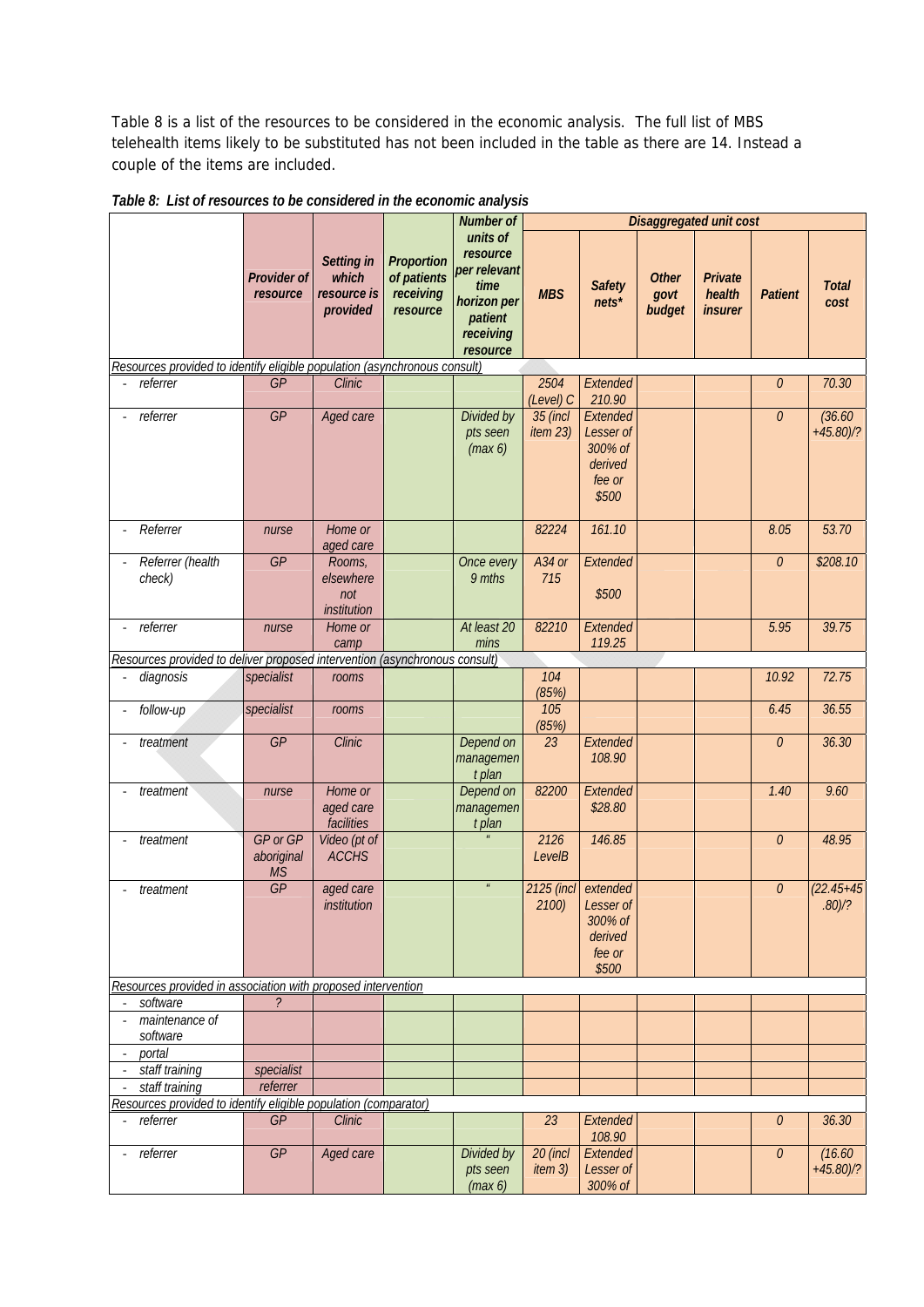|    |                                                                                                                                                                           |                                     |                                                |                                                    | Number of                                                                                       | Disaggregated unit cost |                                                  |                                |                              |                |                           |
|----|---------------------------------------------------------------------------------------------------------------------------------------------------------------------------|-------------------------------------|------------------------------------------------|----------------------------------------------------|-------------------------------------------------------------------------------------------------|-------------------------|--------------------------------------------------|--------------------------------|------------------------------|----------------|---------------------------|
|    |                                                                                                                                                                           | Provider of<br>resource             | Setting in<br>which<br>resource is<br>provided | Proportion<br>of patients<br>receiving<br>resource | units of<br>resource<br>per relevant<br>time<br>horizon per<br>patient<br>receiving<br>resource | <b>MBS</b>              | <b>Safety</b><br>$nets*$                         | <b>Other</b><br>govt<br>budget | Private<br>health<br>insurer | <b>Patient</b> | <b>Total</b><br>cost      |
|    |                                                                                                                                                                           |                                     |                                                |                                                    |                                                                                                 |                         | derived<br>fee or<br>\$500                       |                                |                              |                |                           |
|    | Referrer                                                                                                                                                                  | nurse                               | Home or<br>aged care                           |                                                    |                                                                                                 | 82205                   | 62.85                                            |                                |                              | 3.10           | 20.95                     |
|    | Referrer (health<br>check)                                                                                                                                                | GP                                  | Rooms,<br>elsewhere<br>not<br>institution      |                                                    | Once every<br>9 mths                                                                            | A34 or<br>715           | Extended<br>\$500                                |                                |                              | $\mathcal O$   | \$208.10                  |
|    | Resources provided to deliver comparator 1 (face-to-face or via videoconference)                                                                                          |                                     |                                                |                                                    |                                                                                                 |                         |                                                  |                                |                              |                |                           |
|    | <i>initial</i>                                                                                                                                                            | dermatologi<br>st                   | rooms                                          |                                                    |                                                                                                 | 104                     | 256.65                                           |                                |                              | 10.92          | 85.55                     |
|    | follow-up                                                                                                                                                                 | dermatologi<br>st                   | rooms                                          |                                                    | $\tilde{?}$                                                                                     | 105                     | 129.00                                           |                                |                              | 6.45           | 43.00                     |
|    | Telehealth                                                                                                                                                                | specialist                          | video                                          |                                                    |                                                                                                 |                         |                                                  |                                |                              |                |                           |
|    | Telehealth                                                                                                                                                                | nurse                               | Video (for<br>aged care<br>person)             |                                                    |                                                                                                 | 82224                   | 161.10                                           |                                |                              | 8.05           | 53.70                     |
|    | Telehealth                                                                                                                                                                | <b>GP</b> or GP<br>aboriginal<br>MS | Video (pt of<br><b>ACCHS</b>                   |                                                    |                                                                                                 | 2126<br>LevelB          | 146.85                                           |                                |                              | $\mathcal O$   | 48.95                     |
|    | Telehealth                                                                                                                                                                | GP                                  | Video (aged<br>care)                           |                                                    |                                                                                                 | 2125 (incl<br>2100)     | Less or<br>300% of<br>derived<br>fee or<br>\$500 |                                |                              | $\mathcal O$   | $(22.45+45)$<br>$.80$ )/? |
|    |                                                                                                                                                                           |                                     |                                                |                                                    |                                                                                                 |                         |                                                  |                                |                              |                |                           |
|    | Resources provided to treat skin conditions,                                                                                                                              |                                     |                                                |                                                    |                                                                                                 |                         |                                                  |                                |                              |                |                           |
|    | Drugs or ointments<br>to treat different<br>inflammatory skin<br>conditions                                                                                               | Doctor or<br>specialist             | Outpatient<br>or clinic                        |                                                    |                                                                                                 |                         |                                                  |                                |                              |                |                           |
| ÷, | treatment of skin<br>cancer<br>surgery<br>staging of Ca<br>chemotherapy<br>(average cost of<br>successful<br>treatment)<br>(average cost of<br>unsuccessful<br>treatment) |                                     |                                                |                                                    |                                                                                                 |                         |                                                  |                                |                              |                |                           |

\* Include costs relating to both the standard and extended safety net.

In estimating the health resources used to identify the population MBS items at the higher cost end have been included to try to cost the extra time required to take a fuller clinical history and to upload the information to a portal. As the comparator and the intervention place different time impositions on the referrer, health resources to identify the population are separated between the current situation (comparator 1) and the intervention to reflect this.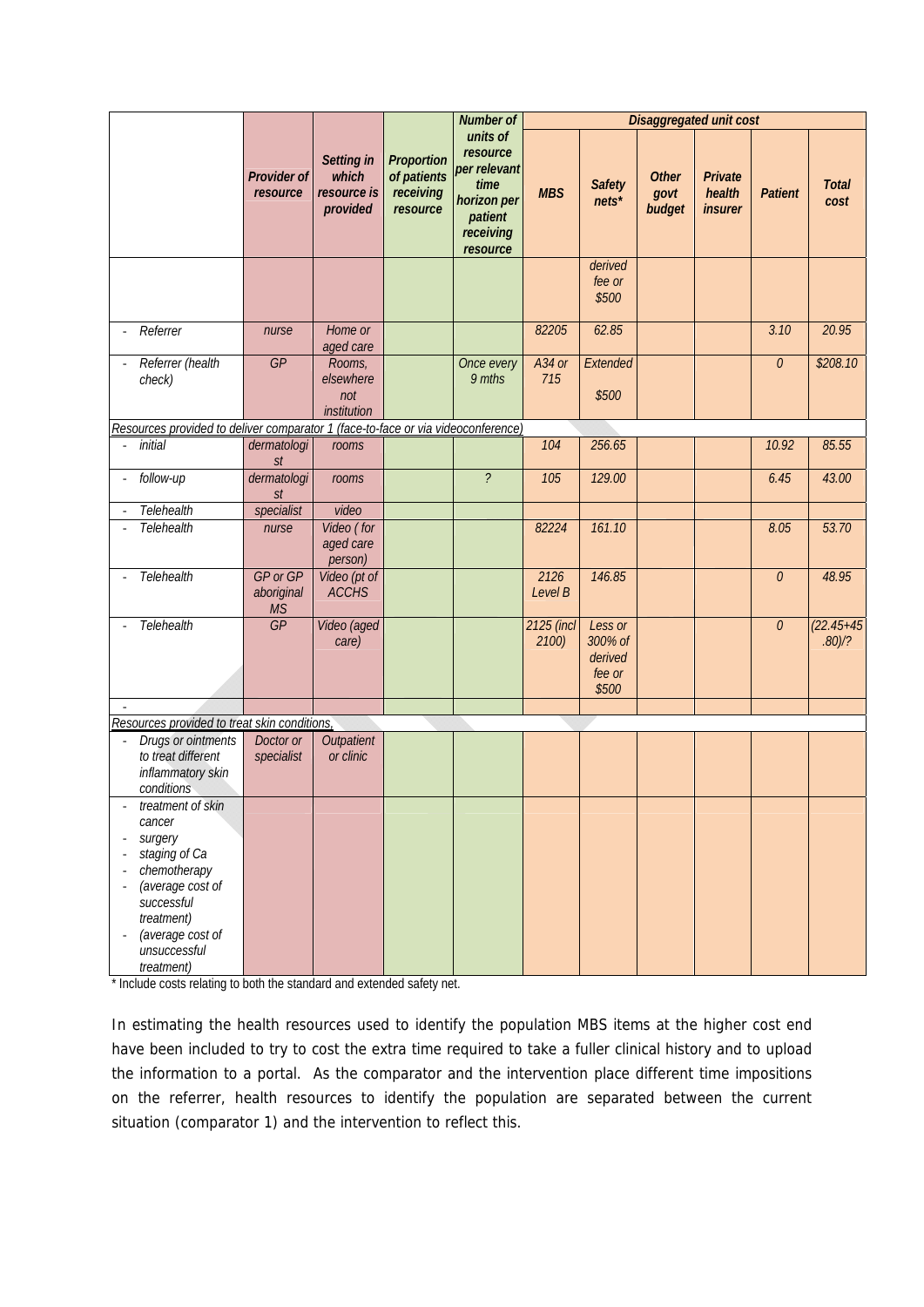#### **Appendix 1: Current MBS item descriptor for Telehealth items can be used to deliver specialist dermatology consultations**

| Category 1 - Professional attendances                                                                                                    |
|------------------------------------------------------------------------------------------------------------------------------------------|
| <b>MBS 99</b>                                                                                                                            |
| Professional attendance on a patient by a specialist practising in his or her specialty if:                                              |
| (a) the attendance is by video conference; and                                                                                           |
| (b) the attendance is for a service:                                                                                                     |
| (i) provided with item 104 lasting more than 10 minutes; or                                                                              |
| (ii) provided with item 105; and                                                                                                         |
| (c) the patient is not an admitted patient; and                                                                                          |
| (d) the patient:                                                                                                                         |
| (i) is located both:                                                                                                                     |
| (A) within a telehealth eligible area; and                                                                                               |
| (B) at the time of the attendance—at least 15 kms by road from the specialist; or                                                        |
| (ii) is a care recipient in a residential care service; or                                                                               |
| (iii) is a patient of:                                                                                                                   |
| (A) an Aboriginal Medical Service; or                                                                                                    |
| (B) an Aboriginal Community Controlled Health Service;                                                                                   |
| for which a direction made under subsection 19 (2) of the Act applies                                                                    |
| Extended Medicare Safety Net Cap: 300% of the Derived fee for this item, or \$500, whichever is the lesser amount                        |
| Telehealth Item                                                                                                                          |
| 50% of the fee for item 104 or 105. Benefit: 85% of the derived fee                                                                      |
| Ready Reckoner                                                                                                                           |
| (See para A58 of explanatory notes to this Category                                                                                      |
| Category 1 - Professional attendances                                                                                                    |
| <b>MBS 113</b>                                                                                                                           |
| Initial professional attendance of 10 minutes or less in duration on a patient by a specialist practising in his or her specialty<br>if: |
| (a) the attendance is by video conference; and                                                                                           |
| (b) the patient is not an admitted patient; and                                                                                          |
| (c) the patient:                                                                                                                         |
| (i) is located both:                                                                                                                     |
| (A) within a telehealth eligible area; and                                                                                               |
| (B) at the time of the attendance-at least 15 kms by road from the specialist; or                                                        |
| (ii) is a care recipient in a residential care service; or                                                                               |
| (iii) is a patient of:                                                                                                                   |
| (A) an Aboriginal Medical Service; or                                                                                                    |
| (B) an Aboriginal Community Controlled Health Service; for which a direction made under subsection 19 (2)<br>of the Act applies; and     |
| (d) no other initial consultation has taken place for a single course of treatment.                                                      |
| Fee: $$64.20$ Benefit: $85\% = $54.60$                                                                                                   |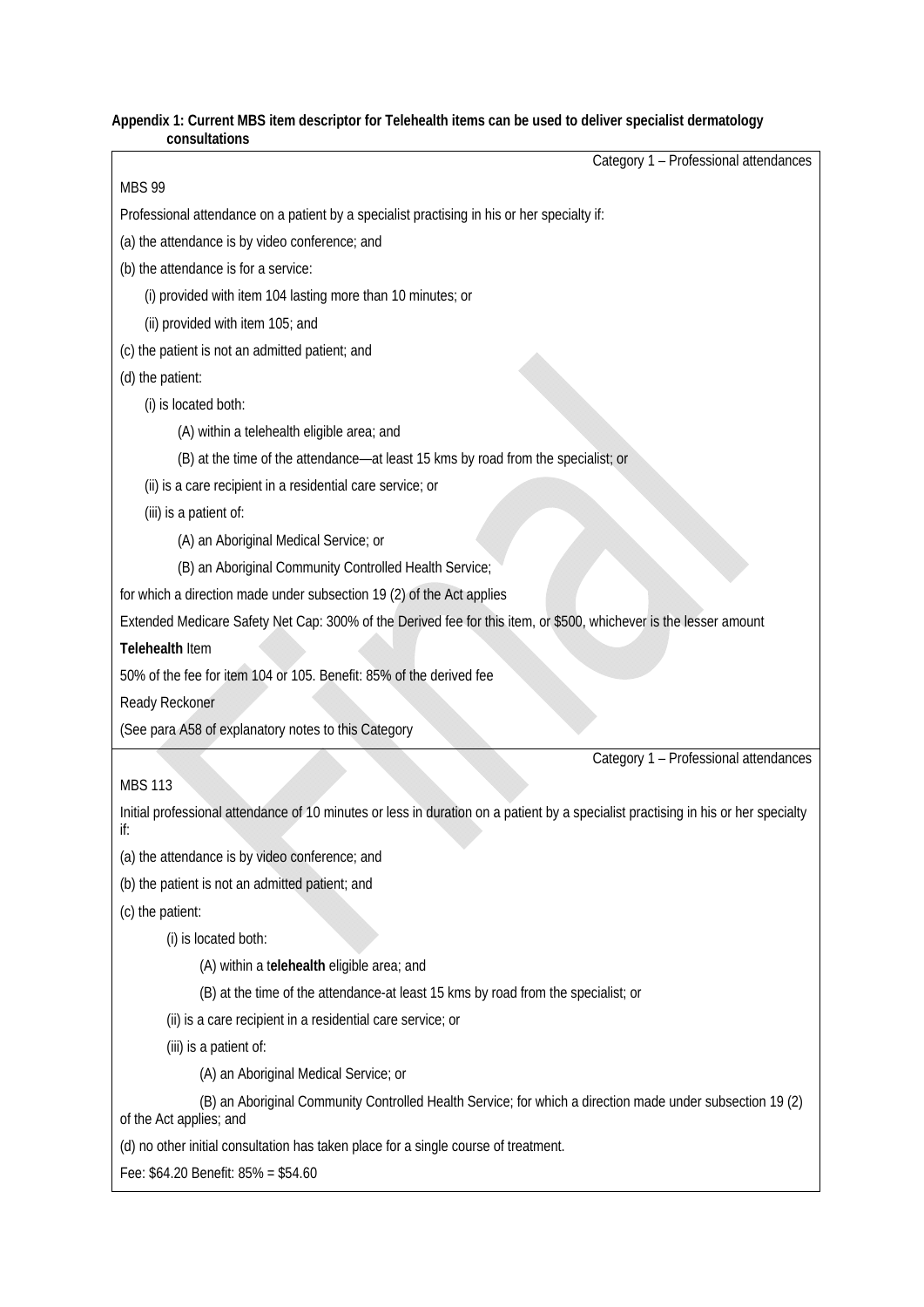(See para A58 of explanatory notes to this Category)

Extended Medicare Safety Net Cap: \$192.60

Category 1 – Professional attendances

Notes 58

#### **Telehealth Specialist Services**

These notes provide information on the telehealth MBS video consultation items by specialists, consultant physicians and psychiatrists. A video consultation involves a single specialist, consultant physician or psychiatrist attending a patient, with the possible support of another medical practitioner, a participating nurse practitioner, a participating midwife, practice nurse or Aboriginal health worker at the patient end of the video conference. The decision as to whether the patient requires clinical support at the patient end of the specialist service is based on whether the support is necessary for the provision of the specialist service. Telehealth specialist services can be provided to patients when there is no patient-end support service provided.

MBS items numbers 99, 112, 149, 288, 389, 2820, 3015, 6016, 13210, 16399 and 17609 allow a range of existing MBS attendance items to be provided via video conferencing. These items have a derived fee which is equal to 50% of the schedule fee for the consultation item claimed (e.g. 50% of the schedule fee for item 104) when billed with one of the associated consultation items (such as 104). A patient rebate of 85% for the derived fee is payable.

From 1 January 2013, six new MBS item numbers (113, 114, 384, 2799, 3003 and 6004) are introduced to provide for an initial attendance via videoconferencing by a specialist, consultant physician, consultant occupational physician, pain medicine specialist/consultant physician, palliative medicine specialist/consultant physician or neurosurgeon where the service is 10 minutes or less. The new items are stand alone items and will not have a derived fee.

Where an attendance is more than 10 minutes, practitioners should use the existing item numbers consistent with the current arrangements. Normal restrictions which apply for initial consultations will also apply for these items. For example, if a patient has an initial consultation via telehealth, they cannot also claim an initial face-to-face consultation as part of the same course of treatment.

#### *Clinical indications*

The specialist, consultant physician or psychiatrist must be satisfied that it is clinically appropriate to provide a video consultation to a patient. The decision to provide clinically relevant support to the patient is the responsibility of the specialist, consultant physician or psychiatrist.

Telehealth specialist services can be provided to patients when there is no patient-end support service provided.

#### *Restrictions*

The MBS telehealth attendance items are not payable for services to an admitted hospital patient (this includes hospital in the home patients). Benefits are not payable for telephone or email consultations. In order to fulfill the item descriptor there must be a visual and audio link between the patient and the remote practitioner. If the remote practitioner is unable to establish both a video and audio link with the patient, a MBS rebate for a telehealth attendance is not payable.

#### *Billing Requirements*

All video consultations provided by specialists, consultant physicians or psychiatrists must be separately billed. That is, only the relevant telehealth MBS consultation item and the associated derived item are to be itemised on the account/bill/voucher. Any other service/item billed should be itemised on a separate account/bill/voucher. This will ensure the claim is accurately assessed as being a video consultation and paid accordingly.

Practitioners should not use the notation 'telehealth', 'verbal consent' or 'Patient unable to sign' to overcome administrative difficulties to obtaining a patient signature for bulk billed claims (for further information see mbsonline.gov.au/telehealth).

#### *Eligible Geographical Areas*

From 1 January 2013, geographic eligibility for telehealth services funded under Medicare will be determined according to the Australian Standard Geographical Classification Remoteness Area (ASGC-RA) classifications. A Telehealth Eligible Area will be those areas that are outside a Major City (RA1) according to ASGC-RA. Patients and providers are able to check their eligibility by following the links on the MBS Online website (www.mbsonline.gov.au/telehealth).

From 1 November 2012, there is a requirement for the patient and specialist to be located a minimum of 15km apart at the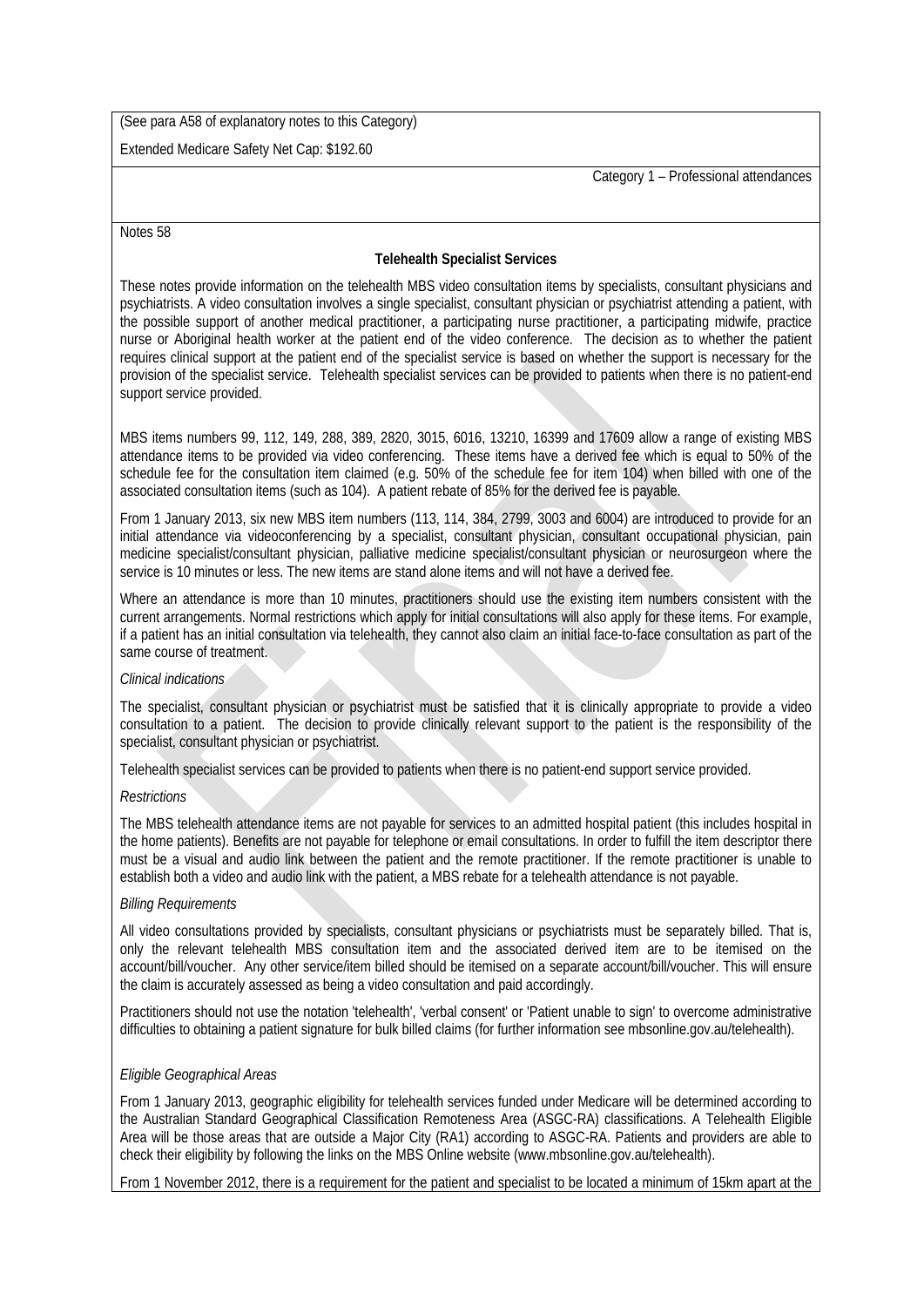time of the consultation. Minimum distance between specialist and patient video consultations are measured by the most direct (ie least distance) route by road. The patient or the specialist is not permitted to travel to an area outside the minimum 15 km distance in order to claim a video conference.

This rule will not apply to specialist video consultation with patients who are a care recipient in a residential care service; or at an Aboriginal Medical Service or an Aboriginal Community Controlled Health Service for which a direction made under subsection 19(2) of the Health Insurance Act 1973 as these patients are able to receive telehealth services anywhere in Australia.

Telehealth Eligible Service Areas are defined at www.mbsonline.gov.au/ telehealth eligible areas

#### *Record Keeping*

Participating telehealth practitioners must keep contemporaneous notes of the consultation including documenting that the service was performed by video conference, the date, time and the people who participated.

Only clinical details recorded at the time of the attendance count towards the time of the consultation. It does not include information added at a later time, such as reports of investigations.

#### *Extended Medicare Safety Net (EMSN*)

All telehealth consultations are subject to EMSN caps. The EMSN caps for ART and Obstetric telehealth items 13210 and 16399 were set in reference to the EMSN caps applying to the base ART and Obstetric consultation items.

The EMSN caps for all other telehealth consultation items are equal to 300% of the schedule fee (to a maximum of \$500). The maximum EMSN benefit for a telehealth consultation is equal to the sum of the EMSN cap for the base item and the EMSN cap for the telehealth items.

#### *Aftercare Rule*

Video consultations are subject to the same aftercare rules as practitioners providing face-to-face consultations.

#### *Multiple attendances on the same day*

In some situations a patient may receive a telehealth consultation and a face to face consultation by the same or different practitioner on the same day.

Medicare benefits may be paid for more than one video consultation on a patient on the same day by the same practitioner, provided the second (and any following) video consultations are not a continuation of the initial or earlier video consultations. Practitioners will need to provide the times of each consultation on the patient's account or bulk billing voucher.

#### *Referrals*

The referral procedure for a video consultation is the same as for conventional face-to-face consultations.

#### *Technical requirements*

In order to fulfill the item descriptor there must be a visual and audio link between the patient and the remote practitioner. If the remote practitioner is unable to establish both a video and audio link with the patient, a MBS rebate for a telehealth attendance is not payable.

Individual clinicians must be confident that the technology used is able to satisfy the item descriptor and that software and hardware used to deliver a videoconference meets the applicable laws for security and privacy.

Category 1 – Professional attendances

#### MBS 2100

Level A - Telehealth attendance at consulting rooms

Professional attendance at consulting rooms of at least 5 minutes in duration (whether or not continuous) by a medical practitioner providing clinical support to a patient who:

(a) is participating in a video conferencing consultation with a specialist or consultant physician; and

(b) is not an admitted patient; and

(c) either:

(i) is located both:

(A) within a telehealth eligible area; and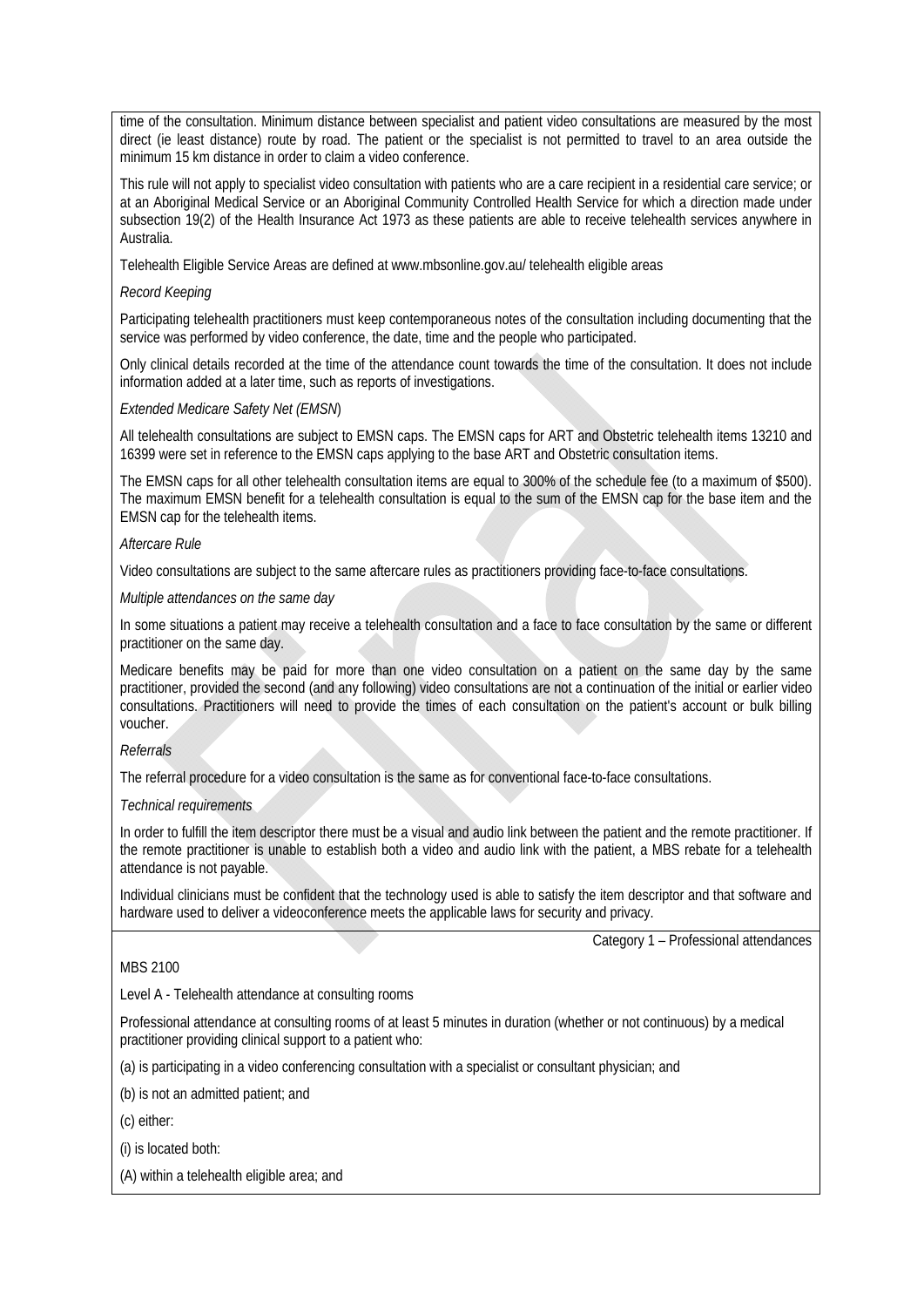(B) at the time of the attendance-at least 15 kms by road from the specialist or physician mentioned in paragraph (a); or

(ii) is a patient of:

(A) an Aboriginal Medical Service; or

(B) an Aboriginal Community Controlled Health Service for which a direction made under subsection 19 (2) of the Act applies

### **Telehealth Item**

Fee: \$22.45 Benefit: 100% = \$22.45

(See para A57 of explanatory notes to this Category

Category 1 – Professional attendances

MBS 2122

Level A - Telehealth attendance other than at consulting rooms

Professional attendance not in consulting rooms of at least 5 minutes in duration (whether or not continuous) by a medical practitioner providing clinical support to a patient who:

(a) is participating in a video conferencing consultation with a specialist or consultant physician; and

(b) is not an admitted patient; and

(c) is not a care recipient in a residential care service; and

(d) is located both:

(i) within a telehealth eligible area; and

(ii) at the time of the attendance-at least 15 kms by road from the specialist or physician mentioned in paragraph (a);

for an attendance on one or more patients at one place on one occasion-each patient

Extended Medicare Safety Net Cap: 300% of the Derived fee for this item, or \$500, whichever is the lesser amount

#### **Telehealth Item**

The fee for item 2100 plus \$25.45 divided by the number of patients seen, up to a maximum of six patients. For seven or more patients - the fee for item 2100 plus \$1.95 per patient.

### MBS 2125

Level A - Telehealth attendance at a residential aged care facility

A professional attendance by a medical practitioner (not being a service to which any other item applies) lasting at least 5 minutes (whether or not continuous) that requires the provision of clinical support to a patient who is:

a) a care recipient receiving care in a residential aged care service (other than a professional attendance at a selfcontained unit); or

b) at consulting rooms situated within such a complex where the patient is a resident of the aged care service (excluding accommodation in a self-contained unit)

and who is participating in a video consultation with a specialist or consultant physician, on 1 occasion - each patient.

Extended Medicare Safety Net Cap: 300% of the Derived fee for this item, or \$500, whichever is the lesser amount

### **Telehealth Item**

The fee for item 2100 plus \$45.80 divided by the number of patients seen, up to a maximum of six patients. For seven or more patients - the fee for item 2100 plus \$3.25 per patient.

Ready Reckoner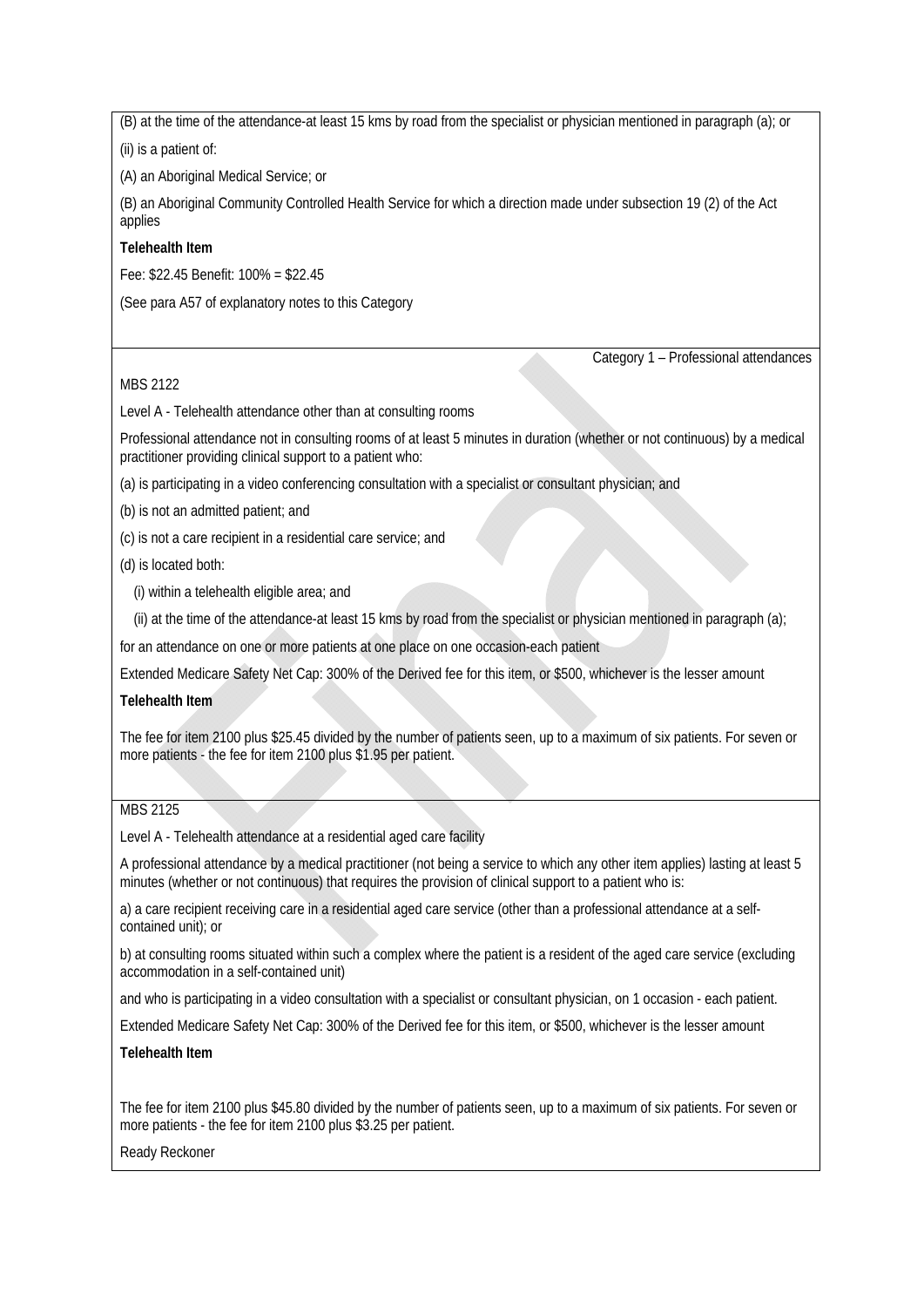(See para A57 of explanatory notes to this Category)

MBS 2126

Level B - Telehealth attendance at consulting rooms

Professional attendance at consulting rooms of less than 20 minutes in duration (whether or not continuous) by a medical practitioner providing clinical support to a patient who:

(a) is participating in a video conferencing consultation with a specialist or consultant physician; and

(b) is not an admitted patient; and

(c) either:

(i) is located both:

(A) within a telehealth eligible area; and

(B) at the time of the attendance-at least 15 kms by road from the specialist or physician mentioned in paragraph (a); or

(ii) is a patient of:

(A) an Aboriginal Medical Service; or

(B) an Aboriginal Community Controlled Health Service for which a direction made under subsection 19 (2) of the Act applies

#### **Telehealth Item**

Fee: \$48.95 Benefit: 100% = \$48.95

(See para A57 of explanatory notes to this Category)

Extended Medicare Safety Net Cap: \$146.85

#### MBS 2137

Level B - Telehealth attendance other than at consulting rooms

Professional attendance not in consulting rooms of less than 20 minutes in duration (whether or not continuous) by a medical practitioner providing clinical support to a patient who:

(a) is participating in a video conferencing consultation with a specialist or consultant physician; and

- (b) is not an admitted patient; and
- (c) is not a care recipient in a residential care service; and
- (d) is located both:
	- (i) within a telehealth eligible area; and

(ii) at the time of the attendance-at least 15 kms by road from the specialist or physician mentioned in paragraph (a);

for an attendance on one or more patients at one place on one occasion-each patient

Extended Medicare Safety Net Cap: 300% of the Derived fee for this item, or \$500, whichever is the lesser amount

#### **Telehealth Item**

The fee for item 2126 plus \$25.45 divided by the number of patients seen, up to a maximum of six patients. For seven or more patients - the fee for item 2126 plus \$1.95 per patient.

Ready Reckoner

(See para A57 of explanatory notes to this Category)

### MBS 2138

Level B - Telehealth attendance at residential aged care facility

Professional attendance of less than 20 minutes in duration (whether or not continuous) by a medical practitioner providing clinical support to a patient who:

(a) is participating in a video conferencing consultation with a specialist or consultant physician; and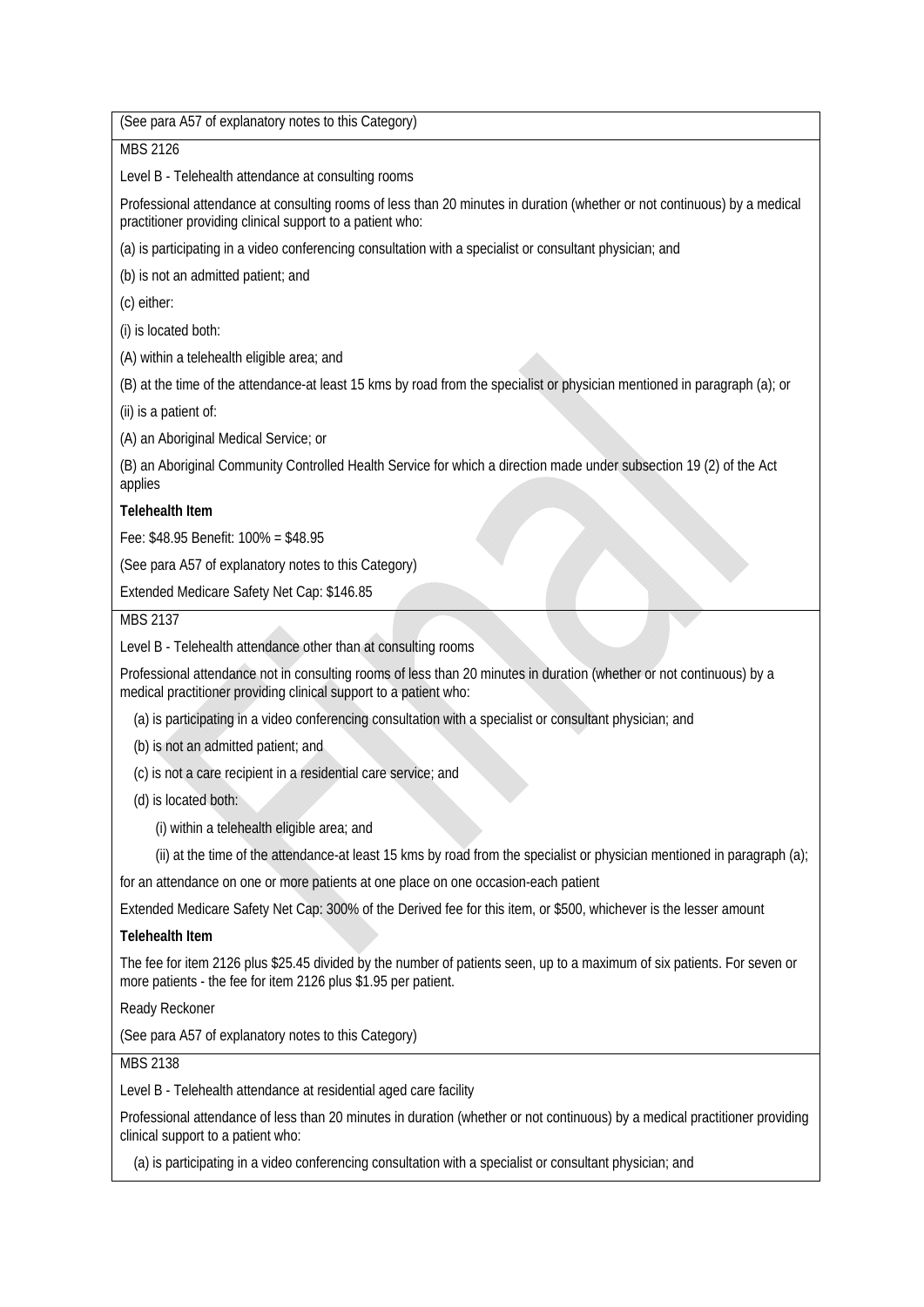(b) is a care recipient in a residential care service; and (c) is not a resident of a self-contained unit; for an attendance on one or more patients at one place on one occasion-each patient Extended Medicare Safety Net Cap: 300% of the Derived fee for this item, or \$500, whichever is the lesser amount **Telehealth Item**  The fee for item 2126 plus \$45.80 divided by the number of patients seen, up to a maximum of six patients. For seven or more patients - the fee for item 2126 plus \$3.25 per patient. Ready Reckoner (See para A57 of explanatory notes to this Category MBS 2143 **Level C - Telehealth attendance at consulting rooms**  Professional attendance at consulting rooms of at least 20 minutes in duration (whether or not continuous) by a medical practitioner who provides clinical support to a patient who: (a) is participating in a video conferencing consultation with a specialist or consultant physician; and (b) is not an admitted patient; and (c) either: (i) is located both: (A) within a telehealth eligible area; and (B) at the time of the attendance - at least 15 kms by road from the specialist or physician mentioned in paragraph (a); or (ii) is a patient of: (A) an Aboriginal Medical Service; or (B) an Aboriginal Community Controlled Health Service for which a direction made under subsection 19 (2) of the Act applies Telehealth Item Fee: \$94.95 Benefit: 100% = \$94.95 (See para A57 of explanatory notes to this Category) Extended Medicare Safety Net Cap: \$284.85 MBS 2147 **Level C - Telehealth attendance other than at consulting rooms**  Professional attendance not in consulting rooms of at least 20 minutes in duration (whether or not continuous) by a medical practitioner providing clinical support to a patient who: (a) is participating in a video conferencing consultation with a specialist or consultant physician; and (b) is not an admitted patient; and (c) is not a care recipient in a residential care service; and (i) is located both: (A) within a telehealth eligible area; and (B) at the time of the attendance - at least 15 kms by road from the specialist or physician mentioned in paragraph (a); for an attendance on one or more patients at one place on one occasion-each patient Telehealth Item The fee for item 2143 plus \$25.45 divided by the number of patients seen, up to a maximum of six patients. For seven or more patients - the fee for item 2143 plus \$1.95 per patient. (See para A57 of explanatory notes to this Category) Extended Medicare Safety Net Cap: 300% of the Derived fee for this item, or \$500, whichever is the lesser amount MBS 2179 **Level C - Telehealth attendance at residential aged care facility**  A professional attendance by a medical practitioner (not being a service to which any other item applies) lasting at least 20 minutes (whether or not continuous) that requires the provision of clinical support to a patient who is:

a) a care recipient receiving care in a residential aged care service (other than a professional attendance at a self-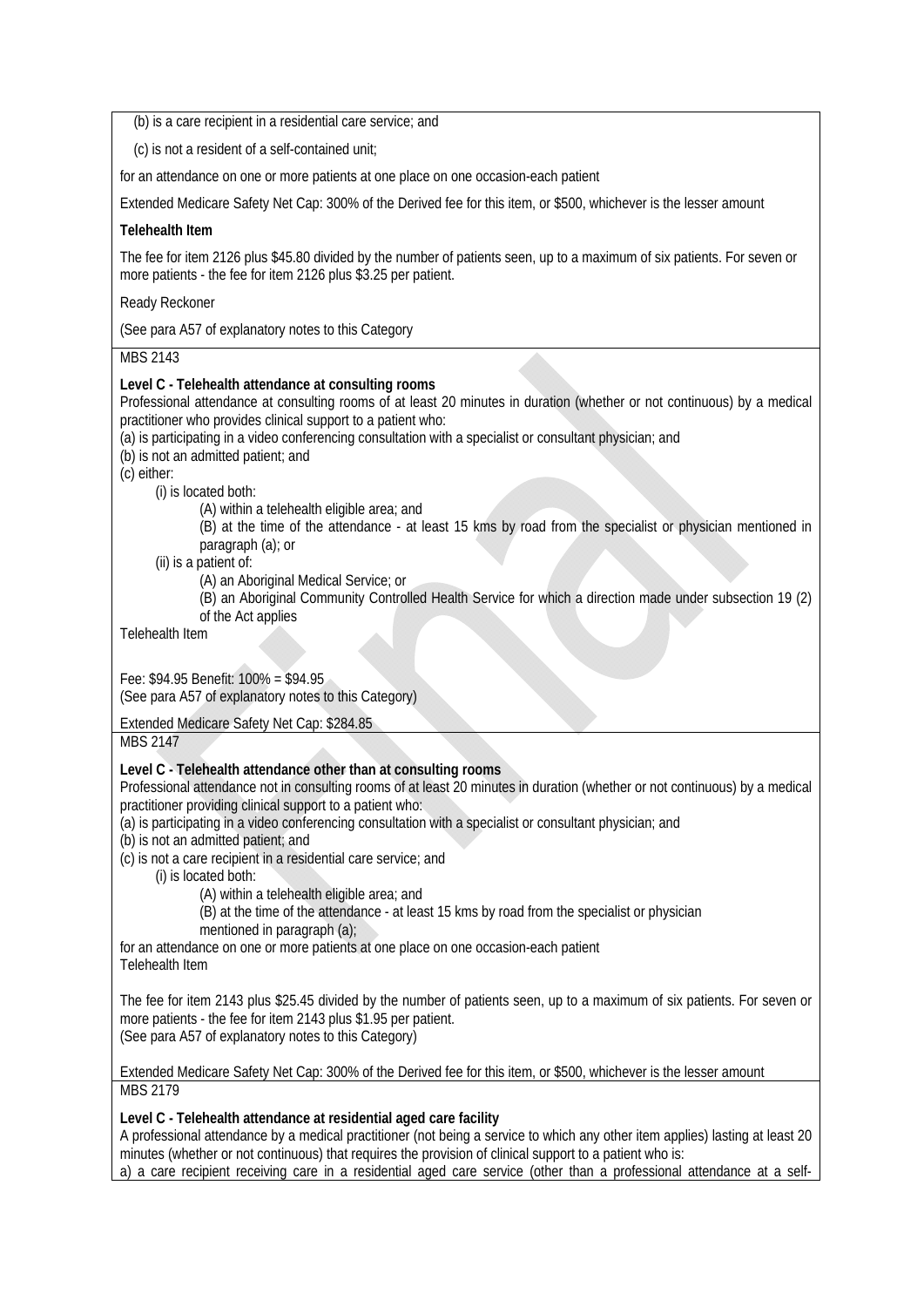contained unit); or

b) at consulting rooms situated within such a complex where the patient is a resident of the aged care service (excluding accommodation in a self-contained unit);

and who is participating in a video consultation with a specialist or consultant physician, on 1 occasion - each patient. Telehealth Item

The fee for item 2143 plus \$45.80 divided by the number of patients seen, up to a maximum of six patients. For seven or more patients - the fee for item 2143 plus \$3.25 per patient. (See para A57 of explanatory notes to this Category)

Extended Medicare Safety Net Cap: 300% of the Derived fee for this item, or \$500, whichever is the lesser amount MBS 2195

#### **Level D - Telehealth attendance at consulting rooms**

Professional attendance at consulting rooms of at least 40 minutes in duration (whether or not continuous) by a medical practitioner providing clinical support to a patient who:

(a) is participating in a video conferencing consultation; and

- (b) is not an admitted patient; and
- (c) either:
	- (i) is located both:
		- (A) within a telehealth eligible area; and
		- (B) at the time of the attendance at least 15 kms by road from the specialist or consultant physician mentioned in paragraph (a); or
		- (ii) is a patient of:
			- (A) an Aboriginal Medical Service; or

(B) an Aboriginal Community Controlled Health Service for which a direction made under subsection 19 (2) of the Act applies

Telehealth Item

Fee: \$139.70 Benefit: 100% = \$139.70 (See para A57 of explanatory notes to this Category)

Extended Medicare Safety Net Cap: \$419.10

MBS 2199

#### **Level D - Telehealth attendance other than at consulting rooms**

Professional attendance not in consulting rooms of at least 40 minutes in duration (whether or not continuous) by a medical practitioner providing clinical support to a patient who:

- (a) is participating in a video conferencing consultation with a specialist or consultant physician; and
- (b) is not an admitted patient; and
- (c) is not a care recipient in a residential care service; and
- (d) is located both:
	- (i) within a telehealth eligible area; and
	- (ii) at the time of the attendance at least 15 kms by road from the specialist or physician mentioned in paragraph (a);

for an attendance on one or more patients at one place on one occasion-each patient Telehealth Item

The fee for item 2195 plus \$25.45 divided by the number of patients seen, up to a maximum of six patients. For seven or more patients - the fee for item 2195 plus \$1.95 per patient. (See para A57 of explanatory notes to this Category)

Extended Medicare Safety Net Cap: 300% of the Derived fee for this item, or \$500, whichever is the lesser amount MBS item 2220

### **Level D - Telehealth attendance at residential aged care facility**

A professional attendance by a medical practitioner (not being a service to which any other item applies) lasting at least 40 minutes (whether or not continuous) that requires the provision of clinical support to a patient who is:

a) a care recipient receiving care in a residential aged care service (other than a professional attendance at a selfcontained unit); or

b) at consulting rooms situated within such a complex where the patient is a resident of the aged care service (excluding accommodation in a self-contained unit);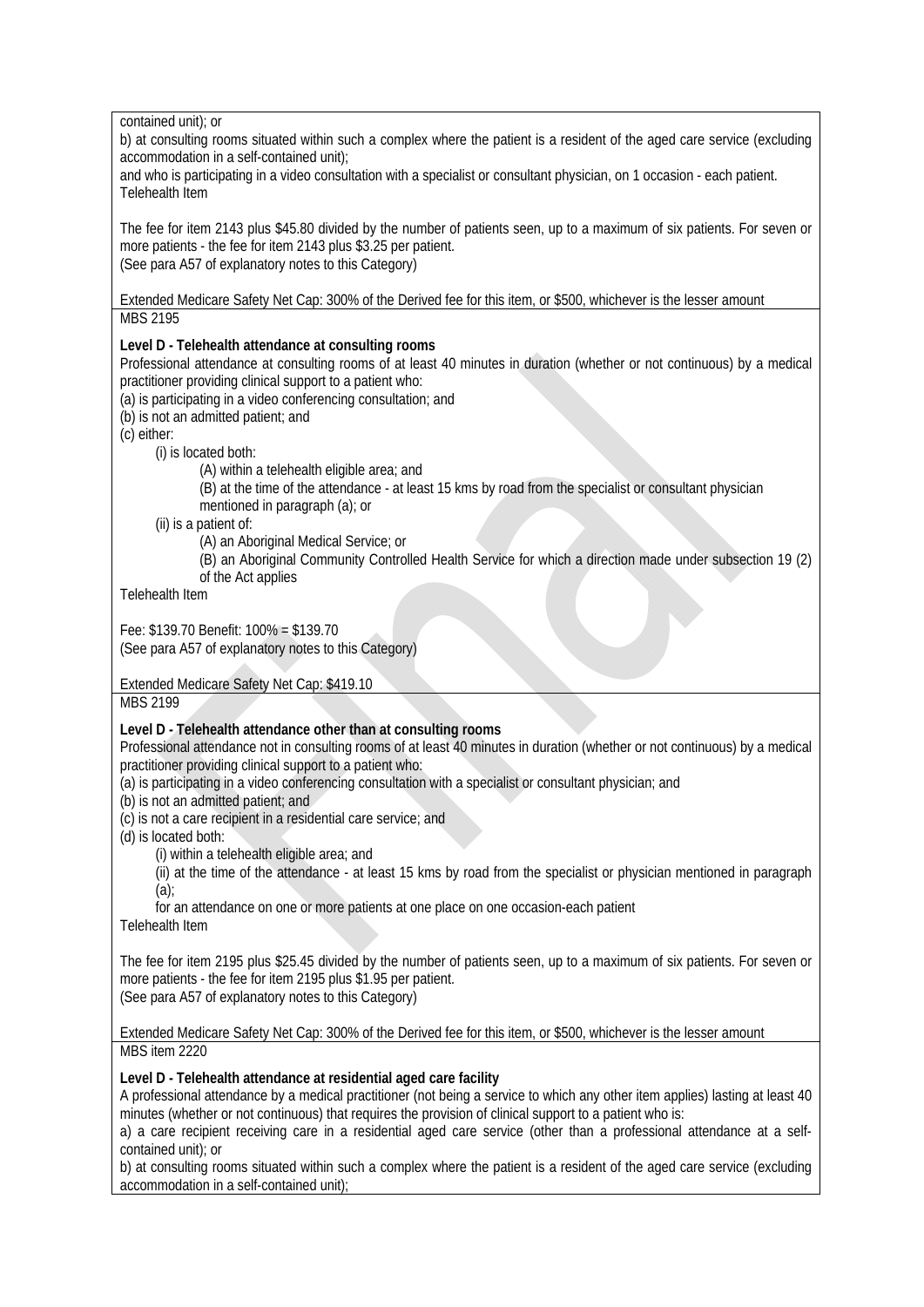and who is participating in a video consultation with a specialist or consultant physician, on 1 occasion - each patient. Telehealth Item

The fee for item 2195 plus \$45.80 divided by the number of patients seen, up to a maximum of six patients. For seven or more patients - the fee for item 2195 plus \$3.25 per patient. Ready Reckoner

(See para A57 of explanatory notes to this Category)

Extended Medicare Safety Net Cap: 300% of the Derived fee for this item, or \$500, whichever is the lesser amount Note A57

A57 Telehealth Patient-end Support Services by Health Professionals

These notes provide information on the telehealth MBS attendance items for medical practitioners to provide clinical support to their patients, when clinically relevant, during video consultations with specialists or consultant physicians under items 2100, 2122, 2125, 2126, 2137, 2138, 2143, 2147, 2179, 2195, 2199 and 2220 in Group A30.

Telehealth patient-end support services can only be claimed where:

- · a Medicare eligible specialist service is claimed;
- · the service is rendered in Australia; and
- · where this is necessary for the provision of the specialist service.

A video consultation will involve a single specialist or consultant physician attending to the patient, with the possible participation of another medical practitioner, a participating nurse practitioner, a participating midwife, practice nurse or Aboriginal health worker at the patient end. The above time-tiered items provide for patient-end support services in various settings including, consulting rooms, other than consulting rooms, eligible residential aged care services and Aboriginal Medical Services.

#### *Clinical indications*

The specialist or consultant physician must be satisfied that it is clinically appropriate to provide a video consultation to a patient. The decision to provide clinically relevant support to the patient is the responsibility of the specialist or physician.

Telehealth specialist services can be provided to patients when there is no patient-end support service provided.

#### *Collaborative Consultation*

The practitioner, who provides assistance to the patient where this is necessary for the provision of the specialist service, may seek assistance from a health professional (e.g. a practice nurse or Aboriginal health worker) but only one item is billable for the patient-end support service. The practitioner must be present during part or all of the consultation in order to bill an appropriate time-tiered MBS item. Any time spent by another health professional called to assist with the consultation may not be counted against the overall time taken to complete the video consultation.

#### *Restrictions*

The MBS telehealth attendance items are not payable for services to an admitted hospital patient (this includes hospital in the home patients). Benefits are not payable for telephone or email consultations. In order to fulfill the item descriptor there must be a visual and audio link between the patient and the remote practitioner. If the remote practitioner is unable to establish both a video and audio link with the patient, a MBS rebate for a telehealth attendance is not payable.

#### *Eligible Geographical Areas*

From 1 January 2013, geographic eligibility for telehealth services funded under Medicare will be determined according to the Australian Standard Geographical Classification Remoteness Area (ASGC-RA) classifications. A Telehealth Eligible Area will be those areas that are outside a Major City (RA1) according to ASGC-RA. Patients and providers are able to check their eligibility by following the links on the MBS Online website (www.mbsonline.gov.au/telehealth).

From 1 November 2012, there is a requirement for the patient and specialist to be located a minimum of 15km apart at the time of the consultation. Minimum distance between specialist and patient video consultations are measured by the most direct (ie least distance) route by road. The patient or the specialist is not permitted to travel to an area outside the minimum 15 km distance in order to claim a video conference.

This rule will not apply to specialist video consultation with patients who are a care recipient in a residential care service; or at an Aboriginal Medical Service or an Aboriginal Community Controlled Health Service for which a direction made under subsection 19(2) of the Health Insurance Act 1973 as these patients are able to receive telehealth services anywhere in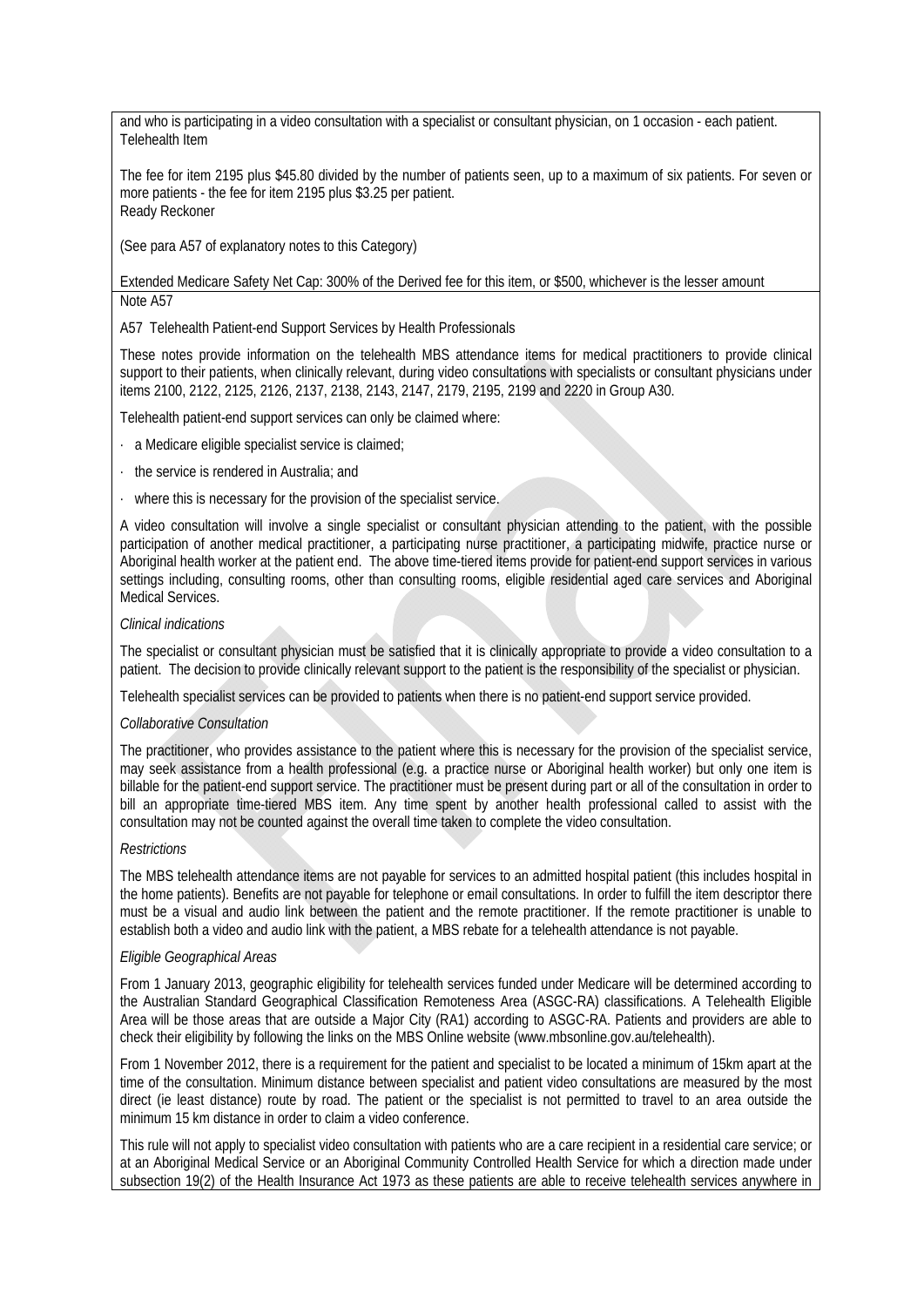#### Australia.

Telehealth Eligible Service Areas are defined at www.mbsonline.gov.au/ telehealth eligible areas

#### *Record Keeping*

Participating telehealth practitioners must keep contemporaneous notes of the consultation including documenting that the service was performed by video conference, the date, time and the people who participated.

Only clinical details recorded at the time of the attendance count towards the time of the consultation. It does not include information added at a later time, such as reports of investigations.

#### *Multiple attendances on the same day*

In some situations a patient may receive a telehealth consultation and a face to face consultation by the same or different practitioner on the same day.

Medicare benefits may be paid for more than one video consultation on a patient on the same day by the same practitioner, provided the second (and any following) video consultations are not a continuation of the initial or earlier video consultations. Practitioners will need to provide the times of each consultation on the patient's account or bulk billing voucher.

#### *Extended Medicare Safety Net (EMSN)*

Items which provide for telehealth patient-end support services are subject to EMSN caps equal to 300% of the schedule fee (to a maximum of \$500). This is consistent with Government policy relating to capping EMSN for MBS consultation services.

#### *Aftercare Rule*

Video consultations are subject to the same aftercare rules as face to face consultations.

#### *Referrals*

The referral procedure for a video consultation is the same as for conventional face-to-face consultations.

#### *Technical requirements*

In order to fulfill the item descriptor there must be a visual and audio link between the patient and the remote practitioner. If the remote practitioner is unable to establish both a video and audio link with the patient, a MBS rebate for a specialist video consultation is not payable.

Individual clinicians must be confident that the technology used is able to satisfy the item descriptor and that software and hardware used to deliver a videoconference meets the applicable laws for security and privacy.

#### *Bulk billing*

Bulk bill incentive items 10990 or 10991 may be billed in conjunction with the telehealth items 2100, 2122, 2125, 2126, 2137, 2138, 2143, 2147, 2179, 2195, 2199 and 2220.

#### *Duration of attendance*

The practitioner attending at the patient end of the video consultation does not need to be present for the entire consultation, only as long as is clinically relevant - this can be established in consultation with the specialist. The MBS fee payable for the supporting practitioner will be determined by the total time spent assisting the patient. This time does not need to be continuous.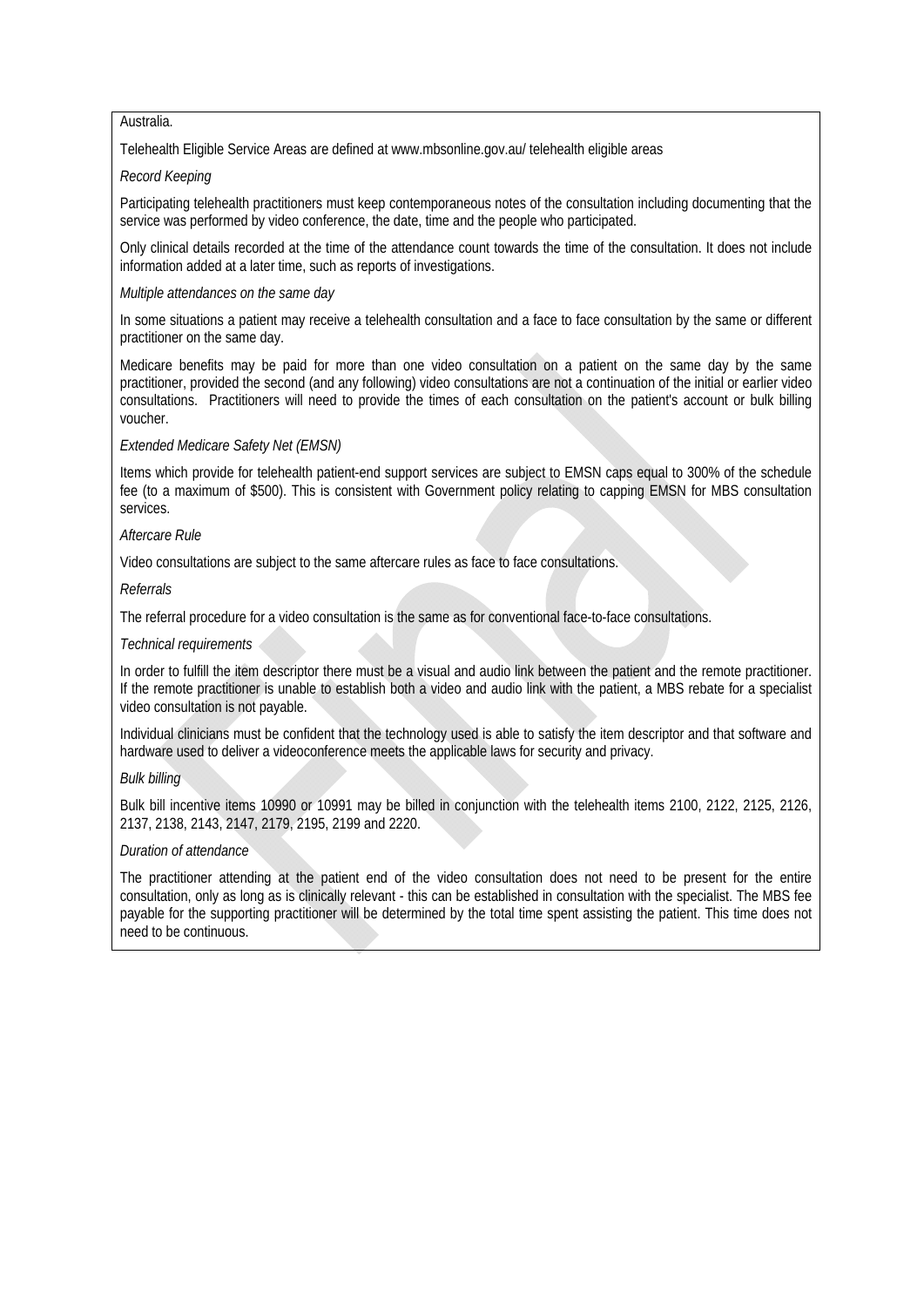## **Attachment A**

Store and Foreward Dermatology Consultations 2013 using telederm@uq.edu.au

AND there were approx 120 external referrals from the following

Beaudesert 1

Bundell 1

Childers 1

Dalby 2

Dirranbandi 2

Gold Coast Hospital 4

GP (directly from a private GP) 1

Inverell Community Centre 2

Ipswhich 4

Kingaroy 2

Lismore 1

Logan Hospital 15

Mater Hospital 2

Mt Isa 34

QEII 16

QID 1

Redland 4

Toowoomba 5

Townsville 4

Wacol detention centre 1

Warwick 2